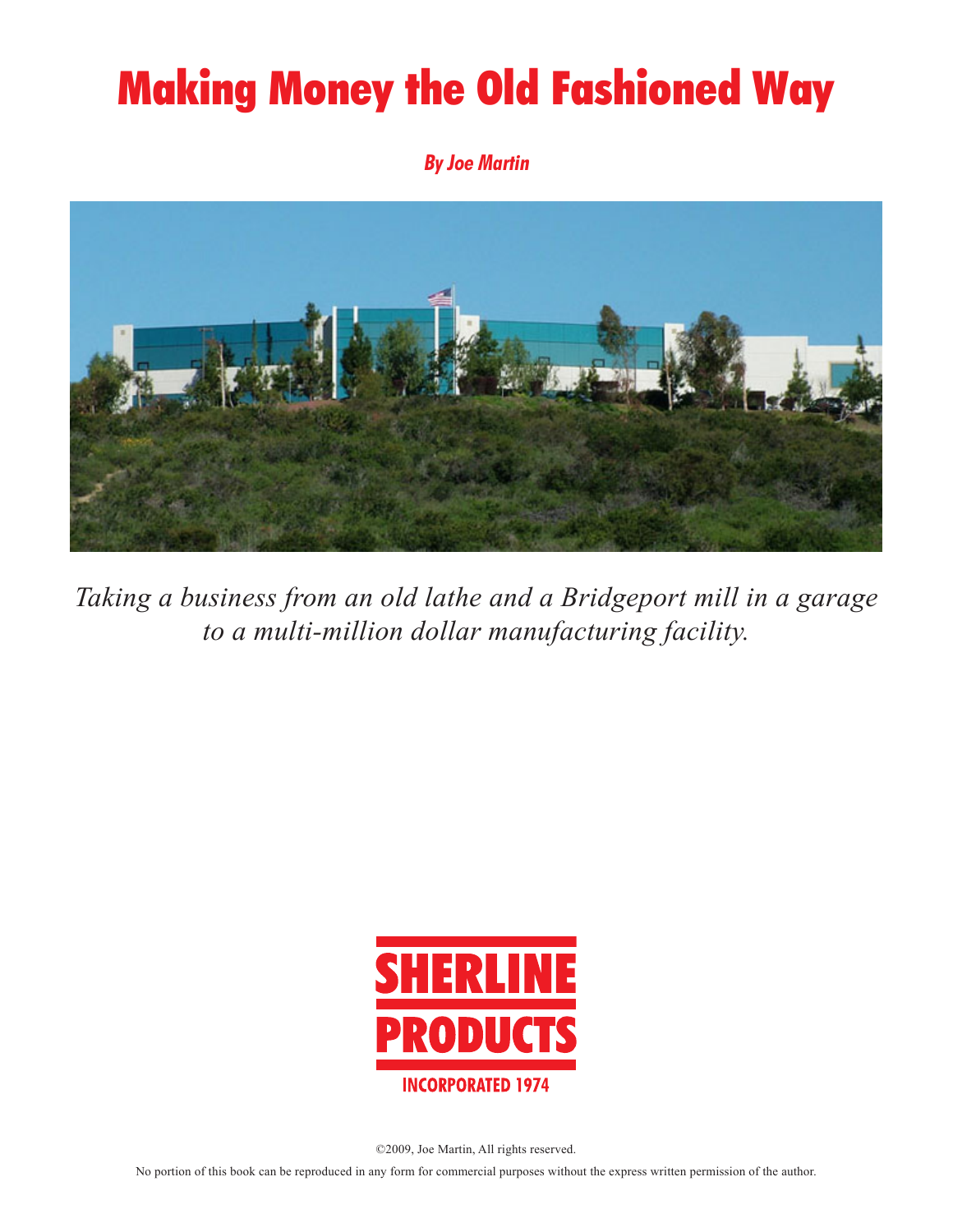*This book is published on the honor system. If you enjoy it and feel you received valuable business information, we ask that you make a contribution of a ten dollars or whatever you feel it is worth to the* **[Joe Martin Foundation for](http://www.craftsmanshipmuseum.com/jmfound.htm)  [Excellence in Craftsmanship](http://www.craftsmanshipmuseum.com/jmfound.htm)***. Details on how to contribute can be found at the end of this book.*

# **Foreword**

I first met Joe Martin when he was just starting Sherline Products in the early 1970's in the same small industrial complex where I was starting my own graphics business. He needed line illustrations for the instructions for his new tool line, and I was in the right place at the right time. Our association has lasted to this day, and I was fortunate to be able to watch as he took what started as a small business to import tools from Australia and distribute them in the United States and turned it into a major business that now completely manufactures the Sherline product line and distributes it worldwide. He went from one rented 1000 square foot industrial space to a custom-designed 66,000 square foot showplace building housing well over a million dollars worth of production equipment. Joe is a product of the industrial parks that dot our nation. He has learned what it takes to survive in a small business environment and then turn that small business into a profitable venture doing business worldwide.

The growth of his business was not the result of luck or financial trickery…it was the result of hard work, tempered with more than a few hard knocks along the way. He did not climb over the backs of others to get where he is today, but rather brought along others like me to share in the success. Several dozen employees and many dealers around the world make a good living because of his efforts. Many thousands of people enjoy using the high quality tools he produces. Joe has spent the past two years writing about his experiences. Like his first book and the many instructions he wrote, you'll find that this easy-to-read text conveys some very profound thoughts on how to make money "The Old Fashioned Way."

*—Craig Libuse*

# **Making Money the Old Fashioned Way**

# *By Joe Martin*

"A man who works with his hands is a laborer. A man who works with his hands and mind is a craftsman. A man who works with his hands, mind and heart is an artist."

*—From a poster on my Uncle's wall with a quote by Louis Nizar*

"A man who works with his mind, heart and billfold is an Entrepreneur."

*—Joe Martin, March 5, 2000*

# **Dedication**

I dedicate this book to all the expert craftsmen in this world who work hard without being told, who live with their agreements without being forced to and who always produce quality work because of pride. They are the foundation of all nations.

# **Acknowledgments**

I would like to thank all my friends who took the time to read my writings and made so many intelligent suggestions. Mark Rogo, of Morton Machinery, in Los Angeles, California went so far "beyond the call of duty" of a friend that he deserves more than just recognition. I used so many of his well thought out suggestions that I am deeply indebted. Special thanks for my former partner's wife, Barbara Hammons and Russell Millar of Millar Instrument, of Houston, Texas for their expertise in correcting my grammar and spelling.

# **A Special Tribute to Programmers**

It should also be noted that this project would have been an impossible task for me just a few years ago when the marvelous programs created for computers that help me convey my thoughts didn't exist. In a sense, these programmers are the new craftsmen of the 21st century. The Microsoft Word® program that I used was as much as a work of art as the marvelous cathedrals of the 17th century. We just haven't acknowledged it yet.

# **Table of Contents**

The reader should note that I have purposely left out the usual table of contents. This isn't a book about how to specifically answer every business problem. It is a book describing a way to go about doing business by giving examples. This book has been written to help newcomers to business become aware of problems they face and to help create a business atmosphere where everyone wins. The "bottom line" isn't the only reason to be in business. The employees, vendors, investors and customers all deserve equal rights.

# **CHAPTER LINKS**

(Click on any chapter name to jump directly to that chapter.) **[Introduction](#page-2-0)** 3

| I Wish I Had Known this When I Started | 4  |
|----------------------------------------|----|
| <b>The Big Decision</b>                | 5  |
| Deciding on a Product or Service       | 7  |
| <b>Employees</b>                       | 12 |
| <b>Marketing</b>                       | 14 |
| <b>Purchasing</b>                      | 20 |
| <b>Manufacturing</b>                   | 22 |
| <b>Accounting</b>                      | 25 |
| <b>Managing</b>                        | 28 |
| <b>In General</b>                      | 34 |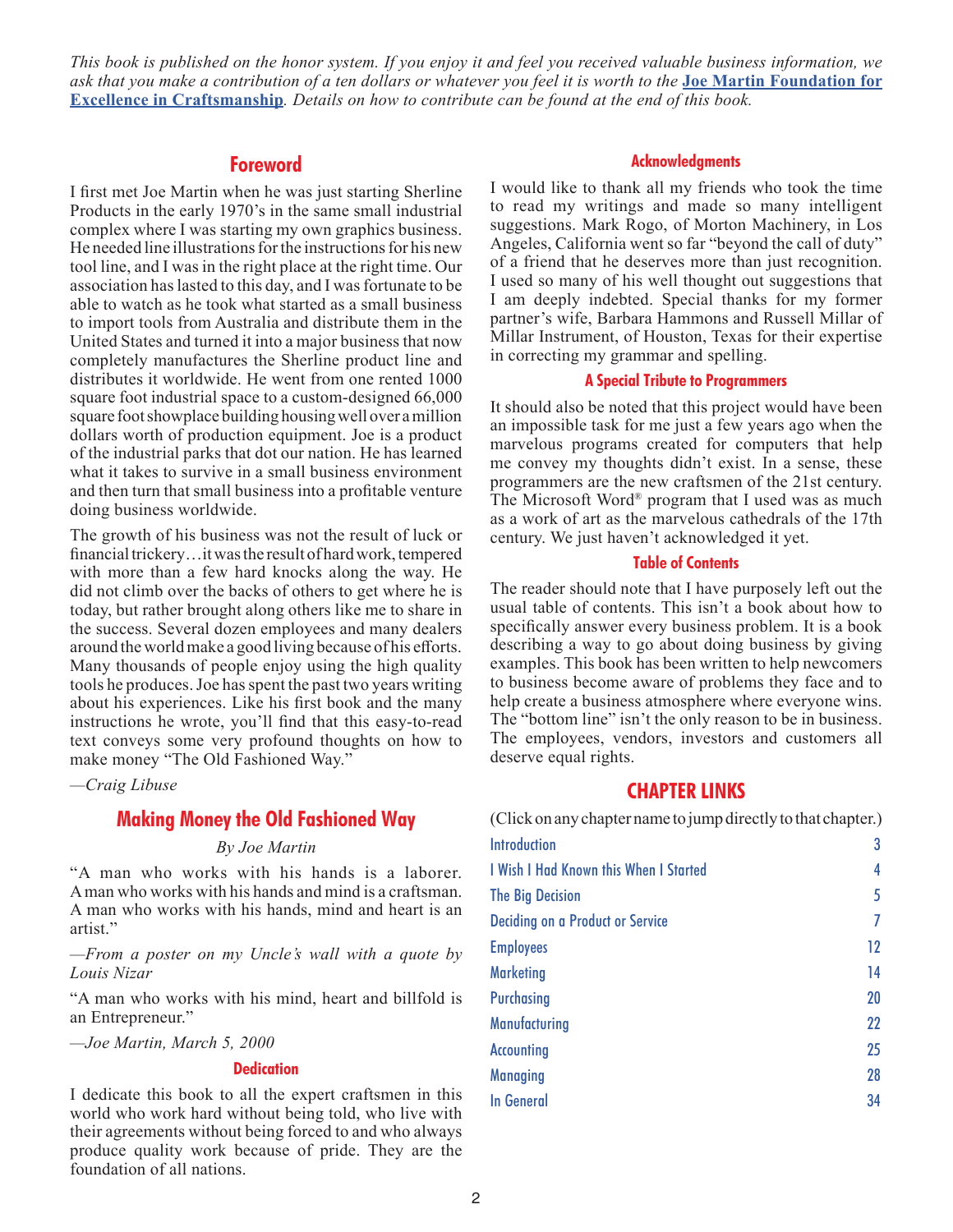# **Introduction**

<span id="page-2-0"></span>*The difficult part of writing this book wasn't putting words together; it was the thirty-five years of learning what to write about. I didn't do research on the subject, I lived it.* 

# *—Joe Martin*

I was a model aircraft builder for many years and usually flew my own designs. As a group we didn't use the exact standards of aeronautical engineers to design our aircraft, but we sort of knew what worked and what didn't. Every now and then a design would be superb and the designer would get to write an article for an associated magazine about it. Now the designer would have to come up with three pages of BS as to why their model aircraft flew so well. They just couldn't tell the truth and write about the law of averages and luck, so in most cases, you would end up with three pages of BS. I've found that most of the information published about starting a business has also been developed in the same manner. All BS. Hopefully, I have learned from their mistakes.

This book is specifically written for the workers of the world who want to or have already started out on their own. It contains the logic it takes to go from a one-person shop to a company that requires several departments; with each department having an individual manager. Once this plateau is reached a different set of rules come into play that will be closer to standard business practices. No longer is the company in a true survival mode. The next set of rules for these companies will be so dependent on the personnel and profit available that these new rules must be developed internally by that individual organization; therefore, I would never be so bold to suggest I could advise companies that have reached this level. However, I do believe the logic I offer may be the very useful to the department managers of these companies when dealing with their employees. If you think about it, a department in a large corporation is very similar to a small, specialized company.

New and growing companies with more problems than solutions have a tendency to attempt to solve simple problems with complex answers. Perhaps my writings may help these managers get back to reality and review what it really takes to build a business — **"The Old Fashioned Way."** 

# **The Reason I Wrote this Book**

When I first decided to go into business, I thought it would be wise to do a little reading on the subject; however, after just a few pages I would give up. Why? The authors were attempting to teach me how to run a large corporation, when all I wanted was to have my own 1000-sq. ft. (93 sq. meter) shop. Hell, I didn't have any money to worry about, and I believed keeping track of it would be the least of my problems. My problem would be making it. This turned out to be so very true; therefore, I decided to pass on some of the things that were so difficult for me to learn to accomplish this. After reading this book it may surprise you to know I also know quite a bit about tax laws and accounting. I learned this as a result of being in business. It isn't necessary to know accounting and tax laws to start a business. Again, your problem is to make and keep enough money to have it be worth keeping track of. This isn't a book about how to con anyone out of money for a bad idea. It's a book for that group of disgruntled workers who are willing to work hard, who believe their way is better and want to start a business of their own to prove it.

#### **Writing in a Brief Style**

In this book I used the same style of writing I use when sending my viewpoints to my local newspaper in the "letters" section where we are limited to 200 words. I wanted the reader to understand my point with the fewest words. This is far more challenging than one would imagine, and I spent a great deal of time writing and rewriting it. I would also like to state that I personally wrote and typed in every word in this book.

If you have the time and enjoy short stories, you might also enjoy reading *[Making a Business out of a Hobby](https://sherline.com/Wordpress/wp-content/uploads/2018/04/hobby_chapter_web.pdf)*. It is the last chapter of my first book, *Tabletop Machining*. It tells more specifically some of the details of the path I took in starting Sherline Products. Although there is some duplication between the two, they were written separately, and there are some additional lessons there that might be of value to you in starting a business of your own.

#### **What It Takes**

A person starting into business needs information that can't be found in graphs or endless columns of numbers. They need to develop the skill to make educated guesses about their chosen field, their customers and employees. They need to know that these are the skills you need to become successful. The skills needed according to business schools are the skills that are easiest to hire. Look in the Yellow Pages for people with these skills and you have your choice of thousands if you are located in a big city. Advertise in the help wanted for a bookkeeper or manager and you'll get a lot more applications than you will from a truly skilled toolmaker. Ask a Harvard business graduate which product your company should manufacture and they'll have so many consultants working on the problem you'll be in the poorhouse before you start. In other words, they can't.

#### **The Skills You Need**

The skills you need are what to do next without anyone telling you. Sometimes this is easy because the demands of your customers eliminate the problem; however, if you really want to run your company you can't have customers deciding your future. You have to be at the helm. You have to be able to watch a customer flinch when you tell them the price that's too high or watch their eyes light up when discovering they need it and can easily afford it. You have to develop a gut feeling to know good employees and good ideas. These are the things that can't be entered in the books but they are the things determining your destiny if you chose to go it alone. The accounting books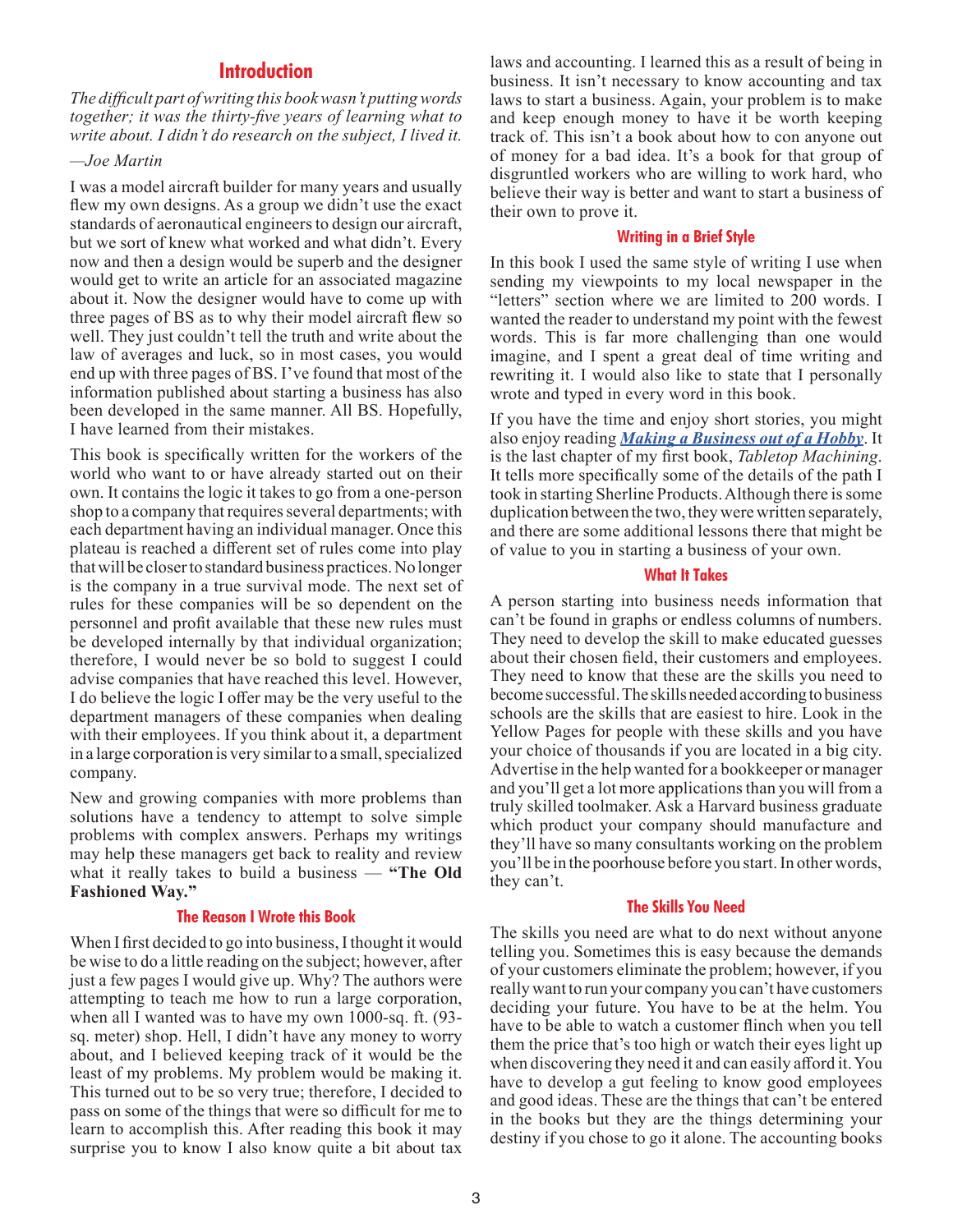<span id="page-3-0"></span>only keep score.

# **Read a Little, Think a Little**

What I write about are problems that affect all businesses, not just machine shops. I write in my own style and you'll find it easy reading. I try to write without using complex or excess words, somewhat like a good design that doesn't use complex solutions. I want to impress you with my logic in solving problems, not the obscure words found in large dictionaries. Read this book one paragraph at a time. Think about what I wrote and how it might be applied to your particular circumstance. There are many subtle things to think about. I don't believe the overall book would be very good if I attempted to write how my logic could be applied to every particular circumstance; it also would have been an impossible task. This could be interesting reading while traveling or lunch. Read a little, think a little, or, better yet, think a lot.

# **A Collection of Random Thoughts**

This book is a collection of random thoughts that came into my mind as I thought, "I wish I had known that when I started." I took these thoughts and sorted them into logical groups, but I didn't sort them in an exact order or order of importance. Hopefully you'll find the book more interesting with this random approach. Some of my observations may seem stupid or obvious, but each one cost me more money and time than I care to remember. This book could have easily saved me a million dollars when I needed it most if I had paid attention to these details. These are things that you will usually learn the hard way. As an example, I state, "Don't hire employees who start talking about their careers." Well I didn't hire just one to come up with this conclusion; I hired many and they have all moved on after I paid for them to go to school or spent thousands of dollars having the most expensive people in my shop train them. They didn't leave because wages were better at their next job. They left to continue endlessly searching for jobs that don't exist.

# **Information for the 21st Century**

Consider the fact that I'm writing these statements and book in the context of the year 2000. Things are changing so fast today that in the year 2010 I may have different points of view, but I doubt it. What I write about is so basic that human nature would have to change more than technology to influence my viewpoints.

# **My Qualifications**

I have a unique perspective on business because I've been actively involved in every phase of business. I had to learn these different phases because I didn't have the finances or the temperament to pay employees and consultants for things I could do or teach myself to do. It has been an experience that I wouldn't have wanted to miss and knowing about all these different phases is what has made it so interesting. I've taken the time to understand the interactions of these different phases. They are:

1. Creating a new design or invention

- 2. Designing the components so they can be manufactured economically
- 3. Creating a complete set of production drawings with the aid of a CAD program
- 4. Deciding on the amount of inventory to build or purchase
- 5. Engineering what equipment will be used to manufacture the product
- 6. Writing instructions for these products
- 7. Coming up with an advertising and marketing strategy
- 8. Deciding on where and how large the business establishment should be
- 9. Deciding on what equipment to purchase
- 10.Deciding how many employees to hire and how much to pay them
- 11.Understanding the tax and accounting rules that affect your business

# **I Wish I Had Known this When I Started The Definition**

Entrepreneur—A person who manages a business and assumes the risk for the sake of profit. (Dictionary)

Entrepreneur—A person who is self motivated and approaches profit making as an art form, and can craft these two traits into a talent for making money in the business world. (A better definition offered by Mark Rogo of Morton Machinery)

# **A New Word**

Did you know the first time someone called me an entrepreneur I had been in business for ten years and I didn't know what it meant? I was always too busy trying to survive to learn fancy terms like that. Looking back, I find the dictionary doesn't accurately define it. "Assumes the risk for the sake of profit." Now that's a joke. It's like I had a choice. Who in the hell would invest in Joe Martin?

# **The True Entrepreneur**

To me, the true entrepreneur starts with a vision of a new and better method, product or method of marketing and then goes on to accomplish that vision. They don't ask for help or screw anyone to get ahead. The bottom line means little as long as they survive. Their trophies are their buildings and establishments. They enjoy their work, for it is their life. They'll impress you with what they have done, not with how they look or what they say. This is a different group of people than you would normally associate as being businesspeople.

If you want to get along with this group, skip the BS.

# **Confidence Building**

My own family thought I was going off the deep end when they found out I was quitting a good job at Kraft Systems and starting out on my own again. I can remember my mother saying, "You think you're too big to work for someone." My brother explained how I didn't know enough about business to succeed. Carl, my best friend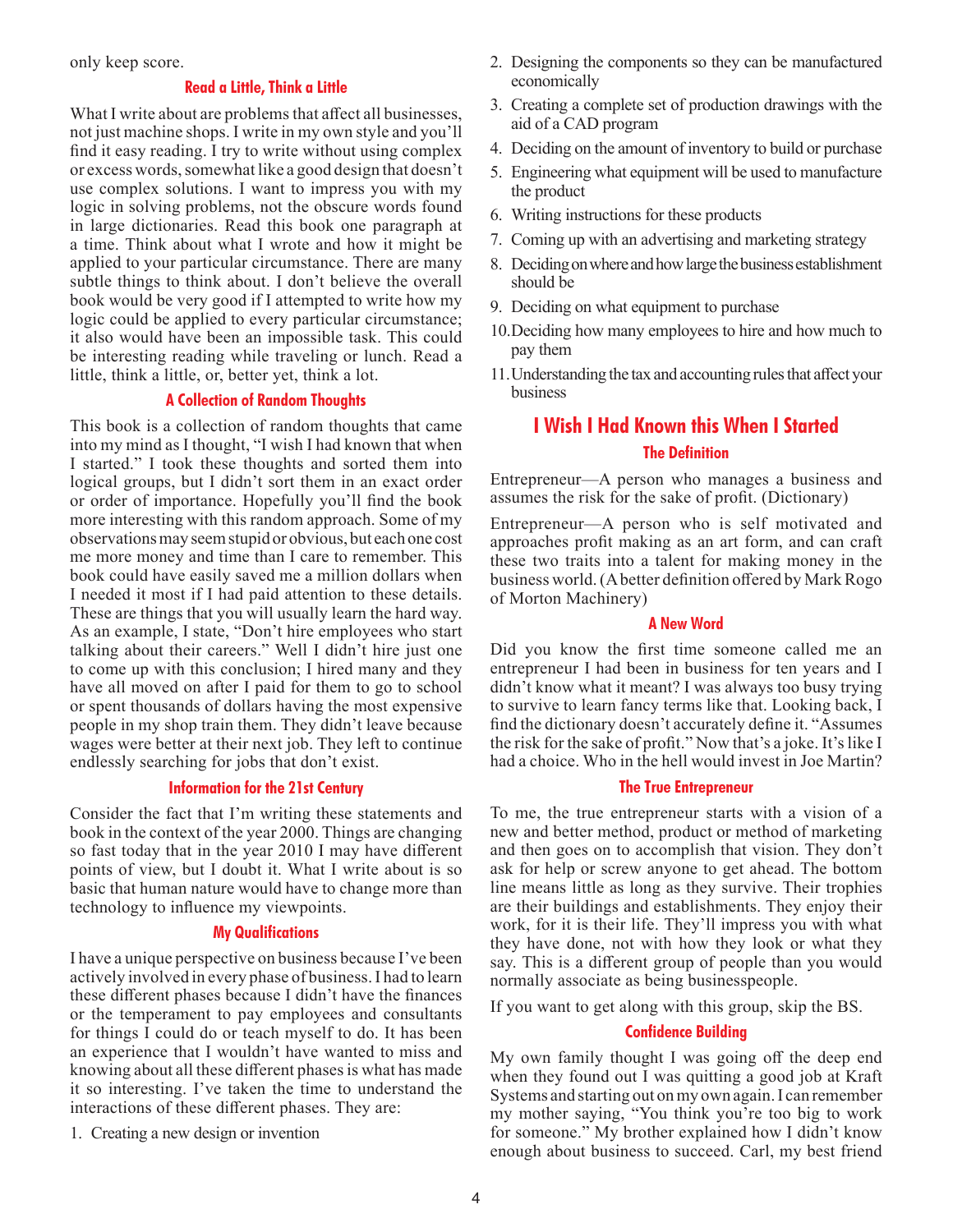<span id="page-4-0"></span>who later became my partner, spent a couple of hours trying to talk me out of it. Dad bought me a micrometer. With encouragement like that, how could I fail?

# **Ace in the Hole**

Actually, I had an ace in the hole. I was a hell of a lot smarter than they thought I was, and I was willing to put forth the effort it would take to survive. I never was very good at sports so this was going to be my "big game", and I didn't intend to lose. Profits never entered the picture. Survival was the only success I was looking for. One day at a time. One week at a time. Finally, 30 years later, I'm at the goal post, and I don't know how to stop.

# **Surfing**

I've always felt like a surfer who is riding a big-ass wave over a coral reef and doesn't have time to stop and plan the next move. I had to make my own rules on the spot and move on. There wasn't time to discuss my next move in an academic setting. These rules have served me well over the years for I have more satisfied customers and employees than I deserve. The decisions I had to make were always compromises but I believe they were fair. Of course, of the many decisions I made I wish I had a chance to make a few again, but who's perfect? I'm not ashamed how I got to the "goal post." In fact, I'm damn proud of it.

# **CNC Machines**

Before starting on my book I want you to fully understand that the CNC machines (computer controlled robots) of today are the future. They will be used to manufacture products in every country and for every industry. I don't over emphasize these machines. Even third world countries, where wages are ridiculously low, use CNC machines because it's simply a better way to get a job done. CNC machines aren't only used in machine shops. They will be used to print your books and weave the fabrics of the clothes on your back. These marvelous machines are a part of our life and they are unavoidable. You have to know about CNC whatever your endeavor in business.

# **Your Word**

The most valuable thing you own when you start a new business is your word. You have the choice to make it even more valuable or worthless. You should treat it as if it were made of gold and never allow it to be devalued. Once it has lost its value there is little you can do to restore it.

# **The Big Decision**

# **What is the Worst that can Happen?**

You don't necessarily need a lot of money to get started. You may find it interesting that I believe it is easier to start a business with little money as long as you have a skill that can be sold. You have little to lose and much to gain. The worst thing that can happen is that you will end up where you are right now; working for someone else. Start with more money than brains, and consultants, advertising agencies, attorneys and accountants will soon relieve you of the excess money supply. Lee Trevino, a professional golfer, told a story that best represents getting a business started. When questioned about the pressures of playing a game of golf where a hundred thousand dollars could be riding on one putt, he told the reporter that it was fun to be playing for such high stakes. Then he added, "I'll tell you what pressure is. It's playing for \$20 when you only have \$10 in your pocket."

# **You Have More to Invest than You Think**

Your most valuable asset is time and if you don't spend it wisely you'll go broke. In today's U.S. labor market you have to figure at least \$20/hr for employees and \$75/hr and up for consultants; therefore, it'll take more money than most people have to pay other people to do your thinking. I'm sure that you believe all your problems could be easily solved if you just had a few thousand dollars more, but the truth is it would only put off the inevitable if you don't have the intelligence and self discipline to be your own boss. You have to be a person that is driven to succeed by not accepting failure, and remember failure should also be defined as not completing projects.

Here's a quick test to see if you've got what it takes. Pick out a skill that you believe would be helpful if you decided to start a business that you don't have now and don't want to learn. A computer program like MS Word or Excel might be a good choice because it's inexpensive, available and useful. Now give yourself a two-week crash course on the subject without any help. Don't call your friends who could help you or take a course at school. You have to do this on your own using only the help screen built into the program and pure logic. This is far more help than you'll ever get in the business world when it comes time to make an important decision. Using all the spare time available, work day and night for two weeks. No weekend breaks or time out for family functions, sports or TV. Just work! If you can't control the computer program to do something useful and relatively complex at the end of two weeks, it might be wise to keep your day job. In business, you'll find you'll work the hardest when you're not getting paid; and if your business is successful, you'll make the most when you're doing the least.

# **Positive Thinking**

A total waste of time can be standing in front of a mirror saying, "I can, I will." This isn't the secret of success. Positive thinking is taking the time to understand what you're trying to accomplish and learning what is necessary to accomplish this. Your everyday actions should reflect your positive thinking. You have to focus on your goal and not be "sidetracked" by nonbelievers. When you start a business, success is dependent on what other people think of you and your products, not what you think of yourself. The two things you have to sell are a good product or skill and integrity. Integrity is something you have to show people you have by your actions; it is not something you can tell them you have.

#### **Leave Room for Failure**

When I start on a new project I always estimate my chances of success. You have to be realistic and know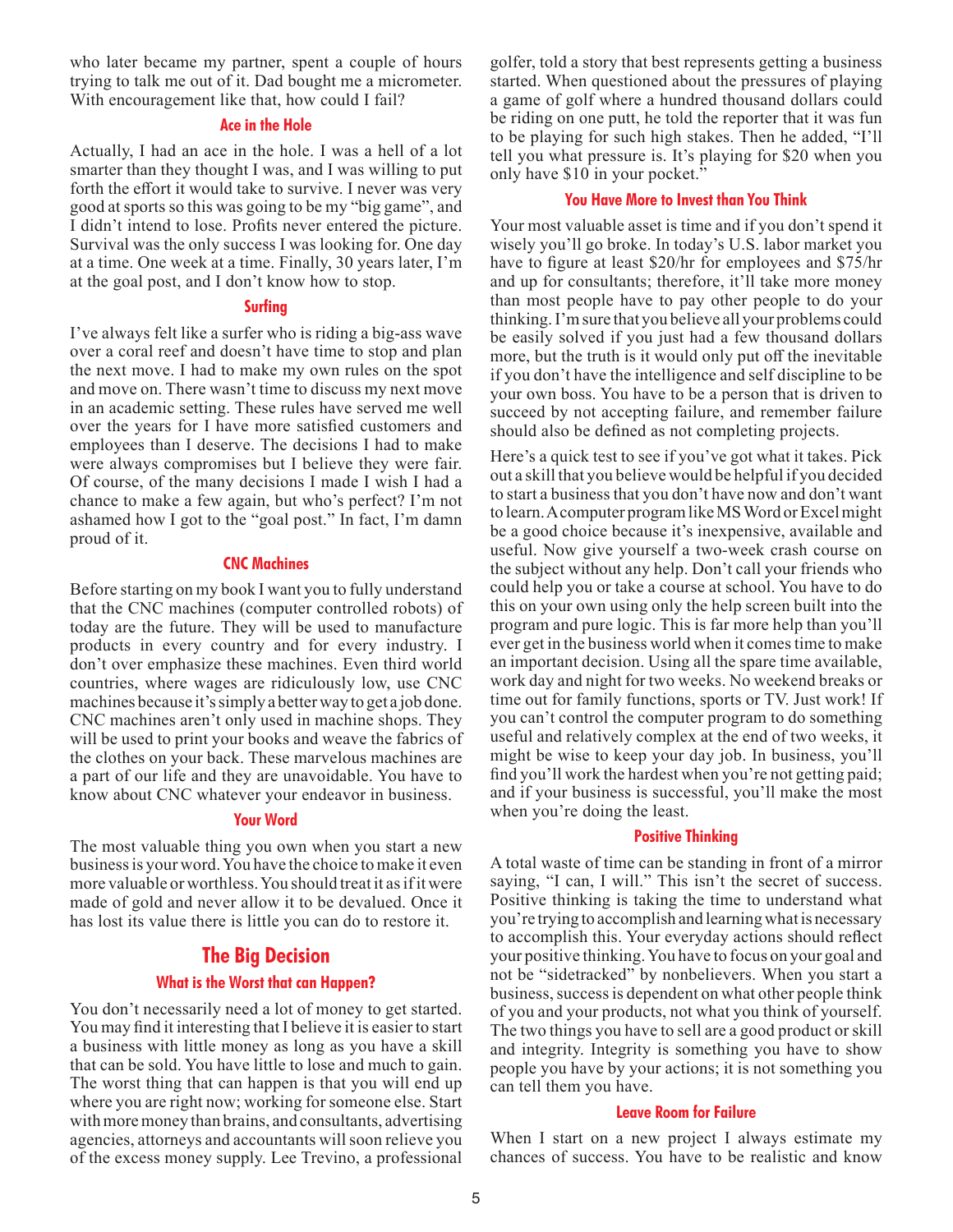there is always a chance of failing. I found that by mentally arriving at the percentage of success I have before I start, a failure is simply a loss. It isn't devastating because I knew the odds at the beginning and it didn't work out. This method keeps you from mentally putting all your "eggs in one basket." Positive thinking isn't the answer. You have already thought positive to start the project and being realistic about the project is what it will take to get it to succeed. You also have to be realistic enough to know when to give it up and plan your next move.

# **Who Starts a Business?**

Have you ever noticed how few engineers, scientists, and business college degreed graduates start businesses? They may acquire businesses, but they very seldom start them. The reason is they can't work alone or not willing to take the personal, financial and ego-related risks to accomplish their ideas. It may also take millions of dollars of investment to experiment with their ideas. What you find are craftsmen and hobbyists starting manufacturing business because they know how to make and design the parts and the tooling they need in a cost-effective way. Investors are finding that hi-tech companies can't be run without a CEO who has a complete knowledge of the technology in which the company is involved. Things are happening too fast today to make decisions by committee.

#### **The New Investors**

The venture capitalists have discovered this fact and are willing to put their money into ventures where they believe the leaders can stay abreast of current technology and lead at the same time. This is a marvelous trend. The engineers and scientists of the world were getting screwed because the products this group wants to build or sell needed a capital investment that few individuals had. They also can't work weekends on used equipment, as I have, to build a business.

### **Taking a Chance**

I remember an employee who quit. He told me what was wrong with me was that I was unwilling to "take a chance." Can you imagine that? I've spent the better part of my life investing my own money in my own ideas and this guy tells me I'm unwilling to take a chance. Taking a chance and not liking someone's idea are two different things. What is a legitimate risk in the mind of one man is a measurable failure in the mind of the next. This is what makes the world of business so fascinating. I've been called a pessimist. I call myself a "realist", and I look at all new ventures pessimistically; this also includes using my own ideas. Optimistic people are always getting into trouble because they resort to hoping things will turn out. By being a realist I'm convinced things will turn out. You have to "nit-pick" every aspect of a new endeavor to eliminate the chance of failure. Think like a critical customer and fix the problem you may find through "their eyes" before it is an actual problem.

#### **The Difference Between Sales and Engineering**

When a sales person sells a product; their satisfaction is that they closed a deal. When an engineer or designer sells their product; their satisfaction is that they designed something that another person would purchase. This fact is more of a difference than you might believe at first glance. My lack of sales skills have screwed up too many "deals" by me not knowing when to shut up; but, on the other hand, a sales person could never know the satisfaction I have when I see my products being used by satisfied customers. This is something I have never been able to put a cash value on, because in the cold world of business it is the bottom line that counts. Or does it? There is a need for both types in this world, but there is more to making business than "closing deals." Fortunately, there are still a few salesmen out there who work with potential customers to solve problems and create deals where everyone wins. It is the satisfied customers using products or a service they like that can keep a business going for the long haul, not a few quick deals where you win and the customer loses.

# **How to Lose Your Ass**

If you really want to lose your ass in your own business, get involved in something you know little about. If you don't have the desire to learn and think about every aspect of the needs of the customers that would use the service or products you plan to manufacture or sell, quit while you're ahead. To be successful you have to be extremely good at knowing your potential customers and their needs. This is the most important thing. This is the information you can't get from outsiders or employees. You have to know your customers well enough to know how much they will pay for the service or products you plan to manufacture and sell. You could pay thousands of dollars for market research that was done by people more interested in their golf game than your success. Excuse me for being redundant but this point is so important.

# **When to Walk**

Did you ever notice that people tend to judge others by themselves? What I'm trying to say is that if someone doesn't trust you, you shouldn't trust him or her. I'm not interested in any deal that involves a partner who needs an attorney to do his thinking. The only chance you have to break even on a deal like that is to have a better attorney. It isn't worth the effort. Of course, there are times where agreements have to be properly documented, but if the deal can't start with a simple handshake and a feeling of trust, forget it.

#### **Partnerships**

When two or more persons get together and form a partnership where they plan to work together for an undefined period of time, it is as close as it can get to a sexless marriage. The way you can make it work is by keeping it sexless and not start screwing one another. Both sides must bring something to the table, and both sides must believe the other side is bringing something to the table for the partnership to work. Lawyers will advise you to clearly define ownership at the beginning. The problem with this is at the beginning there is very little to divide that has value. It is more important to arrive at a method of determining ownership at a future date. Consider the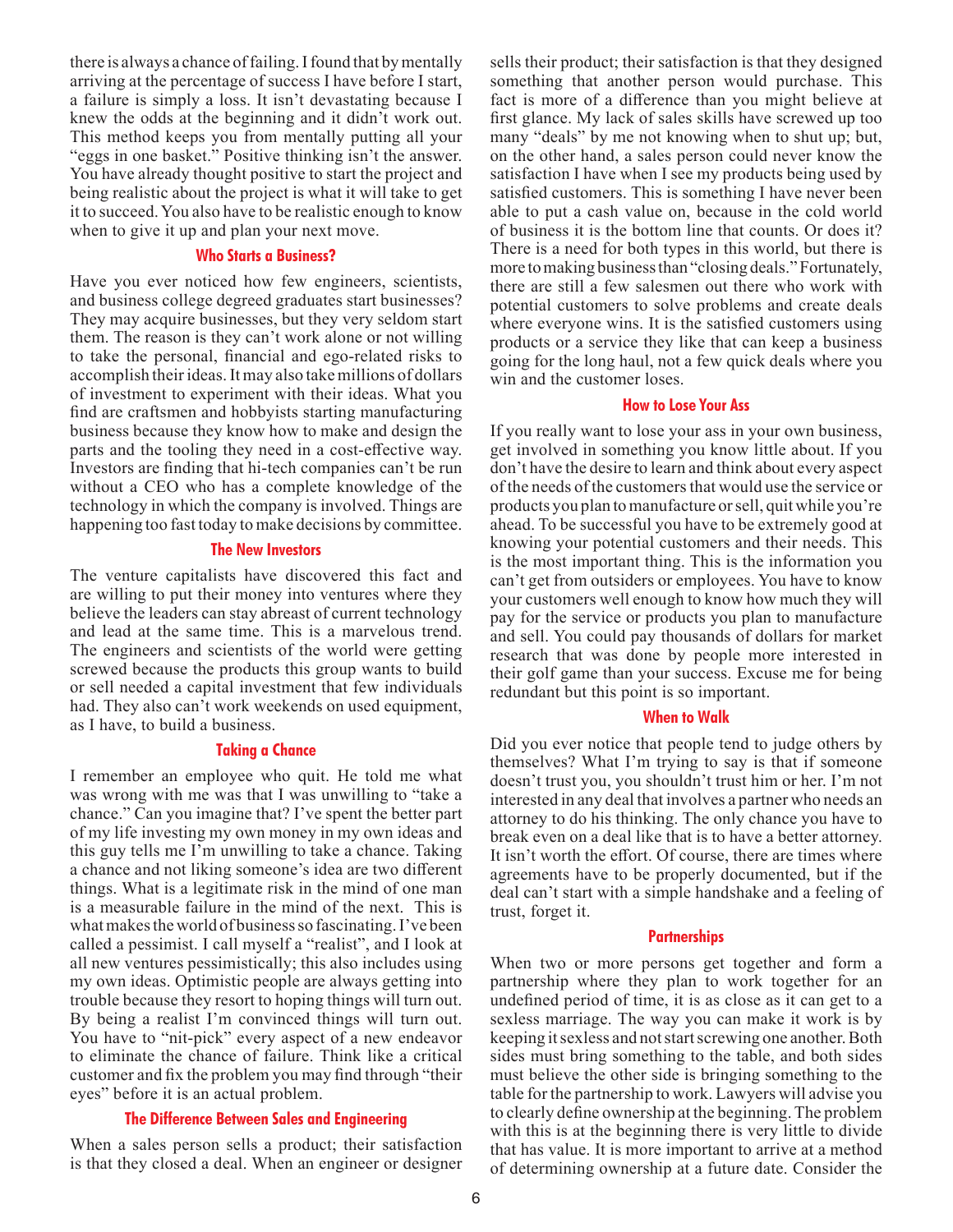<span id="page-6-0"></span>hours worked vs. investment. One partner puts \$5000 into a venture and a second partner puts their skill and work into the partnership. It could be quite possible for the working partner to put a couple of thousand extra hours into the venture in just one year by working nights and weekends, as I did. If their time was charged to the partnership at only \$10 an hour this could bring their investment to \$20,000 in just one year, while the second partner went about their life at their regular job. This is why I believe partners should accurately keep track of the time invested by each partner at a reasonable rate, as well as money they may invest. Would it be fair for the investor of only \$5000 to own half if the company (that in just a year now had a value of \$40,000 because of the other partner's hard work) while making income from a regular job and spending weekends with their family? These problems usually don't come to light until a spouse of one of the partners wants a divorce.

From my experience working around the small start-up businesses located in industrial parks, I consider the above to be the most important paragraph in this book. It might be wise to read it again.

# **Partnerships Can Have Advantages**

The good part of a partnership is when two people with different skills team up and appreciate the skills of the other partner or partners. Together they solve problems that would be impossible to solve alone. They have a common interest and enjoy working together. Partners with the same skills have to learn that they can't always have their way and that they cannot be competitive with one another and remain partners. Partners with the same skills should rejoice in the fact that they can discuss their most technical problems with someone who may help them find the answer to technical problems. Partnerships can be great. Mine was.

#### **Investors**

A decision that will have to be made by most business owners is "how much you are willing to give up to own and control the company you started." Notice I stated, "give up." Many times the amount of money you could make would be higher if you sold a portion of your business. If an offer like this comes along you should take the time to review your past and decide if you started your business only to make money. I started my business to do it my way and I find "moneymakers" very boring people. I wouldn't want to be associated with an investor where I had to explain my actions in terms of profit only. A good investor is someone who brings more than just money. They can bring contacts, experience and the constructive criticism that could build your company to the point that your "smaller" piece of the pie worth more money overall.

#### **Get in a Business You Enjoy**

I believe that selling to a recreational or hobby market in which you are involved in is your best bet. You know your customers because you're one of them. You like your customers because they are just like you. This is the type of market you can deal with because it is possible for an individual to develop a new product, manufacture it, advertise it, and sell it to this specialized market. I have and I've enjoyed every moment of it. You have to work too many hours to be working at a business that you don't enjoy.

# **"Nerds" Can Be Heroes Too**

The "nerds" that took over the computer market succeeded when old, well established companies with "snobby" managers failed. Why? These nerds weren't nerds to their customers; they were heroes. They were doing the impossible, sitting behind their computers developing products that customers loved. Customers thought of them as quarterbacks of their favorite team. Every time you see what Bill Gates accomplished think about this. To be successful it isn't necessary to look good to everyone, just to your customers.

# **An Interesting Analogy**

One of the joys I have is purchasing and owning the buildings and equipment it takes to produce my product line. I feel the same way when I look at my manufacturing facility as a farmer may feel when he looks over a field of crops growing on a good day. Profit allows me to purchase new and faster equipment, and I love it. Farmers may purchase more land and love it. You can never get the same satisfaction by adding zeros to your investment account.

# **A Wonderful Adventure**

For me, business is a wonderful adventure. I'm never so sure where I'm going that it gets boring. One day I may have to go with the flow to survive and a week later I'll feel like a fish swimming upstream. You have to know when to take the helm and when to go along for the ride. These are difficult choices because you'll be dealing with employees' personalities and financial survival at the same time.

# **Deciding on a Product or Service The Product**

Nothing that I'm writing will be of much good to you unless you can come up with a good product or service that will keep you in business. It has to be wanted by consumers who are willing to buy at the price you are asking. This is where it all starts. I will try to make you aware of many of the problems that I had to solve and some of the logic and things to consider about new products, but -

You have to decide what a customer will find satisfactory when the complex equation of cost vs. quality is calculated.

Customers all want perfect products, but wanting perfect products and paying for perfect products are two different subjects. A customer will usually start with the "low end" product if they have a choice between two items that are somewhat similar but have a major difference in price.

Consider the previous paragraph the second most important fact in this book.

# **Where to Start**

First, you have to know more about your chosen field than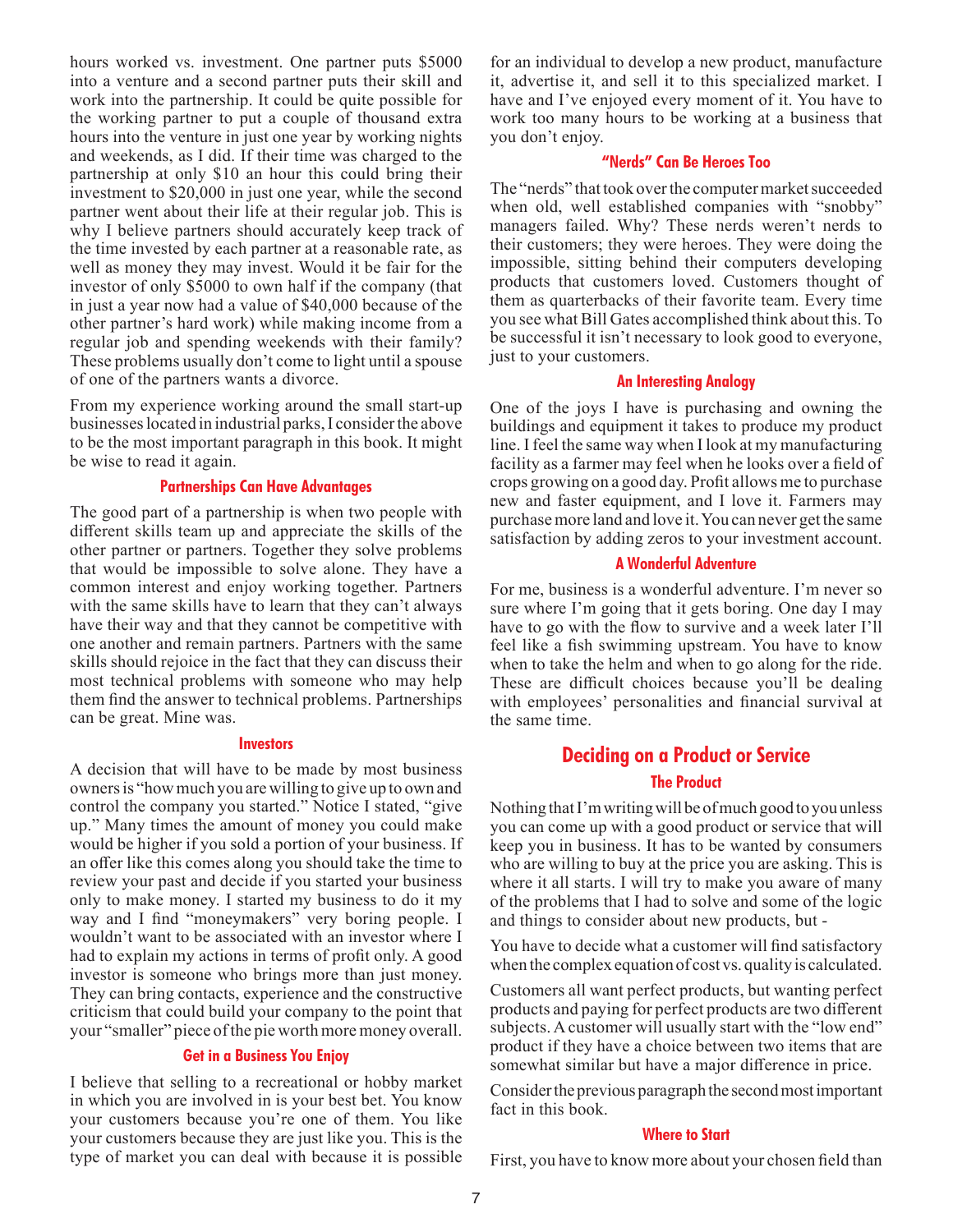your average customers do. If you think about this for a moment, your work or your hobby will be your choices. Pick either and again you have a choice of two: eliminate an irritant or add a pleasure to a task. The irritant could be cost, size, appearance and complexity. The pleasure that could be added is lower cost, simplicity, appearance and pride of ownership. Next, ask yourself if you have built a gadget or have performed a service that makes a particular task easier? If you haven't a better choice for a business might be related to sales or service. In this case, team up with someone who can come up with products or services but who doesn't have the skill or desire to package, advertise and sell their ideas. In every case, the road to success is a long one and you need a skill that can be marketed or lots of money to keep the doors open until your products or services can provide an income.

# **Ideas**

I consider myself an original thinker. I don't copy other products or methods; in fact, once I make my mind up to start a project I will go out of my way to avoid looking at what other people or companies are doing. When I start on a project I have an uncompleted design in the back of my mind and looking too closely at something someone else has done narrows my thinking. I believe I would lose more than I could gain. There is nothing wrong with checking out the competition after you have developed your original idea, but don't do it until after you have gone through the process of developing your own idea past the concept stage. When I hear teachers expounding their theory that their duty is to teach students where to find information rather than making students learn the information I would like to ask them how many good ideas have ever came by putting several books next to one another on a shelf. Good ideas are the result of knowing a great deal about many things and putting together many seemingly insignificant facts from millions of combinations to come up with a new idea. Of course, the solution found with a good idea would have been the "obvious solution" to a group who couldn't figure out how to tie their shoelaces on their own.

Listen to your Customers for New Ideas

Customers or potential customers can be a gold mine for new ideas, but you have to listen to them. Usually they can't tell you what to make or how to make it; however, they may tell you about associated problem they are having. Putting some thought into ways to solve their problem can be a source of some great ideas. My customers are unusual because many can tell me not only what to make, but also how to make it. Few will be so lucky to have customers like this.

#### **Turning Ideas into Products or Services**

Think about how the product answers a particular problem that could be useful to others. Decide how much a potential customer would pay to easily solve a problem of this type. Now consider how many customers you would have at different price levels of quality. Pick out the group with the most potential. Don't be too optimistic! Subtract the discounts you'll have to use to have dealers sell your product. Now you have the amount you have to be able

to beat in order to manufacture, advertise and sell this product at a profit. Working with the quantities you believe you could sell, you can begin to accurately predict manufacturing cost. Now you have the basic information that you can use to decide whether you want to go on with the project. Most of what I have written about in this book will give you more insight to accomplish what is in this paragraph.

# **Selling Imported Products**

Sometimes products can come to you by way of an overseas manufacturer. They can be found in import trade magazines. The good part is you may be able to become an exclusive importer for them for a surprisingly small order. The bad part is the agreement isn't much good if you can't buy all of what they can manufacture. I've personally seen Asian products sold direct to the consumer at a lower price than an importer with an exclusive agreement paid. This happened within months of giving the exclusive agreement and after that company spent thousands on advertising the same goods. Try suing a company in Asia and you'll see what I mean. Again, if you want to lose your ass, buy a large quantity of merchandise used for something you know little about. You have to know how products are discounted and sold in the area you plan to sell before you sign a purchase order.

#### **Selling Ideas**

We have a customer who is a professional inventor. He comes up with an idea and does all the design work to put the product into production. He then goes out and sells the package to the appropriate manufacturing companies. He doesn't get up front money and when he shows them the product there is a prototype complete with packaging, tooling designs, tooling cost and instructions; a very complete package. He is very knowledgeable about his trade and doesn't require agreements before he allows potential customers to see his idea. He told me he has never been taken advantage of to date. Most companies are ethical and don't steal ideas; however, the ease that products can be copied in Asian countries today makes me more leery. Problems arise when suggestions are given that are not well thought out. For example, a suggestion could be made to an oil company to produce a fuel that didn't pollute and had twice the energy at 25% of the cost. Any fool would find this idea worthwhile, but the idea is worthless without the solution. Ten years later after the Oil Company has spent billions of dollars improving their product by 5%, they get accused of stealing an idea.

# **Plastic Products, a Good Way to Success**

To start a manufacturing business on your own you need products that are difficult to duplicate. Injection molded plastic parts may be the answer. The tooling is expensive but the part price is low. If you want to "test the water" you can save money by building prototype tooling out of 7075 aluminum and do a little second operation machining to eliminate expensive slides. A plastic injection mold toolmaker will explain what I'm referring to. Once the tooling has been built and tested the product is very easy to manufacture. This is one type of manufacturing that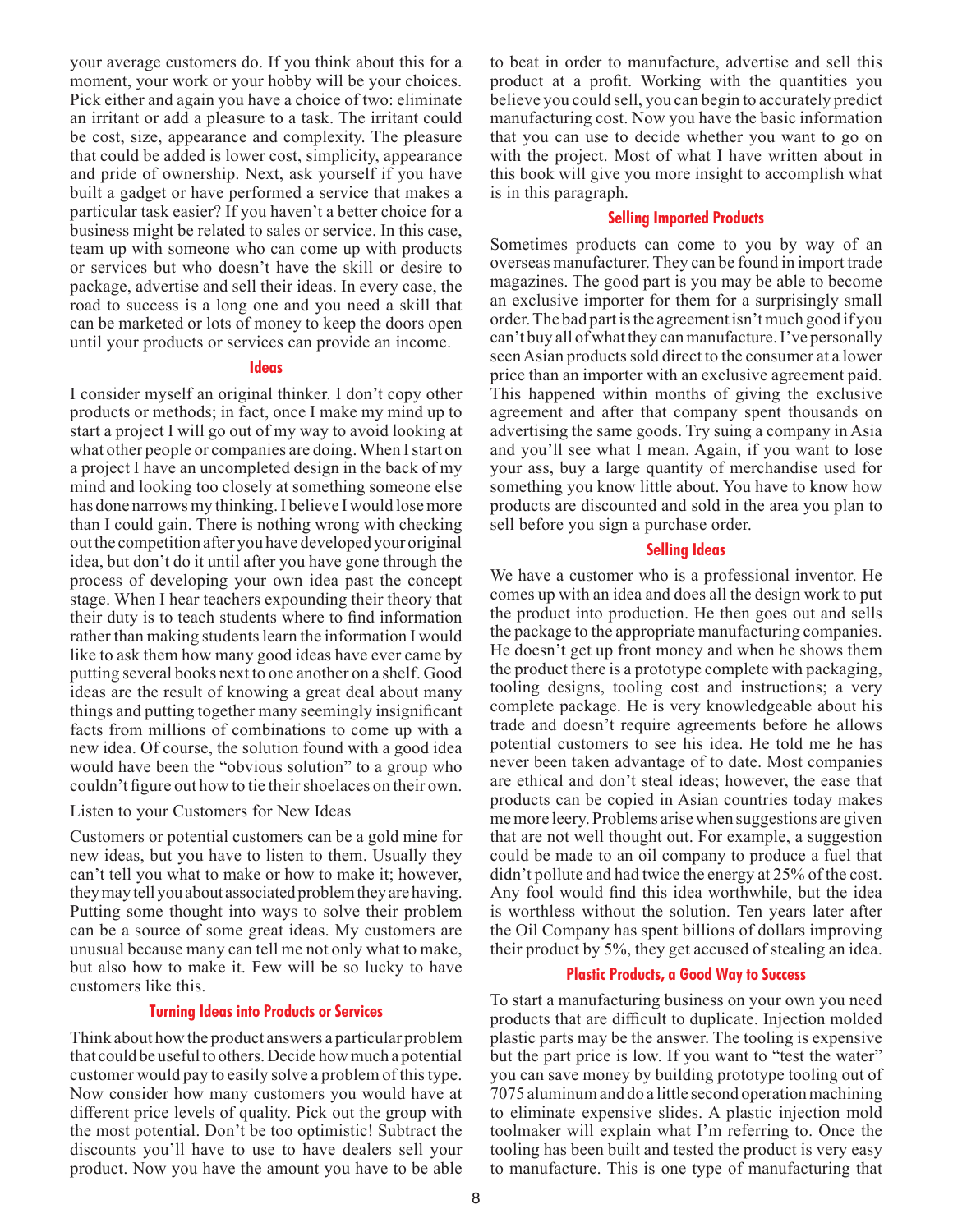can be successfully contracted out. The toolmakers that build plastic molds are a very talented group of people and usually can improve the designs they work on if given the chance. Not all plastic parts are cheap throwaway items. Profit can be higher selling to a specialized market that you understand and gives you a realistic chance of success.

# **Build a Crude Prototype ASAP**

Very few new designs will stand the test of a prototype. The design will usually change before the prototype is built. In the past I would start by building a simple prototype using a simple drawing or sketch. Now, as my skills with computer drawing programs improved, I find myself adding more and more detail to these first drawings. However, it could be thirty years of designing products that allows me to do this. It is important to realize that the original idea always starts inside your head, not inside a computer or on a sketchpad. You don't have to put in all the details to start on the first drawing, but the new idea should be there. You should develop a thorough understanding of the interaction of the parts involved. I'm sure you have seen computer designs being manipulated in 3-D as they turn and rotate on a video screen. When I can do this with a mechanical design in my mind I feel I truly understand the design. The longer you take before building a prototype, the more difficult it will be to change your design. You should always assume that your design can be improved and have a method to change it. Many times the new design is the process involved to make standard parts. Again the final design should be put off as long as possible to allow the changes to be made easily.

This paragraph I would consider third in importance. From this point on it is up to you to decide what's important. *— Joe*

#### **Using the Tools You Have or Not?**

A true craftsman may get by with the tools they are familiar working with but a company cannot. Labor costs in modern countries will not allow craftsmen to work "the old fashioned way" and remain competitive, however, when building your own tooling for your own products you should build it with the familiar tools you may already own. Put your money into items that will make you money with an employee operating the equipment. In this case, the tooling for a new product can be spread out over the run of this product. If you are bidding on work of this type you may find you are not competitive without modern tools. In many cases, just to view the work you are bidding on requires a computer and a working knowledge of the associated programs because drawings are no longer available. Computer aided designs (CAD) along with computer aided manufacturing (CAM) have simplified these processes and at the same time made designing more difficult. A different type of skill is needed to operate these programs and machines. Only the manufacturing companies that develop the skills of CAD-CAM will survive in the 21st century.

# **Craft Type Products**

There is a fine line between a produced product and artist

or craft type product. A craftsman or artist may come up with an item that has a demand that is higher than they can produce. This fact causes the price to rise. The moment the item is manufactured and the process is automated the item has little value. The value in products such as these is the value added because the customer believes that the craftsman or artist personally crafted the item and that these items have a very limited availability. Ask yourself how much value an autograph has that was printed in a book?

#### **Things to Consider about Mass Marketed Products**

Products that everyone can use have problems of their own. It takes so much money and organization to sell even a simple product of this nature to an entire nation or world that an individual has little chance of marketing something like this on their own. In this case, you are better off trying to sell the design; however, the companies that sell to this type of market usually can't find the time to sell and market the products they may have on the drawing board and usually aren't looking for new ideas. This leaves you between the old rock and a hard place. You see attempts for this type of products having their last gasp for life on late night television commercials. A big part of making that final decision about what to develop should be considering the odds you have for success. Choose something that has reasonable odds. Mass marketing doesn't.

#### **A Major Blunder**

I remember a joystick my partner and I designed for radio control transmitters. We were never paid for this project and we were left with the plastic injection mold tooling. This was a complete design and build job and we had thousands of dollars in it. One year before computer games became popular I sold the design and tooling to a company in England for \$1500. The next year the computer game "Pong" came out and the computer industry was looking for these input devices. I missed my chance because I didn't have the six months it took and the money to build another joystick. If I had been paying attention to what was going on around me I would have seen the potential for the tooling I owned in the corner of my own shop. The joystick market went on to become a 100 million-dollar a year business and I didn't even get a little piece of the action. Excuse me while I take the time to give myself another well-deserved kick in the ass. To survive you have to be an opportunist and you can't always take the easy path. I believe we all have opportunities pass by in life. You have to stretch to get the prize. Did you ever notice that most people complain about things that they didn't do as they review their lives?

#### **Products Ahead of Their Time**

A new product that requires a lot of explaining as to what it is used for can be the hardest to market even if there is a definite need for it. The lower the selling price, the bigger the problem. You can't expect a sales person to spend five minutes trying to sell a five-dollar item. Something in the packaging or advertising will have to do that for you. The question now becomes whether you can sell enough products to pay for the ad because the ad also has to be large enough to explain what the product is used for.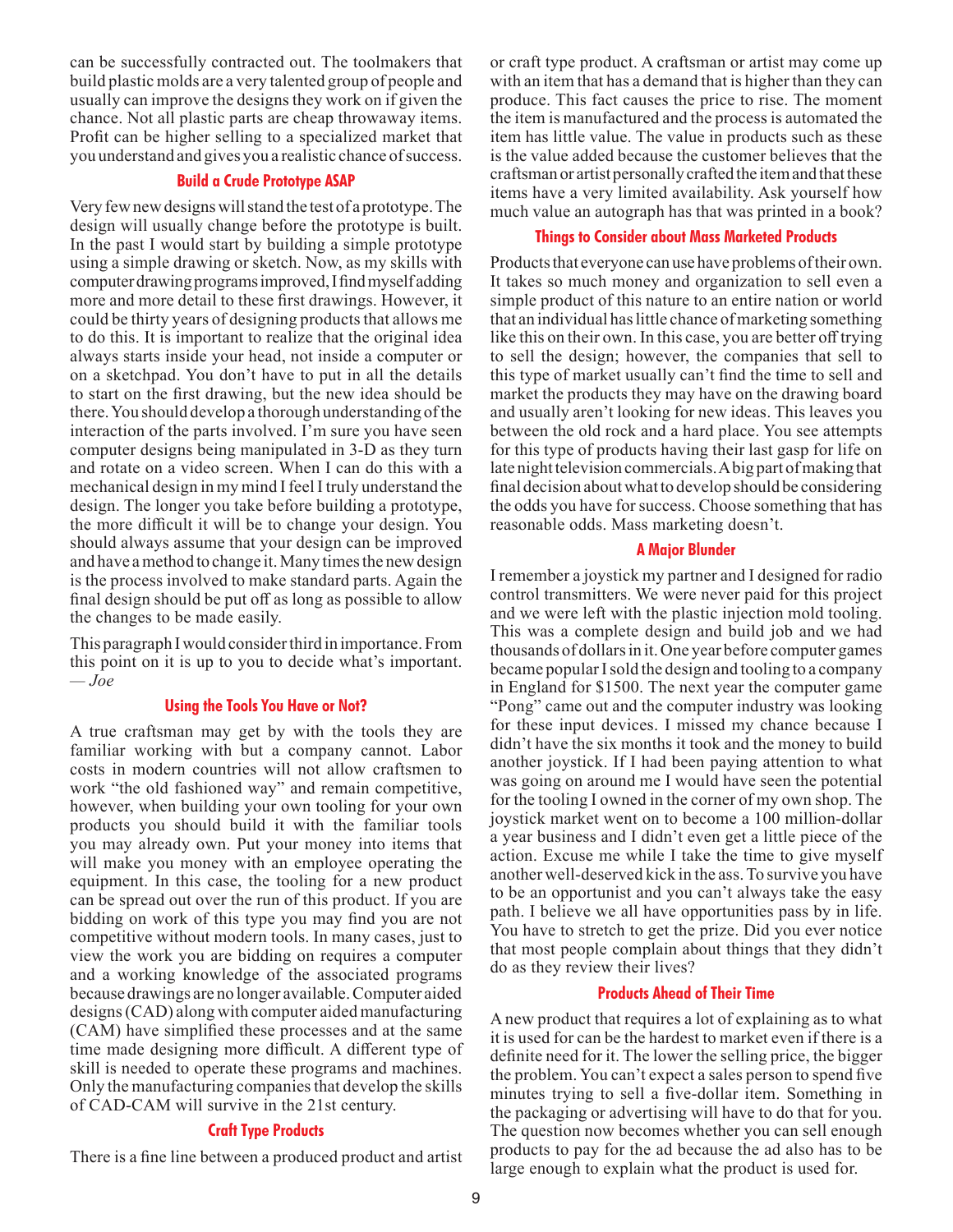#### **Complexity**

A clever simple product is impossible to keep control of unless you can come up with a method of manufacturing it in such a way that you can't be undersold. If the product were so simple that any home handyman could manufacture it, it would be impossible to protect your right to sell and produce it even with a patent. Products that are difficult to manufacture or produce at a very reasonable cost have the best chance of surviving because they are difficult to copy. In my case I chose to manufacture a very complete complex product line. I thought I could protect myself with the fact that to copy my complete product line would involve too much time and money for such a small market. So far, I've been correct when it comes to the miniature tool line.

#### **Perfection**

After customers find out about the finer points of a particular product line, they may be willing to spend the extra money for perfection. Perfection is expensive and to improve a product just a few percentage points may triple its manufacturing cost. Perfection isn't a good choice of words when it comes to consumer goods. They are manufactured to tolerances that are limited by the state of art. The tighter the tolerances, the higher the cost. At some point, the additional manufacturing costs forces the retail price above consumer acceptance, and true perfection can never be reached. It's the true entrepreneur that knows when he's reached the point of no return and the inventor or tinkerer that doesn't. It is foolish to work to tighter tolerances than necessary, but as a designer I know how difficult it is to design with liberal tolerances.

#### **Shipping is an Important Consideration**

Suppose you came up with an item that would be useful to people who do their own landscaping and you could sell it for \$20 a bag. With a product like this the packaging and shipping can become more important than the product if the bag weighed 100 lbs. It could cost you more than \$20 to ship one bag to the next city, and the only way to get the cost down is to own your own shipping network and produce the product regionally. Companies who sell bricks or other heavy items do this. To do something like this could require millions of dollars just to establish a distribution and delivery network at a reasonable cost. If standard shipping rates were applied to some of these items, the selling price would skyrocket. What I'm saying is that shipping is a very real cost that has to be passed on to the consumer, and that the product you consider economically sound may not be when the actual shipping costs are added. The Internet now has services available to the small manufacturer that allow him to piggyback with other small manufacturers and thus get the same volume price breaks that larger manufacturers do.

# **Electronic Designs are Easier to Change**

Electronic designs have had an advantage that few products have had. Customers judge them by how they perform and cost. Suppose I designed a truck with an engine that only weighed thirty pounds, but still developed the same power as existing truck engines have. How many potential customers would I have after they looked under the hood and saw a cute little box in place of a massive engine? You would have a "tough-sell" with that group. The same group would buy a TV without ever "looking under the hood." Too often good ideas fail because of an unsophisticated market. Plan for these problems in advance and they will not be as much of a problem. Again, the Internet offers a method of test marketing using email to potential customers, friends and business associates.

# **Good Designs**

When I was building model aircraft, my friends and I had an interesting way of judging the quality of a model. We would set the model on the ground and start backing away from it until it looked good. A three-foot (1-meter) model would be considered superb and a fifty-foot (15-meter) model was one that was pretty crude. There were also models that wouldn't look good no matter what angle or distance they were viewed at. This was the perfect example of a poor design. The best craftsmen in the world can't make a bad design look good. A well-designed product is deceiving. The solution to a problem solved with a good design will look so obvious that no one would consider doing it any other way once they have seen it. These are the designs you'll get the least credit for even though they are your best. The solution looked obvious, and because it was obvious it was assumed the problem was easy to solve. Any designer that has spent hours looking at a blank sheet of paper as I have can explain why it was so difficult to come up with such a simple solution, but who will believe this when the solution turned out to be so simple?

#### **Should You Patent Your Ideas?**

I have my name on a couple of patents that took a lot of time and effort to get and didn't pay off. I have the basic patent for computerized timekeeping but after getting it I realized I didn't stand a chance in hell of defending it. What am I going to do, sue IBM? Patent attorneys make a living getting you patents, and what you do with it after that is your problem. Ask your patent attorney if they would defend your patent on a contingency and you'll get a lot of mumbling with the end results being "no." If the patent they documented for you were so good you'd think they would want a piece of the action. You should realize that if the idea you want to patent has been written about anyplace in the world before you applied that it can make your patent worthless. One thing a patent can usually do is to prevent someone with a similar patent from going after you. A patent search shouldn't cost more than a few hundred dollars to do and should be done to protect yourself. Patents can now be checked using the Internet. You can't put "patent pending" on a product unless it is actually being decided on by the patent office. Applying for a patent will protect you and the longer it takes for the patent department to get to it can turn into an advantage. You get 17 years of protection once the patent is awarded, but you will be protected upon application. If it took five years for the patent office to get to it, you could be covered 22 years. Please remember I'm not an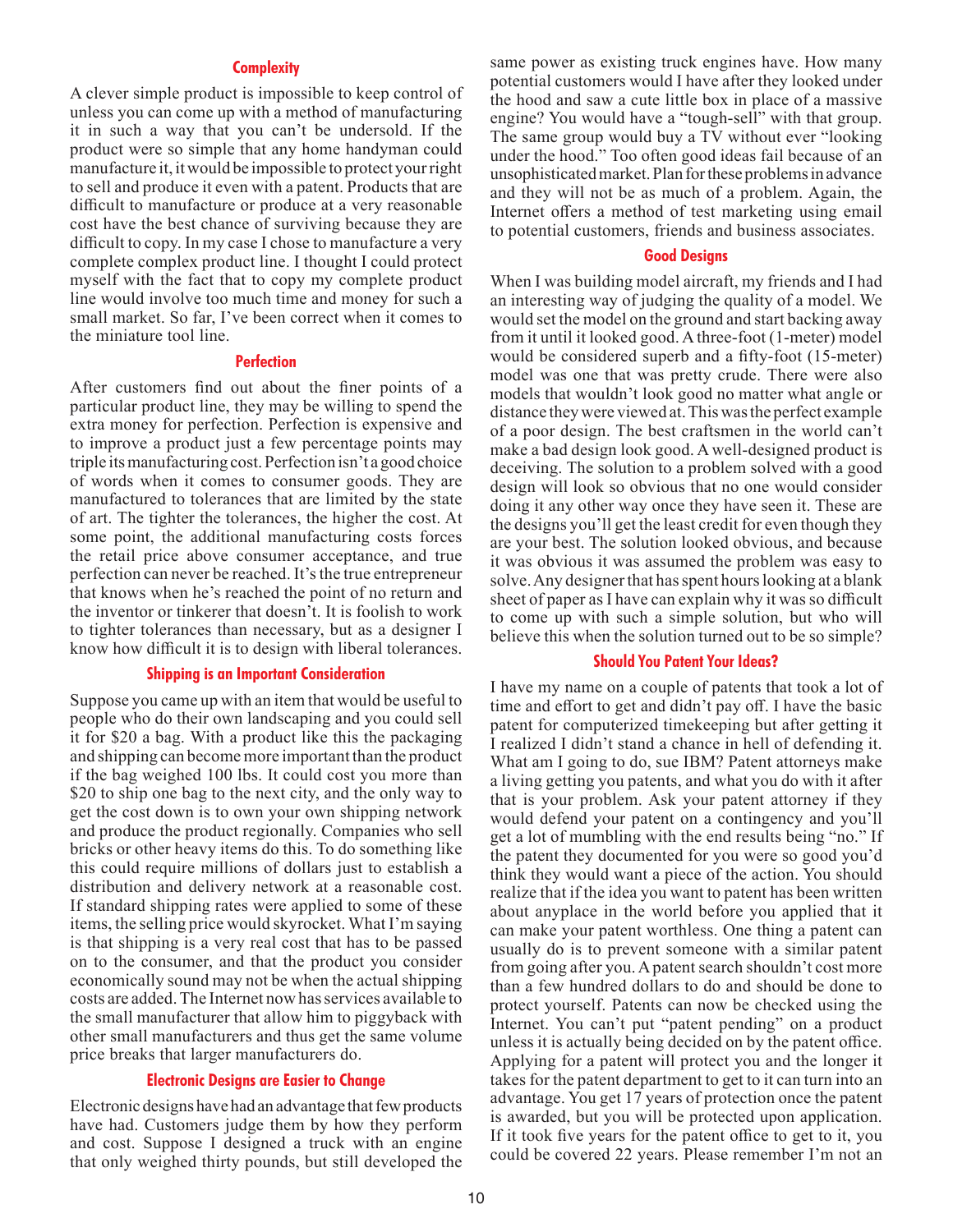attorney and I'm just referring to my own experiences that I learned from being involved with our own patents. Patent law is changing, especially in the area of the Internet. The U.S. Supreme Court is reviewing soft patents, and the U.S. Patent Office is also taking a second look at how they approve soft patents in light of the Internet. In the age of the Internet, these patent walls are coming down fast and furious and are becoming difficult and costly to protect. Looking closely at old patents can be a humbling experience when you discover how smart people were one hundred years ago. (Reference: http://www.uspto.gov)

# **Give Your Idea a Quick Reality Check**

I always start on a new design by estimating how much a potential customer will pay, subtracting the discounts I'll have to give dealers to sell it, and then work with the amount I have left to manufacture, advertise, and ship the product. This is a realistic way to look at it and gives you a way to accurately evaluate the market. You have to know the discounts used for similar products in the market that you plan to enter to do this. You may find your good idea can be forgotten about when this simple test is preformed. When I did contract machining I had customers that were about to spend thousands of dollars for a run of parts, yet, have never given a thought about the discounts of the market they were about to enter. You can find examples of this logic in salvage yards throughout the world. Again, the Internet may be the ideal vehicle in which to avoid middleman mark-ups and established distribution networks.

# **Don't Make Special Accessories for Other People's Specialized Products**

A risky venture is to design and build products that can only be used with another specialized product. You would be at their mercy. A design change and your product will only fit their old models. The type of product I'm thinking of is not an accessory that would go with many motorcycle models but an accessory that would be used with another accessory; that is, a specialized accessory for a specialized accessory. You have little chance of being sure dealers will buy yours. Being better or cheaper doesn't guarantee results. Dealers are inundated with more products than they care to sell and having to setup a new account to sell a \$10 item may not seem worth the effort to a dealer who has a thousand items on the shelf, with many not selling well. Your best chance is trying to sell it as an exclusive to the basic marketer of the product and let the people who already control the market distribute it. Manufacturers will not be interested because they usually sell only products they have complete control over. It can be too risky to have to rely on someone without a track record. They also can usually manufacture the product themselves. The old "Build a better mousetrap and the world will beat a path to your door" rule doesn't always work well anymore. Again, remember that the established lines are creating more products than dealers care to carry, and it can be very difficult to sell one a product that is only a "little bit" better. I'm not saying it can't be done I'm only trying to make you aware of the problems you will be facing.

# **Don't Use Your First Idea Until You Prove It's the Best**

Before I commit to an idea I think of every possible way to accomplish the same thing. I don't put a time limit on this thinking unless there are outside pressure. Before I even mention the project I've already considered many methods to accomplish the same thing; therefore, I may seem negative to an employee's suggestion when I can immediately choose to use this method rather than the suggestion of the employee's. Sometimes I'll see a design and make the statement "It looks like they used the first idea that popped into their head." There is something about designs that have this look. A good analogy would be of food that has been prepared properly and then placed on a plate in an unappetizing way. Well-designed products have a look that you don't have to justify.

# **You Can Get Screwed**

I really got had with a line of products I developed to be used with full size machine tools. The 5C collet (a clamping device) is the most popular collet used in machine shops today. On a standard lathe it could take 30 minutes to switch from a collet set up to a 3- or 4-jaw chuck. I designed a 3-jaw chuck that could be mounted in a lathe in place of a collet. This could save machine shops considerable time. To make it a complete product line I produced at the same time adapters to fit the not so popular lines. I sent samples to the major suppliers and sales were going great. Soon after sales for our most popular item dropped to non-existent. I couldn't understand it. I happened to notice a mail-order sale in tool supplier's flyer that had what I thought was the product I manufactured at a very low price. We contacted them and found out that they no longer purchased this item from us. The bastards had my product "knocked-off." That wouldn't have bothered me as much as they were using the pictures I sent them in their catalog and probably used the "free" samples I sent them to copy. They were also using the thousands of dollars I spent on advertising to get sales. I was pissed, to say the least. Fortunately, that was the only time that it happened to me so blatantly.

# **Should You Make Components Yourself**

This is a question that can have so many variables that it becomes very complex to answer. I don't believe a product can be produced and remain competitive over a long period of time by contracting out your main component parts. Everyone will end up making a profit on your sale except you. The only way you can get reasonable prices is to buy in quantities that are so high that the inventory for that component could cost as much the equipment to build them. I found I could buy a used machine and make my own parts, but I also had the skill to do it. If you don't have these skills, you don't have the choice at the start as I did; therefore you have to contract the work out. Remember that these are skills that can be acquired by a company by hiring a skilled employee, but skilled employees are expensive and it takes profit or an investor with a deep pocket to do so.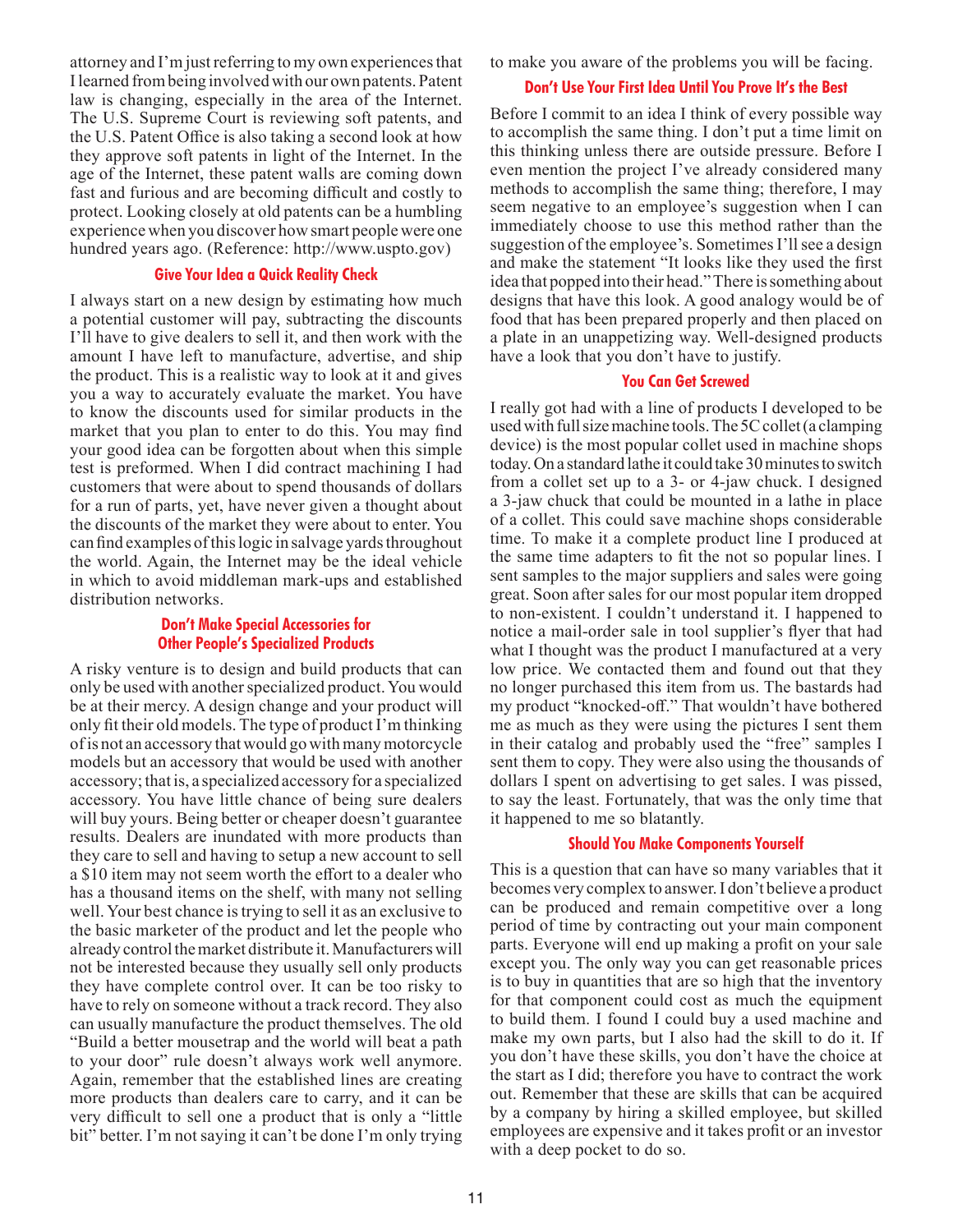#### **Pricing a New Product**

<span id="page-11-0"></span>When I price a new product, I may have to run a piece of equipment at a lower rate than I want to keep from outpricing the product in the market place. Doing this allows me to make a profit on the other operations involved and as long as the overall product line remains profitable, it can be a wise decision. Think about the times when brand new factories costing millions of dollars are shut down because they were not profitable. In many of these cases, if the basic overhead rate is calculated on what they could recover from the investment, rather than what they invested, it could be very profitable to leave it open. Maybe the return on their investment might be lower than they originally planned, but it could be a return rather than a loss. Automobile manufactures do this all the time.

# **New and Better Designs Because of CNC Machines**

Designers are no longer limited to simple shapes. They can design a part exactly like they want it. CNC machines can cut a complex shape as easily as a straight section. No longer are expensive cutting tools needed to produce complex shapes. The machine is capable of cutting the complex shape with the same tool used to produce a straight section. If the program has been properly written all the shapes developed can be checked with a couple of dimensions. CNC machines allow a small producer to make economical production runs in lower quantities than ever. In many cases, a machinist with the skill to operate these machines could produce more parts than a purchasing agent could buy and keep track of in a month when dealing with small quantities. These machines can make you money if you learn to use them. They are the robots that make our lives better by building better products at a cost all can afford. These robots will not be sweeping the floor in your living room, but they will be used to build the tooling and assemble the vacuum cleaner that you can purchase at very reasonable prices. They are fantastic!

# **Employees**

# **The Joe Martin Employee Intelligence Theory**

After 35 years of dealing with people on a business level I've come to this conclusion: Put any ten people together of any occupation and you will find one incredibly smart and one incredibly stupid compared to their position in life. The rest will be spread evenly throughout the group. Just because people have found their way to the upper brackets in wages in this world, it doesn't mean that they are any smarter than the rest of society. I've always been more amazed by the intelligence of some low-wage employees than the superior intelligence of high-wage workers. Sometimes these intelligent low-wage workers get caught in a trap by accepting a low-wage entry job. You should be on the lookout for this skilled group and give them new opportunities rather leaving them in their present jobs just because they do it well.

# **Employee Relationships for a Small Business Owner**

Maintain a close personal connection to your employees

on a "Business level." There is a difference. You should always have time to listen and advise employees with problems, who are valuable to your company. Most small business owners will find themselves playing "father" to more than one employee and making a personal loan or helping buy a first car or advising on a personal situation. Never let them feel you're above that. Always listen to them. I would recommend not lending money to employees that "beg." People who pay their bills never resort to "begging." It's against their nature. Make the small loan with no interest in mind only as a tool to make sure they stay employed. Of course the agreement should be that the loan has to be paid in full if they decide to leave the company for any reason. This is an important method in a management style that breeds employee loyalty and is the right thing to do.

# **Who's Available**

You're dreaming if you think you are going to have the same choices available as the big corporation you may be presently working for when it comes to hiring employees. You will have to take chances and give people a chance for a new start. The employees with the credentials get jobs with the larger employers that offer benefits that are impossible to offer by your new company. This is the time to consider the benefits of a partnership with a friend with the same long-term interest. If your new business requires a full time office employee you need an all around office person. They are sometimes called a "girl Friday." This group likes the varied duties of a small business and they don't like the pecking order associated with large businesses. They can have much to do with your company's success. In any case, your first employee should be capable of doing and willing to perform the tasks that you shouldn't be wasting your valuable time doing. Legible handwriting and the ability to talk clearly is a must because they will be answering the phone and taking messages. Banks can take care of payroll for you and it isn't a big deal to do it yourself using the payroll programs available. Don't get involved with paying anyone working in your shop straight wages and calling it contract work. You could end up paying their taxes even though you didn't deduct them. You could also be sued out of existence if they were injured at your business. Workmen's compensation insurance can be very expensive; for example, a roofing contractor may pay over 40% of a worker's wages on that insurance alone. Labor laws are quite clear about contract work, and agreements between employee and employer aren't considered unless they are legal according to state and federal law. Labor laws and OSHA rules are not as bad as you are led to believe.

# **Pay a Little More and Expect a Lot More**

If employers looked at their employees as their customers, we would all be a lot better off. The days of slavery are gone and you have to work with employees towards a common goal. Each employee deserves respect and recognition no matter how low on the totem pole they are. Wages are the way employers have to express employees worth to the organization. Some employees' worth can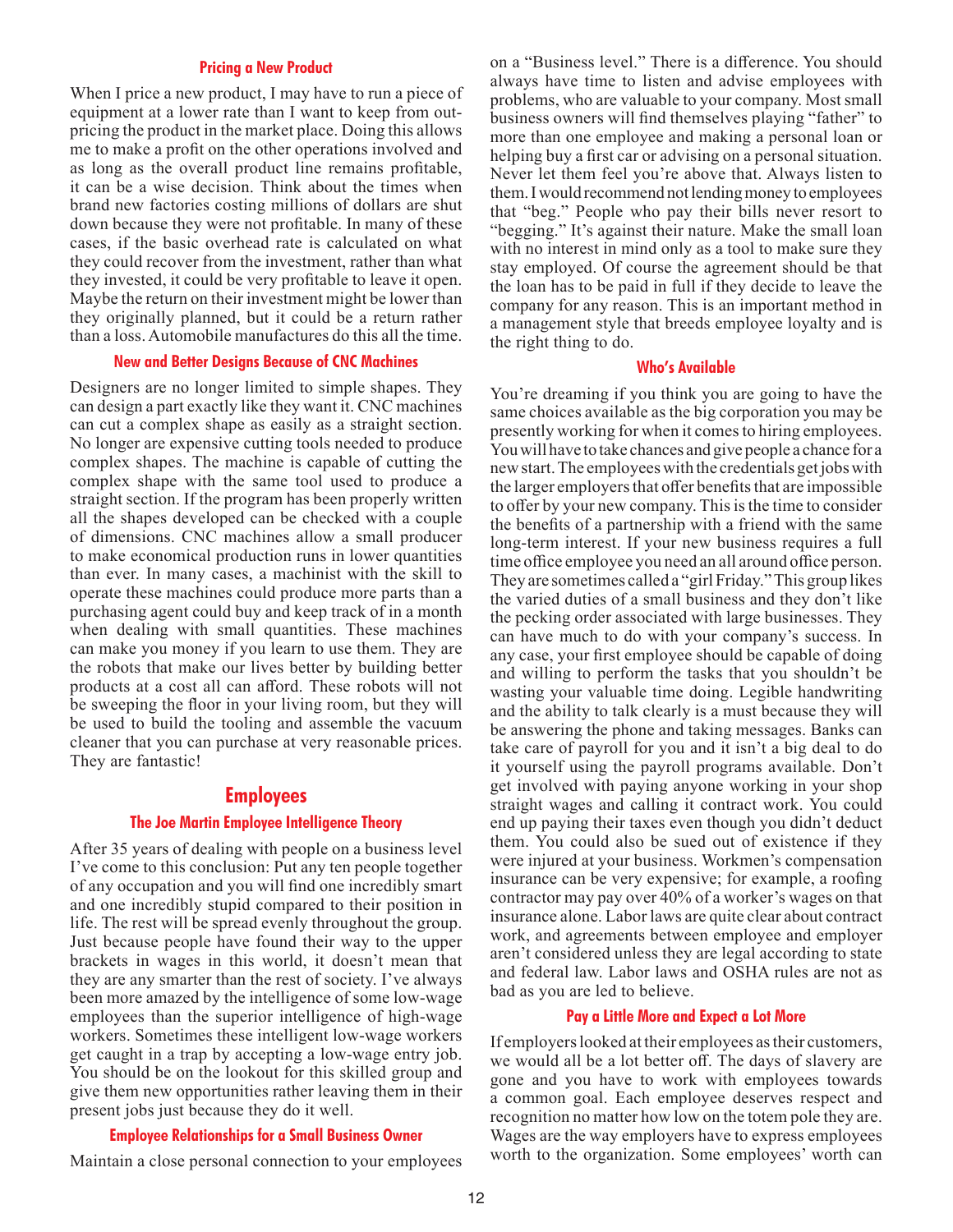be dependent because of what they know, but others can be worth the same amount because of what they do. How many roofers could you get to spread tar on a roof in the middle of a hot summer day if the basis for their wages was the intelligence to do the immediate job? A roofer's job can be so miserable that it takes exceptional wages to get workers for that trade. A brilliant person with absolutely no interest in the job they were hired to do will not have any value to the company. A janitor could be very valuable by keeping the business exceptionally clean and being helpful, creating a great working environment for everyone. The employees take their cues from you as the owner as well. Make a point of appearing on the shop floor as often as possible and be sure to ask employees how he/ she is doing, what improvements can be made, etc even when they may be "low man on the totem pole." It's the right thing to do and right message to send.

# **Wages and How Much Does an Employee Really Cost**

For a quick mental calculation, the number I presently use to figure the direct cost of an employee is their wage plus 30%. However, the real cost can be quite a bit more when you start considering what it costs to hire and train each employee.

Below is what it cost a year for a \$10 (not reflective of true wages, just an easy number to work with) an hour employee that has been employed over two years working in the machine shop in the year 2000.

Employee #1  $\omega$  \$10 x 40 = \$400 wk x 52 wks = \$20,800

Benefits & Employer Expenses

State & Federal Unemployment Insurance =  $2.9\%$  of first  $$7000 = $203$ 

Fed Social Security & Medicare =  $8.65\%$  of gross wages

Workers Compensation  $= 3.42\%$  of gross wages

Employers share of Medical, Dental, Vision, and Life insurance  $=$  \$1230/yr.

| Vacation benefit 2 wks pay $=$ \$800 |  |  |  |  |  |
|--------------------------------------|--|--|--|--|--|
|--------------------------------------|--|--|--|--|--|

7 Paid holidays  $=$  \$560

| Employee Earned Wages = $$19,440.00$                                 |                           |  |
|----------------------------------------------------------------------|---------------------------|--|
| Vacation $-2$ weeks                                                  | 800.00                    |  |
| Paid Holidays - 7 days                                               | 560.00                    |  |
| Insurance Benefits                                                   | 1,230.00                  |  |
| Workers Compensation                                                 | 711.36                    |  |
| Unemployment Ins.                                                    | 203.00                    |  |
| SS & Medicare                                                        | 1,799.00                  |  |
| 3% Profit Sharing                                                    | 624.00                    |  |
| <b>Adjusted Wages</b><br>earned wages (\$19,440) plus 30.5% (\$5927) | $$25,637.00$ which equals |  |

# **Negotiating Wages**

I have found it is best to give an employee a wage increase before the employee has to ask for one. This way you control the situation. If you allow an employee to get so unsatisfied with their wages that they already have an offer from another company, you have lost. Competing with a company making an offer for your employee puts you at a disadvantage. If the employee doesn't perform as expected at another company, that company could easily replace them. In your case, if you give in to their demands, "you own them", and I'll guarantee you that employee will be knocking on the door for another wage increase within six months. Now you have an overpaid employee that is bragging to their fellow employees about how much more they make. I have given up on negotiating wages with employees that have another offer; however, if an employee brings a good point to the table I'll consider it.

# **Pay Skilled Employees What They Ask**

After being in business for a while, you learn or should know what the going rates for different jobs are. For skilled shop people we usually start employees at the rate they are asking, however, there is always a clear understanding that the more they make the more we expect. If they can't do what they promised we then offer them the opportunity to work for wages we think they are worth or lay them off. You can usually determine the value of a new employee in a very short period of time. I don't like the way workers are treated today. To take American workers and force them to take major pay-cuts by threatening a move to another third world country is disgusting. Who do they think can afford to buy these products if only a select few make decent wages in this country?

# **Toolmakers...They Just Don't Get Enough Respect**

Toolmakers come up with more good ideas in their lifetime than most engineers could in two lifetimes. The problems they solve building the fixtures to produce a part at a reasonable cost are usually far more complex than the part they are producing. They get used by both management and engineering. What usually happens is management will have a meeting with engineering to discuss a new process that must be developed. After the meeting the engineers of this company head for the shop and talk to a toolmaker that has worked there for more years than anyone can remember to see if they can do it. After sleeping on it the toolmaker comes up with an idea and the project goes ahead. It works out everyone gets credit and a bonus for a job well done. The toolmaker that made it all possible? Oh, they had to get rid of him because he was old and his area of the shop was always dirty.

# **Employees and their "Careers"**

If a potential employee starts talking about his or her "career" during a job interview they are saying to you that they will work for you until they find something they believe is more interesting or better. Consider your company as another stepping stone. This will be a shortterm employee, and you have to decide if you can come out ahead. They may have a skill that could be transferred to your company in a short period of time. This would be the only condition I would hire this employee. You have to use these employees just like they plan to use you. If you have a job opening that will involve a lot of training for a new employee, consider moving a presently reliable employee up to fill this new position. This is a good thing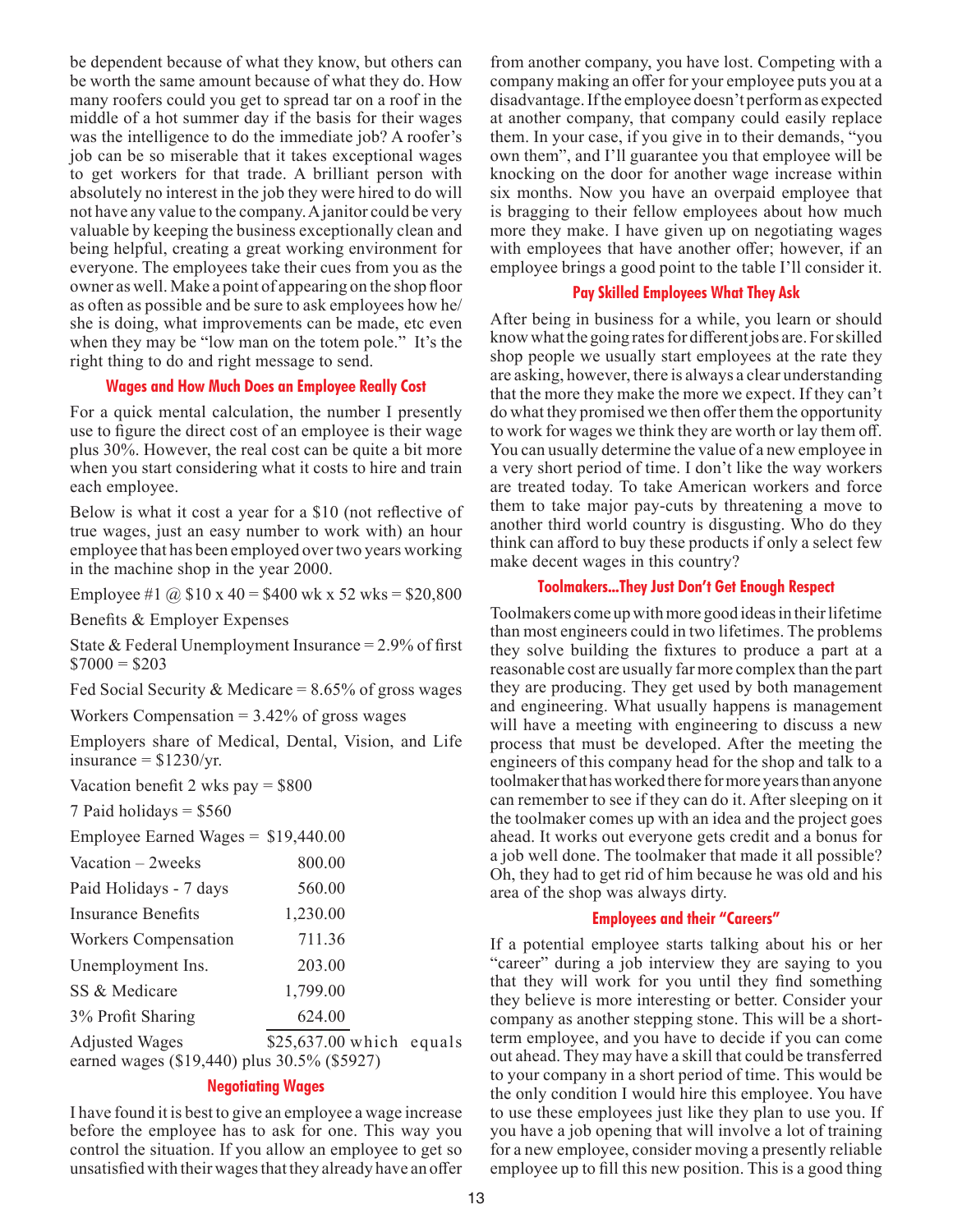<span id="page-13-0"></span>to do, and all your employees will think better of you for it. All our good employees have worked their way up through the ranks. Many times an employee can get trapped in a low-paying job because they do it well. If you want to help employees with their careers, start with the reliable employees you already have, not with a new employee that, in a sense, has told you up front that he or she will be short-term help.

### **Alcoholics**

I had the unfortunate experience of hiring several employees with a severe drinking problem. Twice I tried to be a "hero" and work with their problem. These people have a problem that an employer can't solve. The time I wasted with alcoholics was very frustrating because they were talented employees. What I found was that they would go along just great and then, when you really needed them, they would disappear for a week or so. I believe the added pressure of knowing that they had to "come through" would create an atmosphere they couldn't handle. The choice you have is to put employees with this type of problem in a job where they can't affect the overall operation, or let them go. Getting involved with their personal life isn't a good idea.

# **The New Managers**

CNC machines allow a smart worker to produce more work than ever. Rather than eliminating the need for intelligent workers, these machines require organizational skills that few managers have. The machines they control are very complex and the employees who can control these machines are equally as valuable to a company as that of standard managers. In the past managers were considered people managers. The managers who control these machines are robot managers. When you consider how important these machines have become to the quality and efficiency of manufacturing a product, the group of workers that controls these machines will soon be equal to the managing staff of any company in prestige and wages. Today's management still hasn't grasped the concept of this point, but soon they will be forced to accept this condition when they find their million dollar machines operating at half speed.

A few years ago before purchasing a new CNC machine, I went to another business to see the same model in operation. There was only one employee there who could operate that CNC machine. A few years later I received a brochure for an auction at the same company. I found out the employee left and they never found a replacement for him. The machine he ran cost over \$200,000 and the employee quit because they wouldn't pay him a fair wage. The high-dollar payments on a machine that wasn't operating bankrupted the company. This should make my point.

# **Hiring Unskilled Employees**

The term "unskilled" is used too often these days. I've never hired a person that I would consider totally unskilled. I hired several that had personality problems that were so severe they had to be replaced, but they still had a skill. The skills that this group has can't be found on an employment application. I've found that when you try to hire using employment applications as your guide, you'll end up hiring employees that are good at filling out employment applications. The educational system in this country has made the high school diploma worthless and it can no longer be used for a standard. However, a potential employee that has enough interest in their chosen craft to go to a trade school may be more valuable to a manufacturing business that an engineer. For machine operators I like to hire employees that can fix their own cars or have hobbies that take skill. In today's world the skill to operate a computer is always a plus. A potential employee who has taken the time to teach themselves a skill on their own and purchase the tools used is a major plus. Taking the time to find what this group is capable of doing will give any company a surplus of skilled workers. By giving them the opportunity to advance, you'll find a group of loyal skilled employees that all companies need.

# **Sarcastic Employees**

A major error can be having a sarcastic employee talk to customers. A receptionist with a problem of this nature can cost you more business than a good salesperson can get. If questioned about their actions they can usually recite exactly what they said and it will not sound so bad. The problem wasn't what they said but how they said it. Listen carefully to how employees talk to customers. I personally find sarcastic people quite humorous even when it is directed at me, but having employees piss a potential customer off while giving them directions of how to get to your business establishment is inexcusable.

# **Marketing**

# **Post Office Box Addresses**

Unless you have a company that is known nationwide don't use a Post Office Box number for an address. You are better off using home address such as Fairway Lane than a P.O. box. Potential customers have been trained not trust such an address. Too many swindlers have used P.O. boxes in the past and you'll have a strike against you before you start. There are very few businesses that can be successful working out of a home. You need a place of business to build on; you need a place where it all comes together.

# **Logos and Company Names**

If you personally have a name that is used by a large company, you can't necessarily use it. Your name may have already been registered and they own it. Some companies will go to extraordinary efforts to protect it. In any case, make sure you can legally use the one you choose before spending money on printing or advertising. The US Patent and Trademark Office (http://www.uspto.gov) is a good source of information on trademarks. The first thing you have to realize about logotypes (the symbol representing a company's name) is they are not as important as advertising people think. On the other hand, since they are so easy to produce with a computer graphic program, it would be foolish to have an ugly one. The company makes the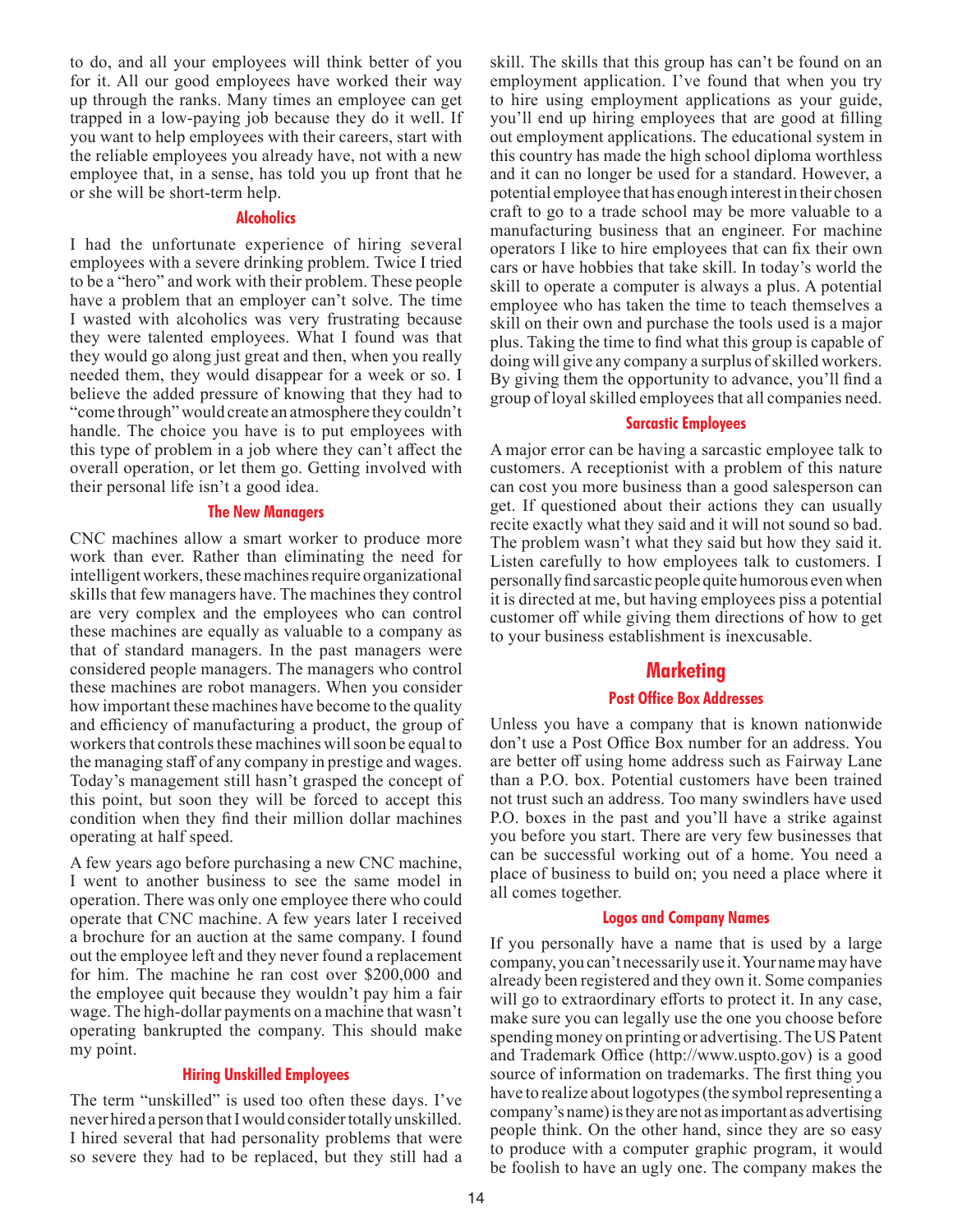logo famous; it isn't the other way around. If logos were important, General Electric wouldn't be one of the largest companies in the world. Don't try to tie your logo directly to the products or services that you are presently planning to market. In time you and your company may head off in an entirely different direction making the logo obsolete.

# **A Totally New Product Requires a Lot of Salesmanship**

It is also difficult to try and sell a new product unless it can be compared with a product now on the market. If the reason for the product has to be explained you'll need a very dedicated sales force. Customers will not read or listen to long sales pitches. Before starting on a new venture, play with the financial numbers and convince yourself it is worth the effort. To make \$50,000 on a product that has a potential profit of \$0.10 each requires sales of 500,000 parts. This is fine if you get orders in the 100,000 range, but you will not survive if you are going to sell twentyfive at a time. The numbers just aren't there. If you are just starting out, you will need to have some big-ticket items to sell to pay the bills.

#### **Pricing Your Product**

A real problem in designing and manufacturing products is the value a customer may give a part compared to the cost of manufacturing. A plastic part has little value to most customers because they are used to trashing complex disposable plastic products every day. Parts that have been manufactured by the millions have the tooling cost cut by a proportional amount, and the cost for each part becomes negligible. When a plastic part is used in a low volume product, however, the tooling cost for each part produced will normally exceed the material cost. Material cost can also be higher than one would imagine. In 1997, the steel used to produce Sherline tools cost from \$.45 to \$4.00 a pound, aluminum costs were about \$2.00 a pound, and the plastic used for the speed control case cost around \$2.00 a pound. These are prices paid for materials purchased in production quantities.

I'm sure you have seen the same 40-piece socket wrench sets that sells as low as \$4.00 that I've seen on the shelves of auto parts stores. I couldn't get the chrome plating put on that set for \$4.00 in high quantities in California, never mind manufacturing and discounting it. I really don't understand how or why they do it, but the fact that they do affects how a potential customer will evaluate the value of other tools. A customer will see a value in large parts, but little value in a small part. This small part may require machining operations from each side and can cost many dollars to produce, but a customer often doesn't have the expertise to see this. Small parts may take longer to load in a machine than a large part because they are delicate and can be difficult to line up. A cutoff saw takes the same time to cut a one-inch long piece off as it does a ten-inch long piece. Customers perceive value from their everyday experiences, and that is something you must deal with if you ever plan to produce a product.

#### **An American Company's Place in the World Market**

American manufacturers are at a disadvantage when it

comes to selling throughout the rest of the world. The U.S. market is the largest market in the world, and we now have a great distribution method to get products to the consumer with very little markup. Take the \$4.00 socket set for example. It probably is sold directly to a discount chain of stores who only mark it up 25% and sell it directly to the consumer. The discount chain stores have such a large buying power it allows them to deal directly with manufacturers throughout the world. Products are shipped directly to their warehouses with no middleman markups. This is a great deal for consumers, but it makes for tough competition for an American manufacturer.

The biggest difficulty in establishing a market outside of U.S. is the discount structure. Everyone wants to make 40%. For example, in this country, large chain stores will order direct from a manufacturer in Asia, mark the product up around 30% and sell it direct to the consumer. In Asia an importer will import a U.S. product, mark it up 40% and sell it to a distributor who then marks up their cost 40% to a retailer, who also wants to make 40% on a sale to the consumer. I've had the discounted price of my products increased over four times on products sold overseas. Needless to say, these attempts failed. The different method of marketing in foreign countries makes it very difficult for U.S. companies to compete. This will change rapidly because these countries are beginning to develop marketing methods similar to our own. I no longer waste my time working with foreign distributors who use this method of selling. Competitive consumer pricing no longer allows this multi-tier system of distribution. To make matters worse, U.S. manufacturers must compete with companies that sell products here that don't have to deal with the higher safety and environmental standards set by OSHA and the EPA. I'm not suggesting we should do away with these agencies, for I believe they are needed to protect our workers and citizens. I'm only reminding you of some of the problems that face U.S. manufacturers.

#### **Taking Advantage of the Internet**

Our website has been a very good investment for both the customers and Sherline dealers. What inspired me to put the effort into having Craig make a very complete site was I believe it is the way of the future and I didn't want to be left behind. What I really like about it is you don't have to live with mistakes because you just had 25,000 copies of something printed. Information is easily corrected or updated—instantly. I felt that if we did a really good job we wouldn't have to change it and it could be useful for years, just like the good tooling I keep referring to. I believe we have created a useful site by including plenty of good information such as instructions for our machines and accessories for our customers and potential customers to examine. We also reach a readership that is worldwide. This can be impossible with standard advertising methods. We have picked up a number of new distributors in other countries because of our Web page. We have also made an increased number of direct sales overseas because fax and email communications make it easy for anyone looking at a web page to order. Time of day, long distance phone calls and the language barrier are much less of a problem.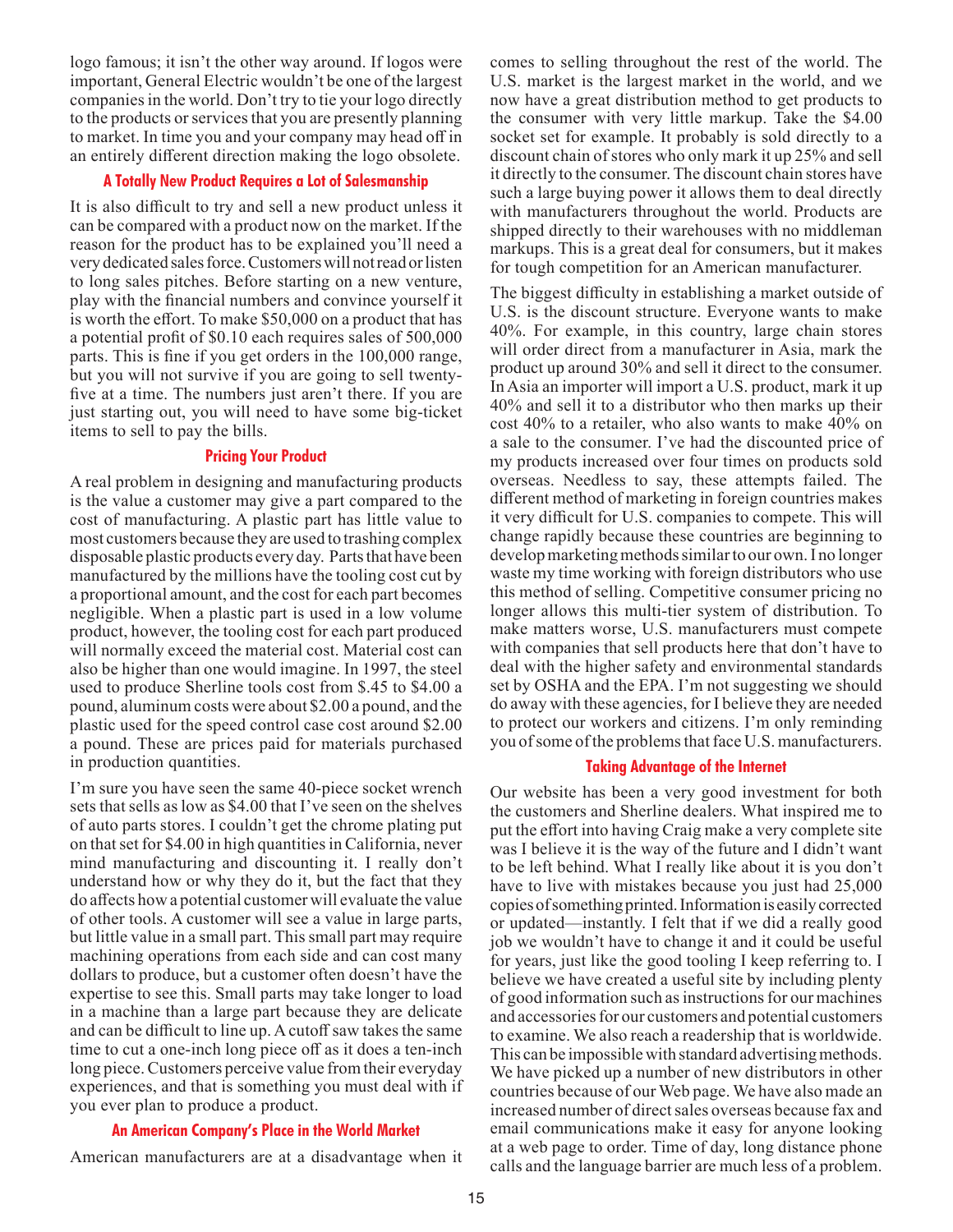The website was put together over a period of about four months and has been constantly expanded and improved. The most interesting thing is how inexpensive it is. It costs only \$500 to \$700 a year for a very large site. Compare that with a two by three inch ad that costs \$1,000 and is history once the next issue comes out. I believe only the surface of the Internet has been scratched and it will keep growing for many years. It represents the leading edge of the "information revolution" that is to our era what the industrial revolution was to our grandparents and great grandparents.

# **You Can't Beat Word-of-Mouth**

The best advertising comes from simply treating your existing customers fairly. When you start thinking you are much smarter than your customers are you are headed for failure. Remember that customers wouldn't be calling with complaints if the product and instructions were working like they should. Take the time to listen to their complaints and try to solve their problems. It isn't hard to be a hero in today's business world where BS is king. Just treat customers the way you want a business to treat you and many problems will disappear. A recommendation from a satisfied customer carries far more weight to a potential buyer than what could be said in an advertisement. By the same token, a bad word from an unhappy customer can cost you sales. They say a happy customer tells ten other people, but an unhappy customer tells a hundred. Some of our most devoted and loyal customers are not the ones who have never had a problem, but rather ones who have had a problem and had it taken care of promptly and politely. Unfortunately, in today's business climate good service is becoming more of a rarity, and it is a relatively easy place to stand out from the rest.

# **Make a Prototype and Try to Sell It**

A quick check to find out if you have a winner is to take your expensive prototype to an appropriate market place and try to sell it. If you can't afford to give up your prototype put a price on it too high to sell. See if you can get anyone interested in it. A local swap meet would even work. When you are coming up with a new product everyone you're working with may be saying what a good idea you have. If you take the time to think about it you'll probably find that most of these people have something to gain by you going ahead with the project. They might be employees, contractors, advertising agents, engineers or maybe just a friend that thinks they should get one for free. They may all want something from you but would they really buy one? To find this out see if you can get a total stranger interested enough to at least haggle about the price.

# **Advertising May Help Your Competitor**

If you are coming out with a new product line to compete with existing well-established products, you may have a tough row to hoe. Just because your product is better doesn't mean dealers are going to stock it. Dealers and distributors are more interested in selling what they already have on the shelves than selling a new product line. In a way, I don't really blame them for this trait. They are trying to survive just like you and don't have time to tell potential

customers the fine points of five similar products that only sell for \$10. The next obvious plan is to advertise in such a way that the potential customer knows why your product is better. Suppose your ad convinces a customer to buy your product and they go to a store to purchase one. If the dealer doesn't stock your product, the dealer will then ask the customer why they would want to buy a new and untested product instead of the better established product line they already have on their shelves. The customer agrees and purchases your competitors' product.

# **Knowing Your Competitor**

This is advice that I can't honestly say I'm practicing what I'm preaching. I just don't have the urge to "spy" on my competitors when I'm so busy expanding my own product line. Common sense tells me I should spend more time and create comparison charts, but I haven't. If I was more of a salesman I would have done it years ago for I realize that any product you about to produce should already have a spreadsheet comparing and contrasting the benefits and drawbacks of your product compared to the competition. If you haven't done that, then you're moving ahead on very slippery ground. Part of process is to understand completely and distinctly all of your competition and what they have to offer. The ideal situation is to produce a product or have a service that is unique. The problem with this type of product is you may have to explain what these products and services are used for.

# **Advertising...Do You Need an Agency or Should You Do Your Own Ads?**

I may have spent more time than I should have on manufacturing our products because it is the part of a business that is the most interesting to me. However, there is a lot more to being successful than just manufacturing a product. You have to sell it. This becomes a major problem as soon as you can build more than you can sell. Small ads in popular magazines may cost thousands of dollars. Magazines give a 15% discount to advertising agencies. Remember that advertising agencies are in business to make money doing your ads and their advice will usually reflect this. They make their money by placing as many ads as possible and pocketing the 15% discount as well as charging you for production time and costs. Most likely you already know your own product and your market better than they do. A graphic artist can produce advertisements to your specifications and costs less than an agency. If you or your hired artist produce your own ad, don't hesitate to ask the magazine for the 15% discount as an "in-house agency" when you supply your ad "camera ready." They almost always agree. Don't get involved with a long advertising contract until it has been proven to be the best way for your particular product.

# **Getting the Most for your Advertising Dollar**

I have found that the first time you advertise in a new magazine you get the most results, and repeated ads in the same magazine begin to lose their value. Once all the subscribers have seen your ad, they have pretty much decided to buy or not to buy. Repeated ads are only reaching new subscribers or onetime readers. Keeping a visual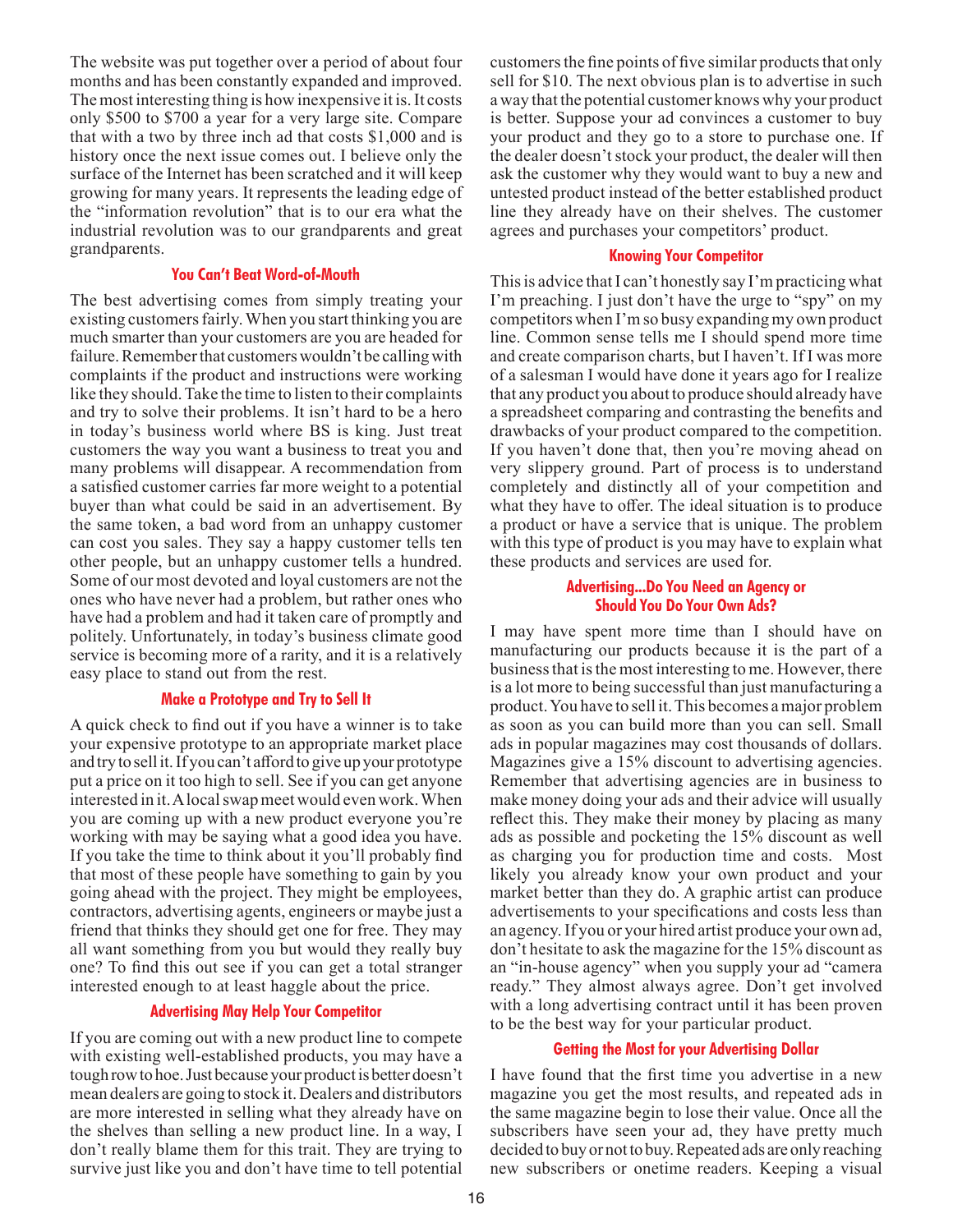presence in an important magazine, however, will assure your present and future customers that you are for real. Tricky adds for new products are usually losers. A good picture and an honest description are what people want and need to make a buying decision. You can probably recall a lot of really "great" ads about which you can remember every detail except what they were actually selling. People look at the pictures first, and then they read the headline next, the photo captions and finally the body copy last if they have time. Paragraph sub-headlines breaking up the blocks of copy make an ad easier to read... kind of like Craig has done in this book. If your product is colorful, a color ad may help, but you might consider buying more and larger black and white ads for the same amount of money to reach more people. Don't pay for the color unless it is buying you something.

# **Some Advertising Buys are Better than Others**

Don't start thinking that because a magazine has a circulation of 200,000 readers you will get 2,000 inquiries if only 1% of the readers respond. Unless your ad is tremendously effective, your product is unique and desirable or you are giving something away, a response rate of .1% or less can be the result on a new product. Also, a request for information doesn't always lead to a sale. There are many new companies that didn't make it because they squandered their money up front on expensive ads. We have spent thousands of dollars on an ad in an R/C car magazine that only brought us a few responses. On the other hand, a small 4" by 5" ad that costs us about \$170 a month in a tabloid called Shotgun News consistently returns good response and is probably the best return for the money we have. Neither result is what we anticipated. The problem our company has with advertising is that only a few people are interested in our product in any particular group. There isn't any single place to advertise that will go to more than 5% of our potential customers. We have to spread our advertising around and let present and future customers know we are still "alive." I always envied products that can be sold by advertising in just one magazine. Take scuba diving for instance. I'm sure there is one magazine that goes to 60% of this market. Selling a product like that can make your life a lot easier.

# **Free Advertising**

Most trade magazines have a new product section. You don't have to pay to get in this section and magazines are quite ethical about submissions. The main criteria to get a product listed is to have a product that the editors believe their readers will be interested in; therefore don't waste editors' time by sending items that don't apply to their magazine. When you find a magazine that you believe would be interested look closely at the format. Don't forget it is worth it to make sure you have a really good press release photo. If you can't take a good photo yourself, get a professional to do it. Most magazines are put together electronically now. Find out if they would prefer a scanned version of the photo and send it to them on diskette in the file format they request. The easier you make it, the better the chance they will use it. Send an 8 x

10 commercial grade photo or a scanned picture and text on a disk or sent by email. Soon the only method accepted will be the latter. The description should contain the same amount of words they are using to describe other similar products in that section. Don't expect an editor to pick out 100 words out of a 2000-word description. They don't have the same interest as you do. Your own website can give these additional details, so try to have the address listed with your description. Invest in a toll-free phone number for people to call. People still like to pick up the phone and call, and phone costs are so low that a toll free number is a wise investment. We should all be so lucky that a free advertisement would result in hundreds of 800 calls about a new product! If a new product release gets good results from a magazine that printed the press release, respond with a paid ad. Be loyal to the ones who have helped you.

#### **Magazine Articles Are Even Better than Free Advertising**

Another source that is often overlooked is the magazine article. Magazines make their money by selling ads and subscriptions. The amount of money they can ask for their ad space is based on how many magazines they sell, and people buy magazines for the articles, not the ads. Every month they have to keep coming up with good articles and this isn't easy. If you can write an article about how your product solves a problem their readers might have, chances are pretty good you can get it published. They may even pay you for the privilege! You can't be too blatantly commercial, but you can show your product in use in the photos, and in most cases knowing the name of your product is valuable information to the reader so the magazine won't object to it. When we submit an article, we do as much of their work as possible to maximize our chances of getting it published. We write the body copy, the headlines, the subheads, provide the photos and write the photo captions. Most of the articles we have had published have gone into the magazine almost exactly as we sent them in. Other than the work, they cost us nothing, and we end up getting out a lot of good information about our product to the readers that we could never have afforded any other way.

#### **Getting Others to Write Articles on Your Product**

Sometimes you will hear from people who ask to get your product free or at a very good price so that they can write an article on it. Sometimes these are just scams to get free product, but not always. Check out the person's credentials and ask to see some of the other articles they have had published. If they can do a good job of it and have a decent shot at getting it published, it will accomplish three things for you. One, you don't have to write the article yourself. Two, the magazine might feel better about publishing an article that wasn't supplied by the manufacturer of the product, and three, the credibility of a "third party" endorsement is more believable than your own horn-tooting. The only down side is that you have little or no editorial control, although you can ask to read the article for correctness before it is published just to make sure no wrong information gets out there. Be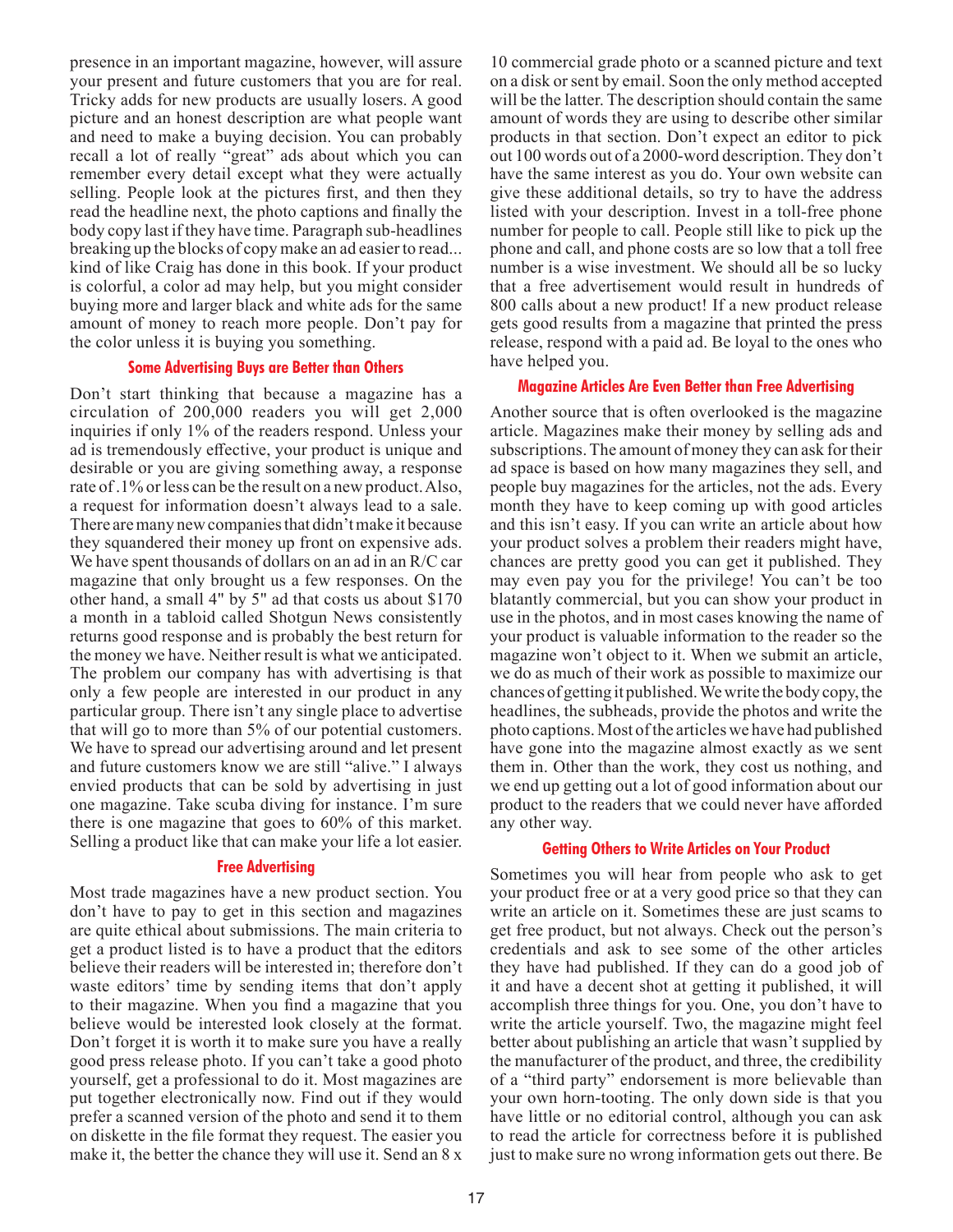wary, but don't slam any doors before you know what's behind them.

#### **The Customer is King**

To be successful you have to get rid of any stupid idea that since you now have a business, your accountant and attorney are more important to you than your customers. This kind of thinking is the beginning of the end. Nothing is more important than a satisfied customer. It takes a good product to satisfy customers and it takes satisfied employees to keep these customers satisfied. Customers like to build a relationship with the people they do business with; however, they will only be interested in you or your employees if you have products or service they want. Customers must remain satisfied even if they are wrong. Proving the unsatisfied customers are wrong will only make the situation worst. Protect your product's image in the marketplace by servicing the hell out of any customer. A bad experience with a customer may cost you ten to twenty other potential sales.

#### **Loyal Customers**

If you plan to be in business for the long haul you can't do it on your own. You need loyal customers as well as loyal employees. Loyal customers can't be bought. Loyal customers don't ask for special treatment unless it's very important. This will be your chance to be a "hero." You have to earn loyalty from this group by going out of your way. It's important to offer service on a business level, rather than an ass-kissing contest with no business value to it. A stable of loyal customers is worth their weight in gold. They carry their own momentum. They will start trusting you and your company because you have put in the extra effort in the past to keep them satisfied. They stop shopping strictly for price and trust you and your company. They know you'll work a weekend, if necessary, to solve their problem You'll never gain a customer's loyalty by taking a month to send out the literature they asked for, lying, not returning phone calls, using a technicality to worm your way out of mistakes, not living with agreements, using answering machines to divert calls, having dirty business establishments with filthy restrooms, cheaping out, allowing crappy workmanship, having employees that look like "dirt bags," having employees that don't treat one another with respect, selling poor designs, overcharging, and blaming customers or employees. If you don't get the idea of what I'm referring to by now, do us all a favor and don't go into business. On the other hand, I've purchased many bargains at these people's going-out-of-business auctions.

#### **Paid Advertising**

Paid advertising comes in a variety of designs today. It can include the purchase of email addresses, fax numbers, simple direct-mail postcards to fancy packages, institutional advertising, line-item advertising, and so forth. This is a field all by itself, but a simple one that can be understood by anyone willing to take the time. Figure out the best way to utilize advertising dollars and reach the largest potential customer base. You'll never make a profit if the cost of sales exceeds the profit made on the

same sales; however, getting your first sales along with product or service recognition shouldn't enter into this equation.

Think about times when you have seen full-page color ads in very expensive advertising media never to see the product again. Advertising can be the quickest way to the poorhouse when you're starting out. You can't start a business with an expensive \$75,000 ad. Yes, when a magazine puts out 200,000 copies, you'd sell 2000 if only one person out of a 100 buys your product, but doesn't work that way. Although fifty inquiries would probably be a more realistic number, the reason you can't sell 2000 units is that you don't have a method to distribute the product to the consumer yet. On one hand you can't sell your product because the consumer doesn't know about it, and on the other you can't sell it because it isn't available. It is sort of the "chicken and egg" problem. Remember that you have to survive to be successful and few will be lucky enough to find success the result of a single action. If you're short on cash, run small ads that will both make a potential customer aware of what you do and be able to refer them to your website for details about your products. This is one of the reasons I'm such a fan of the Internet. You can put a new product in front of the world for only a few dollars a day. Learn how to use it.

#### **Do Not Hide the Price**

I believe the price of a product should be prominently placed in advertisements. Be proud of the selling price. The first thing a customer has to know is whether they can afford it. The logic used by not giving the selling price is that when a customer calls to find out the price sales will have a better chance of selling the item by personally talking to the potential customer. I personally believe that you lose more than you gain with this logic. Customers are busy today and they will not take the time to find out the price of an item they can get along without. The pricing will also allow a company to avoid phone calls from numerous people who waste time on the phone when all they're really interested in is the price to begin with. The price can be called a "Qualifier." Having to call around or be put on hold by an answering machine to find out the price of a twenty-dollar item is more than customers can bear. The truth is many potential customers shy away from a product because they may think it costs more than it really does.

#### **Trade Shows**

The first thing you have to realize about trade shows is they are put together by the organizers to make the organizers of the show money, not you. You have to be very careful about picking a show out to attend. It would be worth your while to talk to other people in the same "arena," but not a competitor, as to which trade show to attend. Be sure to mention that you're starting out and can't afford to waste money when asking for advice like this. You'll never believe you could feel so low until you are flying back home after spending several thousand dollars going to a show 2000 miles away without a sale because the organizers didn't spend any money advertising the show.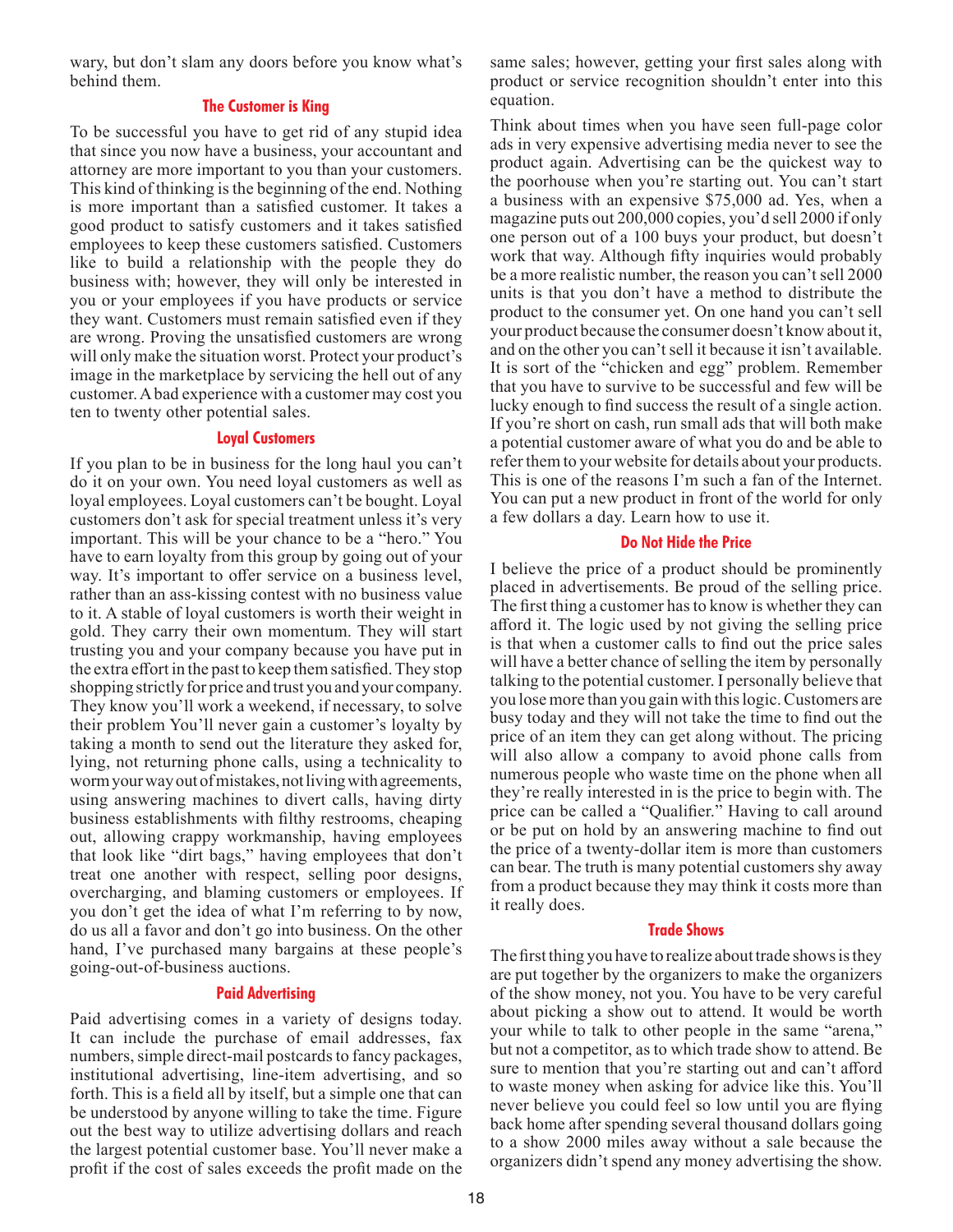Most booths start at 100 sq. ft. and cost \$10 to \$20 a sq. ft. for a large show and \$2.50 for a regional show; however, the cost of traveling, hotels, shipping and just plain getting ready shouldn't be overlooked. You have to develop a "line of BS" to show and sell your products or services and this can be learned at a regional show. By not having this line of BS and a sales plan you could lose more than you can gain at the national shows. You should be prepared to look your best at national trade shows. Put your effort into selling to potential customers, not into people who attend shows as a form of entertainment. If there aren't any potential customers there, you're at the wrong show. Don't participate in trade shows that limit attendees to dealers only when starting out. You need to be talking to the end users to perfect advertising and selling strategies at the start. Trade shows will bring to you the reality of selling your goods. You need every opportunity you can find to show your products or services to the public who will eventually do the purchasing. You can always team up with a friend to share a booth as a way of cutting costs.

#### **Giving Away Your Product to Pros**

One thing I learned about the pros a long time ago is that if they think they will be better off by using your product, they will buy it. Few consumer products will stand up to the requirements needed by pros. When you consider that a Grand Prix motorcycle, as an example, costs over \$250,000 to build; it is safe to assume that they will not be interested in saving \$25 on a handlebar. It would also be safe to assume that a consumer would not be willing to spend \$750 for a titanium handlebar for a \$6000 bike. Following pros around like a camp follower is not time well spent unless you take the time to learn from this group. Look closely at their problems and how they have solved them. This can be a source of good ideas for consumer products or services. Giving exceptional service to the customers who have bought your product will produce the best results in the long run. On the other hand I've seen products become successful overnight because of an endorsement by a "star."

#### **Making a Positive Out of a Negative**

Some of our most loyal customers came to us the hard way. We screwed up their order or shipped them a defective product. Why then would they have such good things to say about us? The answer is simple. We admitted our mistakes and took care of the problem as fast as possible. Unfortunately, it seems this is an unusual occurrence today. Customers don't start calling and complaining about things that work properly. I will not go as far as saying the customer is always right; but I'll let the customers think they are right. Good service isn't expensive to offer when you consider how much poor service can cost. It is easy to be a "hero" in today's world.

#### **Wasting Time**

A complete waste of time is to ask potential customers if they would buy a product without a prototype, delivery date or selling price. A successful company can do what I'm saying a newcomer can't because they have a track record and existing customers to discuss new products

with. There is a big difference between a customer and a potential customer. You have to believe in what you are doing enough to complete your "homework" before offering it to potential customers and this usually requires much time and money. I have found it is harder to arrive at the selling price than to design a prototype. To arrive at the selling price you need a complete understanding of how the components will be manufactured and how much these manufactured components will cost. Ideas are a "dime a dozen" when you are starting out and you have to focus on a particular plan. Don't become a salesperson that can't focus because they only remember what the last person said. People like this never arrive at a plan because the customers constantly change their mind. It is your job to convince the customer to do it your way, not to have the customer convince you to do it their way. If you're not sure why you are right, you shouldn't be doing it.

## **Don't Show a Prototype to Customers**

An error I've made several times was to show an "unfinished" product to a potential customer. People who have the insight to come up with new products have a tendency to believe a potential customer can see past the flaws of a prototype and understand what is trying to be accomplished. When you hear through the "grapevine" that your new product isn't any good because of the flaws you explained were going to be eliminated in the production model, you'll understand what I'm saying. Never show new products to anyone that you wouldn't be proud to display in a Trade Show Booth or ship directly to a customer.

# **Selling with the Internet**

A few years ago I believed that a company couldn't grow to any size without outside help from dealers or representatives. The Internet is rapidly changing my opinion, but advertising is still needed to make potential customers aware of your website. The Internet has become the most marvelous tool ever invented for new companies that sell specialized products. It is a way for manufacturers of unusual products and specialized services to find customers worldwide and for customers to find these goods and services. The cost for this type of advertising is so inexpensive when compared to normal advertising you could almost consider it free. Don't pay other companies money to list your site. The search engines of the Internet will find your products. Money would be better spent with small ads in appropriate magazines referring potential customers to your sites. The Internet can sell your products, take the order and write the invoice 24 hours a day from all over the world. We have over 600 pages of information in our website for only a few thousand dollars a year. Of course, putting it all together had a high cost but we did it in house. The way I looked at it, if we did it right it could last for years. The results have been so positive we keep improving it. We have had several customers claim we have the most useful and best website they have come across. One thing worth noting is that you're not printing thousands of pages where errors or a price change can result in trash; you can correct or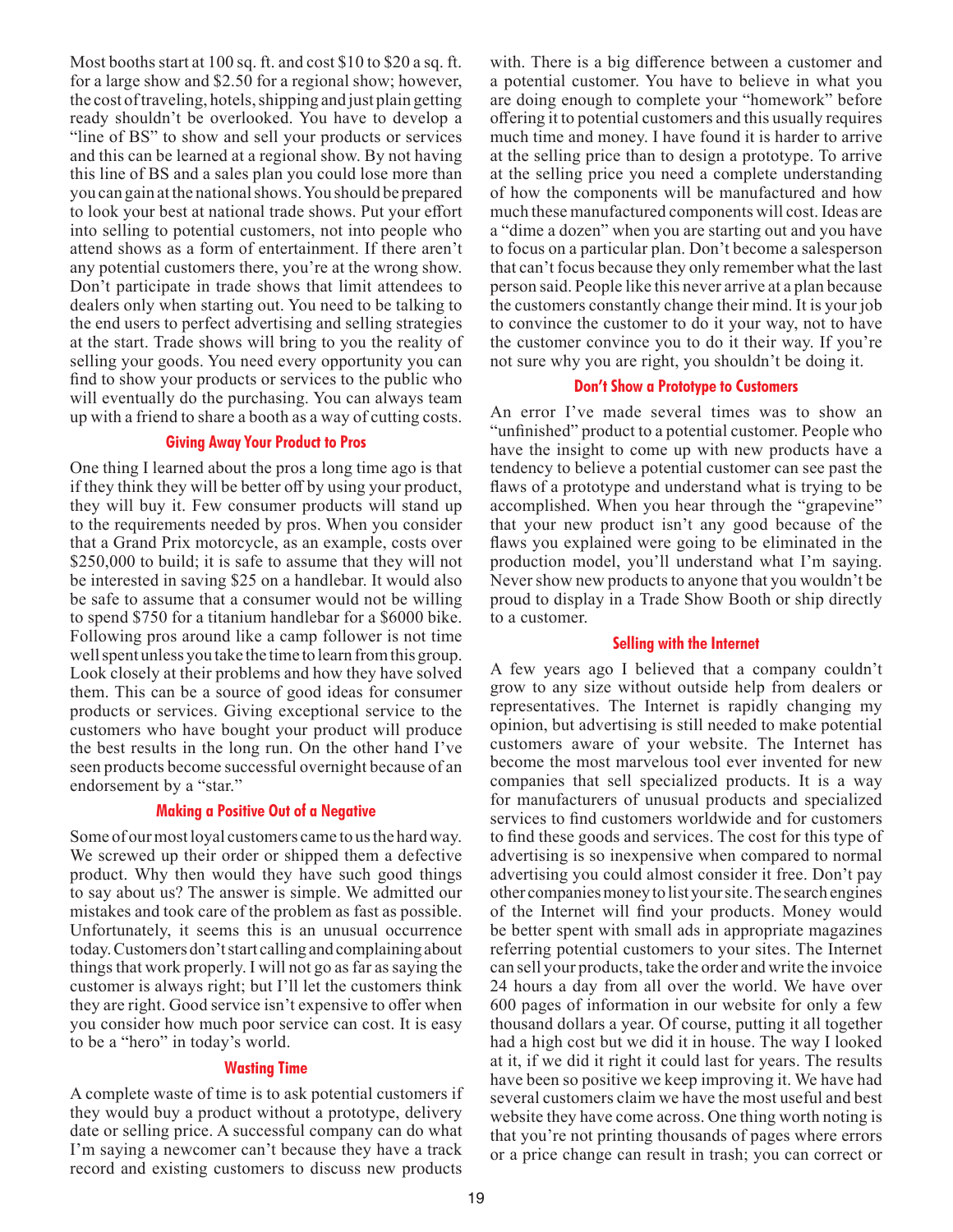<span id="page-19-0"></span>change a web page in minutes. Linking your site to other similar sites in exchange for allowing them to do likewise could be your secret to success.

# **Purchasing**

# **Purchasing Agents**

A company has to be pretty large before they need a full time purchasing agent and they don't come cheap. By nature they are "empire builders." They have an amazing amount of power over suppliers and some use this power in very unethical ways. They can spend you into the poorhouse by buying items in quantities that are too high to get a good price, however, at the same time they'll be convincing you that you'll save thousands of dollars by doing so. You have to be very careful when you allow your name to be put on orders that may cost thousands of dollars. It can be as dangerous as giving them a credit card to use as they see fit. I wouldn't want to put a "wheeler-dealer" in purchasing because you need good vendors just like you need good employees. A purchasing agent that goes beyond just getting the best price can hurt more than they can help.

# **The Three-Martini Lunch**

You should always be on the lookout for employees who are taking advantage of their position by having their "hand out" looking for payoffs from vendors. Relationships between vendor and purchaser should always be businesslike. Don't allow vendor-paid free lunches and especially lunches that involve any alcohol. I've had sales people try to get me to go to lunch so they could have a couple of drinks. They were alcoholics trying to find someone to drink with on their company's credit card. You can only be friends with suppliers to a point. Vendors should never be allowed to believe they get your business in any other way than by being competitive in price or service.

# **The Good Old Yellow Pages**

One of the best ways I've found to find sources for goods and services is the Yellow Pages, which is part of the local phone book. They are free and you need one for the closest large city in your area. Start with the index of what you're looking for and then look at the individual advertisements. I start by calling around and give a brief description of what I'm looking for. If the company doesn't offer what I'm looking for, I ask if the have any suggestions who to contact. In most cases, you'll get a very thoughtful answer. On the other hand, purchasing from local suppliers can also be very expensive for a company. You may find "shopping" nationwide can save thousands of dollars using the Internet. We recently found a 40% difference on an expensive electronic component. When you're purchasing items that can be purchased or produced from many different sources you should take advantage of your position. Another good use for the Yellow Pages is to find out how much local competition you have for service-related businesses before you start. You have to find competition from similar manufacturing businesses through the Internet.

# **Check Their Prices**

Never trust a sales person so much that you do not to check their prices. The moment they believe they have the upper hand you'll pay far more than you should. It's their nature so don't hold it against them. It was your fault for allowing it to happen. For example, we buy aluminum in five thousand-pound quantities. A ten-cent per pound difference is \$500.00. This is the easiest money you can make. A couple of phone calls and "bingo," you save a thousand bucks. I've seen more than \$.50 a pound difference between companies that we normally do business with which amounts to over \$2500 between high and low. Again, this can be the easiest money you will ever make. My partner saved our company thousands of dollars simply by asking if that was the best price that they had to offer. You don't have to be rude, just ask. The many factors that affect pricing include how bad the seller needs to make a sale, how much they have on hand, how busy they are, and the mood the sales person is in. Selling is a personal business. Don't expect a good price if the seller had a big argument with their boss that day. Sellers have to know that you, the buyer, will shop to get the best price.

# **Live With Your Agreements**

On the other hand, if you want good prices you have to work with the terms you have agreed to. In other words, pay your bills on time and if you can't you should keep the suppliers aware of your problem. You'll find most suppliers will understand your plight for they too have been there.

# **Don't Always Use the Low Bidder**

Not all items can be shopped for in such a simplistic manner. Quality and information have a value that is difficult to evaluate. An advertising agency that produces very economical ads that do not sell your product isn't a very good deal; however, paying a big buck agency doesn't guarantee results either. You have to be the best judge of where and how your money should be spent.

# **Getting Bids**

You have to know enough about the process to produce the special parts your company may need to get the correct company to bid. Each company is usually better for a particular size range or quantity than another. Be up front and ask a potential shop if this size part and this quantity would be a good job for them to do and if they believe they could be competitive before they bid. They don't want to waste their time biding on jobs that don't stand a chance of getting. For example: Small diameter screw machine parts would be best ordered from a company with Brown & Sharp single spindle screw machines if parts are ordered in less than 5000 parts. However, it may be possible to get 20,000 of the same parts by ordering from a company that runs Davenport's at less than half the part price. Very small diameter accurate parts should come from a company that runs Swiss machines. Complex accurate parts in low quantities should go to a CNC shop. Of course, these companies need clear accurate drawings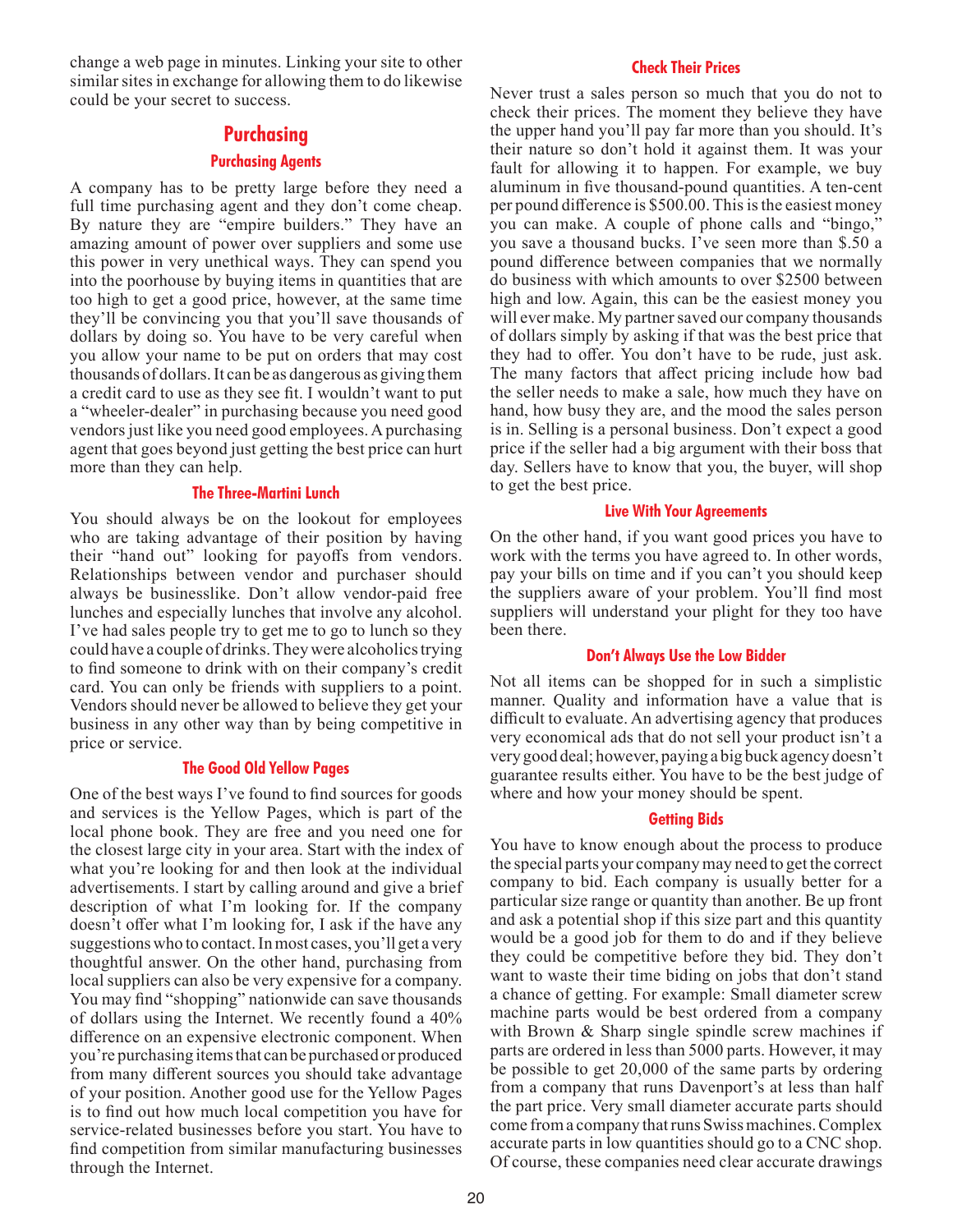with tolerances for every dimension. You want vendors that can easily deal with the quality and quantity you need.

# **Abusing the Bidding Process**

It takes more time than you think for companies to give you an accurate price and you shouldn't abuse this privilege. Having ten companies bid on a \$400 job is abusing this privilege. It could cost each company over \$40 to bid your job which results in over \$400 spent by this industry to get \$400 worth of work. You shouldn't have a part bid that you don't intend to order. Many times engineers think nothing of sending parts out for bid to check to see if their design is economically sound. Can you imagine asking an engineering company to see if your design is structurally sound for free? The reality of the situation is there isn't any difference. I've always felt companies should be paid to bid because it is an engineering process. With email and faxes it is too easy to send out more bid packages than the project deserves. Obviously this is one of my pet peeves for I've been one of the poor bastards who worked late into the night, bidding jobs for a company, who I later found out, had no intention of purchasing what I was bidding on. In one case a potential customer came in with a crude drawing without any tolerances. I made a new drawing for him with the appropriate tolerances and gave him a new drawing for approval. A week later I visited a friend who had a shop similar to mine and saw my drawing on his desk. He got the job and I got the shaft; however, I realized my friend had nothing to do with it. Another lesson learned the hard way.

#### **Insurance**

If you thought the government works in strange ways you'll really wonder about insurance companies. These people change their minds faster than a kid in a candy store. One day they are begging for your business and the next day they quote a rate with a 200% increase over the last year without ever having had to pay a claim. Three years later they are begging for your business again and quoting the lowest rate ever. What it boils down to is you have to make them quote a price each year, and you have to come up with a bid package so the insurance companies involved are all bidding for the same basic package. I've had to pay thousands of dollars for product liability insurance since it came to be a problem over twenty years ago. In all this time, I have never even received a nasty letter; yet, in 1999 we had a problem finding an insurance company because they felt "we were due" for a big claim because we had never had one. How can anyone deal with logic like that?

# **A Costly Error Caused by Not Checking a Price**

I became involved in the manufacturing a model radio controlled helicopter that had already been on the market but was no longer being produced. The company was located near an airport. We had been making a few of the parts for their model when an aircraft crashed through their roof and burned out the manufacturer. A few years later the owner of this company offered us the opportunity to put this product back on the market. I was told, "The phone would ring off the hook" when his customers found that the helicopter was being reintroduced. I've always

loved model aircraft so I have a soft spot in my heart for projects like this, however, this time I believe it gave me a soft spot in my head. For outside purchases I used the original manufacturing cost and started to redesign and manufacture parts to reintroduce this product to the hobby market. We had many parts manufactured when Carl, my partner, started to check prices for ball bearings. The cost sheet had them listed at \$50. The best quote I could come up with was around \$120. The \$70 difference was the profit we had planned on. When I talked to the original owner about this difference I was told I had to order a higher quantity to get to an affordable price and suggested that I just "go for it." He wanted me to put my name on a purchase order for over \$300,000 worth of bearings without having one order in house. This is the order he had previously put his name on. The big difference was I never order things I don't intend to purchase and I had a million dollars of equipment, money and inventory to go after if I canceled. The project ended with me losing thousands of dollars and many hundreds of hours of effort.

#### **New or Used Equipment**

I could write a book on this subject alone. Used machines can be bought for as little as ten cents on the dollar so why would a person purchase a new one? The two main reasons would be, speed and accuracy, but not all new machines are faster. New machines can be bought for as little as 10% down and the increased production rates may be enough to offset the monthly payments. The answer isn't this simple when you find it would take \$1,000,000 of new equipment to produce the product and you only have \$50,000. All is not lost when you find you don't have an investor who is willing to foot the bill if you are willing to purchase used equipment and get it working as I have. If a single CNC machine could be purchased that could fill your manufacturing needs I would suggest getting a new machine from a reputable local dealer that had the ability to service the CNC control. For the specialized machines I would purchase used machines that are good enough to get the job done. You can usually find a craftsman who would be willing to help you get a specialized piece of equipment operating by paying them a reasonable rate, which would be around twice what their regular pay is or their shop-time rate. I don't want to take off on a tangent on this subject because it is a subject that defies rules but I came up with one. "If you don't like to get your hands dirty buy new equipment, or better yet, buy an existing business where you can sit in an office and play boss."

#### **Choosing Between Mechanical and CNC Machines**

If you are trying to build a product and you need to produce a particular part, you may have a choice between a computer control and a mechanical machine. CNC machines have been more reliable than mechanical machines for me. There are more employees available today who are trained to operate these machines. If you bought an old CNC machine without documentation you may have bought a piece of junk unless there is someone in your area that can fix it. You must know if you can get it fixed before you buy it. A technician a thousand miles away will not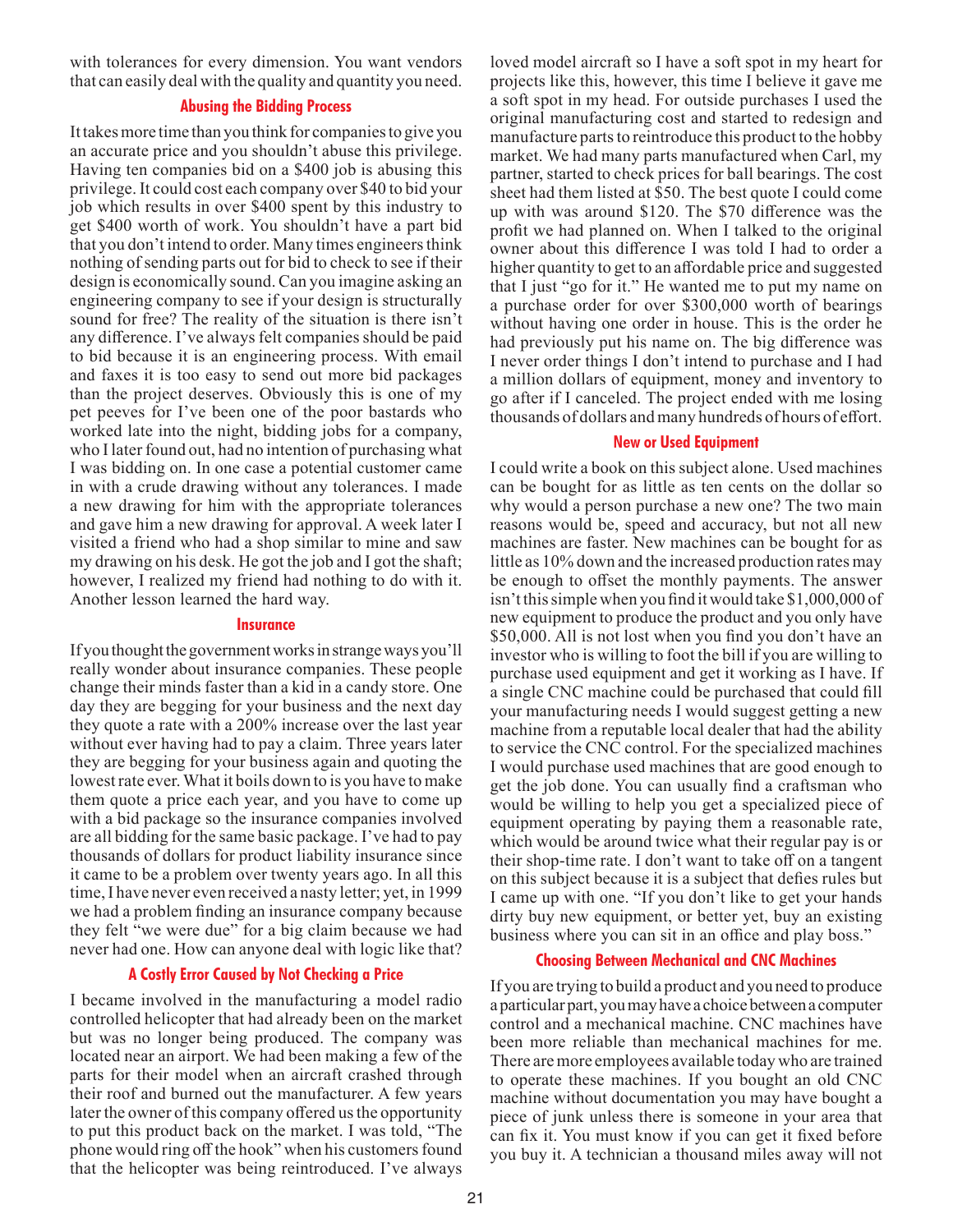<span id="page-21-0"></span>be of much help if it is going to cost you \$2000 in travel expenses to fix a \$100 problem.

I look at CNC machines differently than mechanical machines. They are more like automobiles and have a limited life. If you can afford it, buy a new CNC machine. Often they will be able to make a better part in half the time it takes a machine that is seven years old, and time is money.

# **Purchasing Used Equipment**

Purchasing used equipment is quite a bit different than a buying new. Very seldom is a similar one available at the same price or quality. If it is a good buy, you have less time to make your decision because a good buy will sell fast. One thing worth noting is that used machinery dealers will usually offer a money back guarantee which you will not get on new equipment without a lawyer. There is a great deal of time and expense associated with moving, installing, and getting specialized machinery operating. To make these purchases without a lot of thought is an error for all parties. Again, this is a decision that shouldn't be made casually. The best buys are usually found when the seller is attempting to sell an item that doesn't fit in with their normal market and they want to be rid of it.

#### **Buying Used Machines at an Auction**

I have purchased machinery from every source available, but I like the auctions that I also consider a sport. It is a game that is played for high stakes, and high dollar machines are often sold in less time than a fifty-dollar vise. It takes two people that really want a particular machine to get the price it is actually worth. If you have many bidders, the price may go way beyond what would be considered a good buy. At that time the auction may turn into a bidding contest that leaves common sense behind. Know your limit before you start bidding and know what the machine is really worth. A good buy can be had when they auction a special piece of equipment that doesn't go with the main theme of the auction. Bidders don't want to waste a day only bidding on one piece so you may not be bidding against anyone who really wants it. The best buys are usually found on very specialized items that have very little value to a small shop. Items that are primarily used by large corporations don't have a good market used because these large corporations usually buy new equipment. Of course, there can be a large degree of risk associated with purchases of this type, but the money that can be saved may make this risk acceptable.

Of course, I didn't always follow these rules and ended up buying a few "turkeys", but that was part of the fun. Buying used machines from a dealer has some advantages, and many times it can be more economical than an auction. In addition, you can usually get a money back guarantee. You can't even get that on a new machine. Putting large machines in place is costly for both parties, so you have to be sure of your decisions.

# **Purchasing New Equipment**

Equipment manufactures often have some marvelous financing plans available with low interest rates and only 10% down. You can quickly spend your way to the poorhouse taking advantage these plans. You have to have a definite need for equipment you plan to finance and experiment only with cash purchases. To tie yourself down to high monthly payments you have to have a plan that is long as the term of the loan. Equipment is usually financed over a period of 60 months, however tax depreciation rates are usually 7 years. There isn't any tax advantage purchasing equipment and you can only depreciate it at a rate it depreciates at, which is one of my pet peeves with the current (2000) tax laws. If you purchase or lease a piece of equipment and it isn't working out, take a loss and get rid of it while it's new. The longer you wait, the bigger the loss. The company that you purchased the equipment from usually will help you sell it when it is new.

# **Manufacturing**

# **Corporate "Logic" is Sometimes Hard to Explain**

I can never understand the logic large corporations use today where they avoid making their own parts. They come up with "just in time" suppliers that must anticipate that corporation's future needs. Instead of having craftsman, they have purchasing agents. Instead of machines, they have computers to control the flow of these products from outside vendors. Without considering costs, I believe we would have more people working for us if we contracted out the parts we use. If we run out of a part, we can put it into production that day if needed. A purchasing agent may spend three days trying to find a new supplier who could deliver the part in three weeks. Many times I can produce this part with less labor than the agent would spend finding a new supplier. I believe the corporations have chosen this path because it gives managers a method of shifting the blame when ideas fail. Of course, when quantities get into the hundreds of thousands it could be more economical to farm the work out. The type of person I'm trying to advise isn't the large corporation who buys in these quantities, but an individual starting out without enough money. My product couldn't be competitive if parts were purchased from outside suppliers. The costs involved would eliminate our product line because there is a limit to what customers will pay.

# **Manufacturing Drawings**

I became painfully aware how important the mechanical drawings were when my partner of 30 years died suddenly from a heart attack. Carl had done all the detail drawings for all our products. At the time, this amounted to 450 detailed drawings. I decided to teach myself a computer-drafting program rather hiring someone to do the drawings. To teach a new employee our product line who may walk out the door out before the job is done seemed more difficult than teaching myself a drafting program. I chose to use AutoCAD®. At the time I needed something to focus on for I lost far more than my partner, Carl was also my best friend and one with whom I shared thousands of lunches and all my plans with. The problems I had with Carl's drawings were that they weren't to any standard. The floppy disks that the drawings were stored on were also unorganized;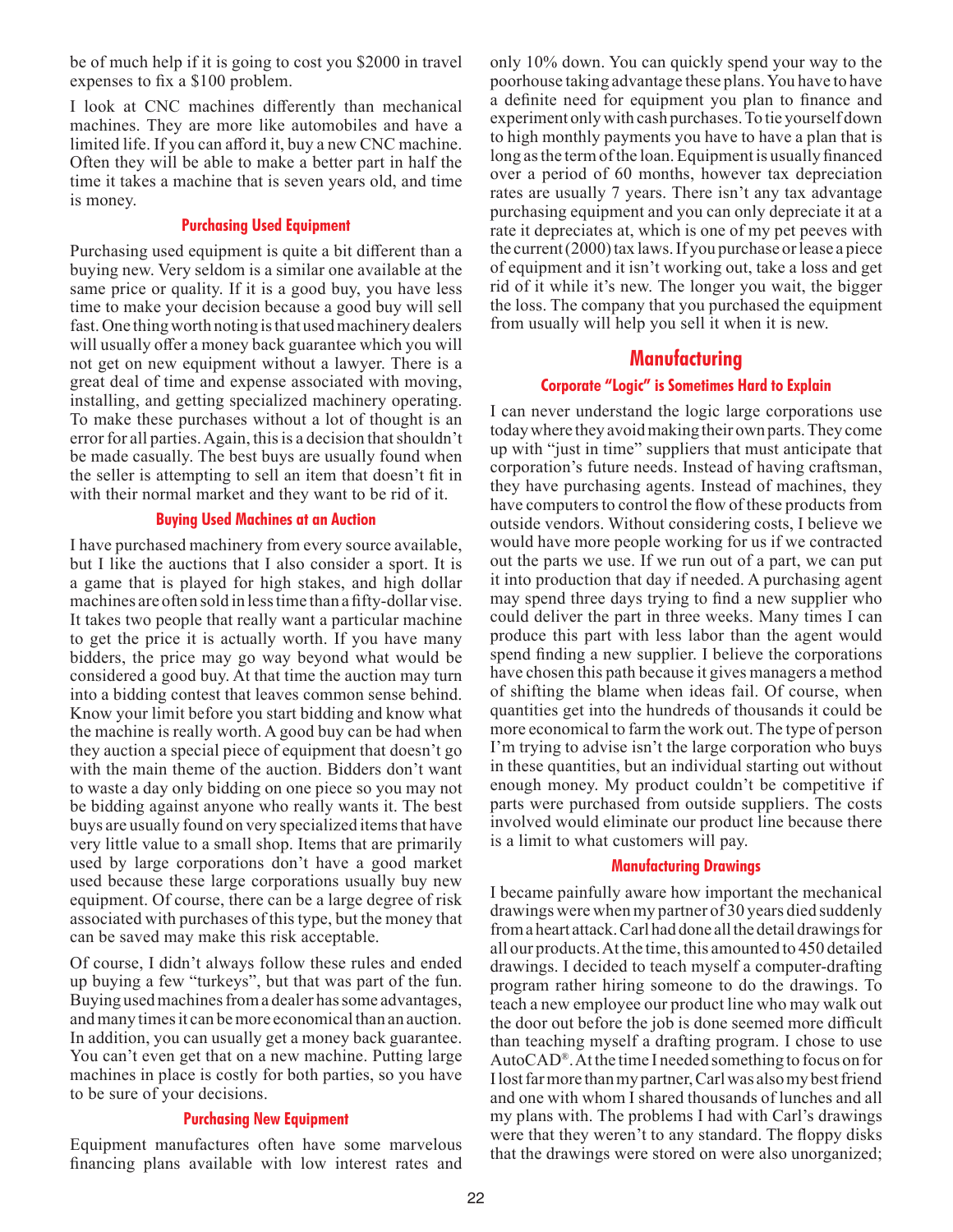however, Carl had the uncanny ability to reach into this giant pile on his drafting table and find exactly what you were looking for. There were multiple copies of the same drawing and I couldn't easily tell which version was correct. This was a job that I had to do for I was the only one in the company that truly understood the interaction of our product line. Much to my employees' surprise, I worked around sixty hours a week for two years to correct this problem. This fact alone should convince you how important I believe drawings are. The drawings are the heart and soul of a company that produces a product and they must be accurate and up to date. Years ago I came to realize that these drawings would keep my company going long after I'm gone. They will be my monuments. When you think about it, I'll still be telling employees what to do with these drawings long after I'm gone, indirectly of course. They can't get rid of me.

## **Part Numbers**

Assume you will need a thousand times more part numbers than you need at the start. Look at the methods used for part numbers by the companies doing similar business in the same market. Part numbers become very difficult to change after they are released to the general public. Allow each product a range of numbers. This will allow you to have the individual components associated by part number. You may also find the company will need a surprising amount of numbers to contend with different processes as individual components are produced. Group "off the shelf fasteners" together because they might end up being used in several assemblies (products). Describe components that can be purchased locally (screws, bearings, etc.) in your spare parts list so the customer may get what they need at a local store. You can't make money selling two-cent screws for \$.25 each, one at a time, but you do have to have them available. Many industries require bar codes to be printed. This method is controlled by the UPC, which stands for Uniform Product Code. For a fee you'll be given a rage of numbers to accommodate your entire product line. Further information can be obtained from:

Uniform Code Consul Inc.

8163 Old Yankee St.

Dayton, Ohio 45458

#### **A Set of Books for the Shop**

Always have a backup plan to keep expensive equipment operating. This is why documentation is so important. You can't have all your eggs in one basket with a single employee or yourself. If your key employee or yourself was hurt or fell ill could the business continue operating? This could happen to your best employee. To protect your company, which is also protecting yourself along with the employees and customers, take the time to document shop projects in such a way that another person skilled at the trade could get the job operating. The job folders should contain where the tooling and programs are stored and how they are used. Information has to be accurate. Remember, data that contains 5% errors isn't 95% accurate. This is information that pertains to your

business only. A new skilled employee needs to know where these things are stored even if they already know how to get the equipment operating. The digital cameras that recently came on the market are an excellent way to document setup information. I'll never understand why companies will go to such effort to keep track of every penny they make and spend, and then leave thousands of dollars worth of information laying around in an unreliable employee's head.

#### **Tolerances**

One of the first things you have to learn about in manufacturing is tolerances. Even if you make parts for your own use the limits of what will work has to be known. A production drawing should have the limits of every dimension. These limits cannot be arrived at casually or there may be a terrible price to pay. A part that doesn't "work" has no value. Having to put \$5,000 worth of parts in the scrap-bin because the tolerance allowed a part to be manufactured that was too small for its mating part can make you painfully aware of what I'm writing about. There are few parts that can be reworked if they are undersized. Computer drawing programs can help you sort out tolerances but it takes quite a bit of time and skill. The need for a thorough review of tolerances will come about right after you have just produced or purchased a \$1000 dollars worth of parts that will not work. The problem will be considered seriously when you discover the same error just occurred with \$5,000 worth of parts. You could take a few moments and reread this section and save yourself thousands of dollars and much grief.

#### **More on Tolerances**

Tolerances should be considered as a percentage of the total dimension. Consider a dimension 3² (75mm) long. If a tolerance of  $\pm$  0.001<sup>2</sup> (0.025mm) were held, the error would have a total of .03%, which is a very small amount. A diameter of 0.050² (1.27mm) would have an error of 2% if the same tolerance were held. In most cases, this would be totally unacceptable. I found that by manufacturing my own products I have better control over the quality and cost of the products I sell. We attempt to manufacture components as close to the nominal dimension listed on the drawings as possible. We use the tolerance listed when we inspect the parts for acceptance. If components are manufactured just to pass inspection, the tolerances will have to be tightened because you will have to assume that all the components are at the extreme end of the tolerances. You'll be amazed how fast you can end up with unusable parts by being "sloppy." You'll also be amazed how difficult it is to determine these limits beforehand. I don't want to bore you with these facts, but these are mistakes that a novice will always make and experts will occasionally make. The biggest problem for a novice is that they usually don't have the finances to throw thousands of dollars of parts away and they may be forced to use them. This in turn could result in products that are unsatisfactory in the beginning when the product has to be perfect.

#### **Good Tooling is the Road to Success**

The specialized tooling that it takes to produce products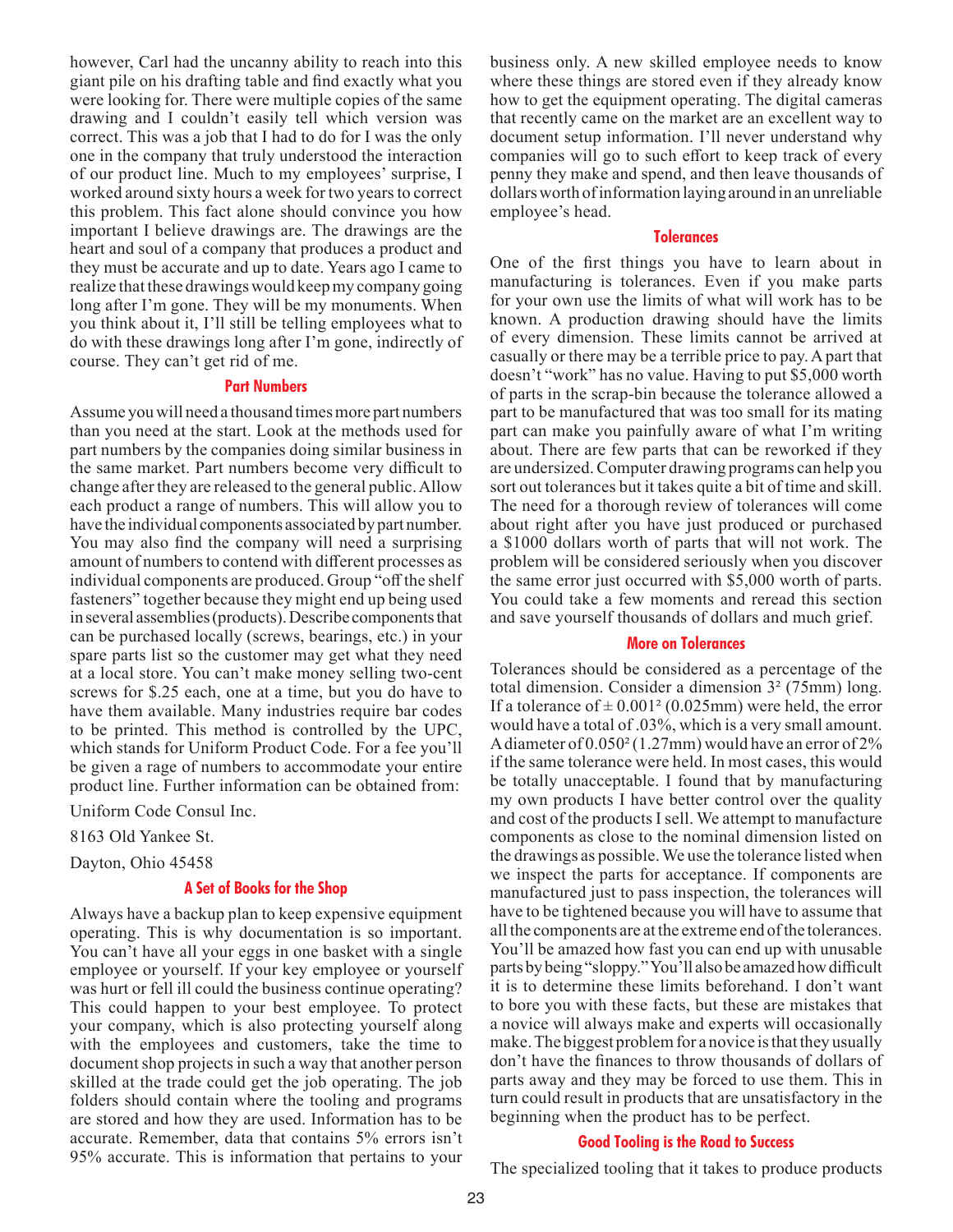can be the difference between success and failure. Good toolmakers can often take an average idea and turn it into a great idea. A high volume, low cost product is usually the result of extremely good tool making. I'm a diabetic and have to inject myself several times a day. Good tool making has allowed these syringes to be manufactured perfectly for pennies. They are so inexpensive they are disposable. This has eliminated problems with contaminated needles, a major problem of the past. I believe the good ideas that made these disposable medical devices available are more the results of good toolmakers rather than good engineering. To come up with the idea to manufacture a sterilized needle .015² in diameter, cut it off so it is perfectly sharp and without any burrs for pennies a thousand is something that can't be developed at a computer or drawing board. Just because you can draw something doesn't mean you can manufacture it.

# **Don't Order Batches**

Unless the product you're introducing has a very limited market and you know how many you can sell don't order components in equal batches. I believed this was one of my better decisions and was important to get a very complex product line on the market with very little money. The fact that I made most of the components myself must be considered. My plan was to be in business for the long haul; therefore, if I made a batch of 200 machines I would run out of every component on the same day. What I did was to run inexpensive parts in quantities that would lower production cost which allowed me to inventory them. Expensive parts would be manufactured in lower quantities closer to the rate they were used. This was the start of an assembly line method of manufacturing and we started to build components in economical quantities for inventory.

# **Making Your Own Components**

I believe that the reason that I'm able to compete on a world market is by making the components in house. The cost to purchase non-standard parts can be much more expensive than one would think. When you have parts manufactured for you by a vendor that you don't control, delivery problems are inevitable. This usually results in higher than necessary inventory levels. Added cost must be added for the expensive purchasing agents that must be employed to keep track of these orders, shipping to your company from the vendor, and incoming inspection. Of course the profit of the vendor has been added to the price quote. If I had all the special machined components of my product line manufactured by contract machine shops I believe my payroll wouldn't drop because of the large purchasing and inspection departments it would take. For myself, I prefer working with craftsmen to dealing with the excuses of vendors and your own purchasing agents. The right answers for a company starting out lay in the middle. Manufacturing the parts that would be expensive if contracted out and are used in sufficient quantity is always beneficial. Contract out the specialized processes that you know little about.

# **Modern CNC Machines**

I once described the manufacturing process as first taking big-ones (raw material) and making small-ones (components) and putting the small-ones together to make big-ones (product). There are few processes involved that don't use computer-controlled machines. Even the clothing industry uses CNC machines. They are unbelievably accurate and reliable. CNC machines are today's robots and modern manufacturing couldn't exist without them. They are also very expensive. Thirty years ago you could buy an old machine and fix it up and it would be almost as fast as a new one. Today the technology is changing so fast that a machine just five years old may run at 60% of the speed of a new one. The laws of physics will soon put limits on these dramatic improvements. Their real advantage is sometime overlooked. These marvelous standard machines can be turned into specialized manufacturing tools in a matter of hours. The specialized machines of the past may have taken years to build in the past and they would only be useful to produce a single part. Change the design and you needed another specialized machine that took years to build and could cost millions. Today many of these specialized machines have the value of scrap metal.

# **Overlooked Ideas for CNC Machines**

Computer controlled machine tools are slowly changing the way we design and manufacture products and that is a big error. We should be leaping forward to use these marvelous machines to their full potential. These are the robots of the 21st century. Each machine, in a sense, is a complete manufacturing facility that can be instructed to make many different parts. Suppose you wanted to manufacture your product in several countries. You would only need the complete engineering staff in your home facility. The machines you send to other facilities will know how to produce the parts by using the same programs that's used at the home plant. There isn't any language barrier, for all these machines speak the same language. The new plants will only need the personnel to setup and operate these machines. This fact will have a terrific impact in they way the manufacturing plants of the future are designed and located. Local suppliers could be used for raw material and heavy products could be manufactured locally, eliminating high shipping and packaging costs. Think about it. High-speed CNC machines save more than wages. These are the machines that today's workers like to operate. A machine that can make parts in half the time can also make twice as many parts with the same floor space. With floor space in industrial parks getting close to \$.75 a square foot a month, the time has come to consider the efficiency of floor space.

#### **Manufacturing Overseas**

A quick way to get screwed in this world is having your product manufactured in third world countries. The first thing you should realize about third world countries is that they have very intelligent dedicated workers and managers but what they lack is the capital to carry out their own plans. Giving them the capital to develop your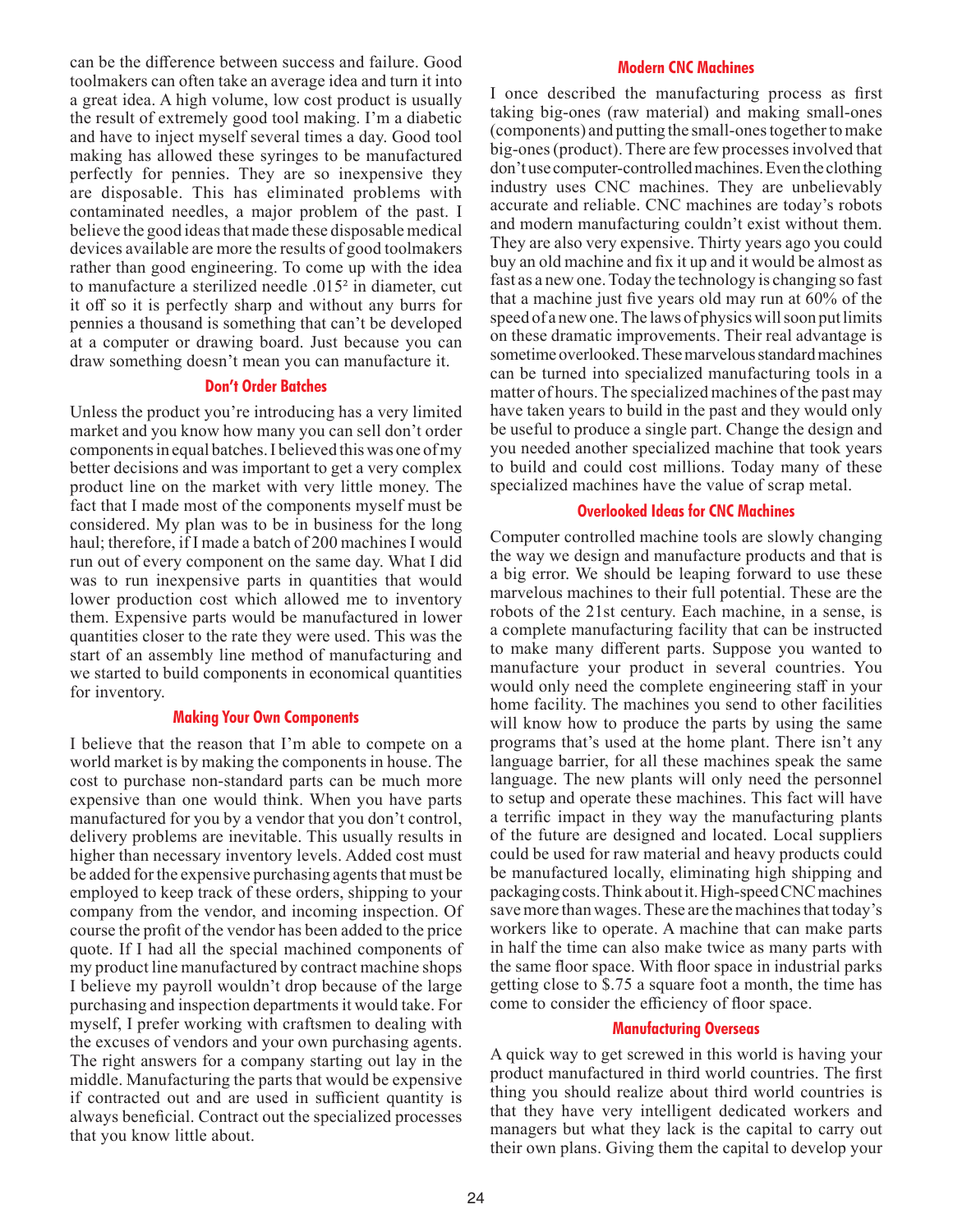<span id="page-24-0"></span>product could be an error. The moment you can't buy all they are capable of producing, you'll find yourself competing with a product that is very similar to yours. Under their name they will look for new markets for your products. Look what happened to the U.S. manufactures of outboard motors. American manufactures now have to compete with several Asian manufactures. This would have been inevitable, but I'm sure the process was accelerated when American companies had their "low-end" models built in Asia.

#### **Packaging**

Newcomers to business usually overlook the true cost of packaging and shipping by at least 100%. Packaging has to get the product to the consumer without damage. In most cases products will have to be double packed to prevent the product from looking shopworn on a dealers shelf. Surplus boxes that can be purchased at substantial savings could be used for this purpose. With the cost of medium size boxes purchased in small quantities at \$1 to \$2 dollars it is a cost that has to be dealt with and it is worth shopping for the best price. The packaging has to prevent damage if the box is dropped a couple of feet. Not doing so could result in spending an extraordinary amount of time on the phone with customers and shipping companies resolving unneeded problems. You can learn a lot about shipping by taking the time to look closely at how the goods shipped to you arrived. In looking you will find that double packaging, which can be expensive, can easily solve most of the problems that occur.

#### **Problems with Delivering Your First Order**

The first orders you ship will have as much to do with surviving as profit. This is what you are going to be judged on. When you're starting out the profit that can be made on your first shipments won't amount to a pee hole in the snow compared to your overall investment at that time. The damage that you can do by shipping a product that is "not up to specs" can do you in. This isn't the time to try and get your investment back. Your only interest should be shipping the best product that can be built for the intended selling price. A common error is not taking the time to finish the small details such as packaging and instructions. The logic being that if the product sells details such as these will be taken care of. This is a major error. It is these details that will satisfy customers and dealers.

This is a rule that I wish I could say I followed better, but the demands of delivering at a promised date and shortage of money bent my own rule. When you have a product that is made of many individual components and a \$.50 item that isn't perfect, but still works, is stopping you from shipping a \$300 item, you'll probably ship it as I did. At this time in my life I wish I hadn't. On the other hand, I wonder if this was the decision that helped me survive.

# **Accounting**

#### **Accountants are Scorekeepers**

I never ask a bookkeeper or accountant for any more information than what the score is. That is the only information they are capable of giving. They don't know your customers or your product line. They only know what your finances are. This isn't the only information needed to make intelligent decisions. Statistics are only numbers that haven't any bearing on your particular circumstance. Statistics are just averages. For example: Suppose your thumbing through a trade magazine and you discover that your competitor has come up with a new product that is better and priced at 60% of yours. It doesn't make a bit of difference that the industry-average for new product development is 8% per year. You better get your ass in gear and spend what it takes to stay in business or sell the business to some fool that believes because a business has been profitable in the past that it will be profitable in the future. Now don't get me wrong and believe accountants can't give you useful information. The score can be very difficult to determine as a business grows; however, when you are starting out with little money and few profits, your checkbook should control your next move.

## **Know Your Labor Cost**

The most difficult numbers to come up with are the true cost of the labor it takes to produce a product. You have to consider both wages and overhead to arrive at the correct numbers. The true cost can't be what a highly paid technician was paid to build a couple of prototypes. It has to be calculated from what the cost it would be if the product were actually in production. These workers are usually paid considerably less and work faster. If you use the numbers calculated from the highly paid technician the price would usually be "out of the ballpark." I'm sure I've spent several hundred thousand dollars gathering this information for my own product line. You can't casually use the numbers given to you by your employees because they will only tell you what you want to hear. If you're not making a profit on a product, success can put you under in the same manner as lack of success. You have to know your true costs.

I went quite a bit beyond just keeping track of my own costs. In the early days of personal computers my partner and I automated an Apple computer (IBM hadn't marketed their personal computer yet) that would tie wages and overhead to a particular task. My partner and I were awarded the basic patent along with 19 claims for computerized timekeeping. This is a project I've spent a few hundred thousand dollars and five years of work on and never made a penny. At that time, I was too far ahead of the market to be successful because I had to explain what it was for. Back then people would also assume a personal computer was capable of doing far more than it could and wanted the program to tell them what to do.

#### **Book Value**

A thing a set of books will never disclose is the value of good ideas and good organization. Book values have little value in the real world and are used for tax purposes. How can you put a value on good ideas or the employees who produced these good ideas with a set of books? In a sense, a business is a living organism that is too complex to put a value on by putting it on a simplistic scale. The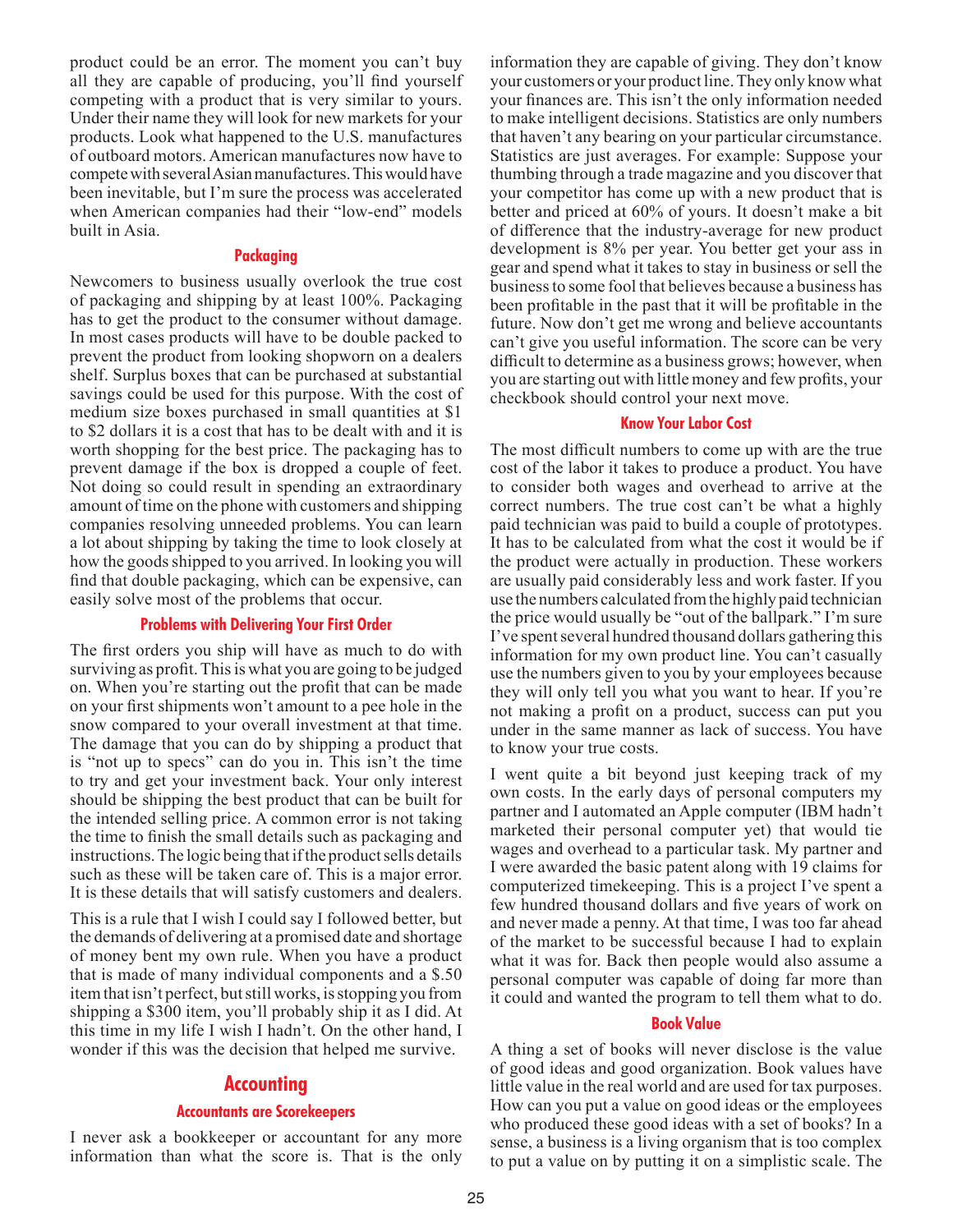value of a company is in its ability to produce a profit in future years and not what the profit was last year; these facts will not show up in book value, but a warehouse full of worthless inventory will. The future value of a giant corporation may be being determined as you read this; however, it isn't being decided in the boardroom of their leaders. It is happening inside the mind of some nerd playing around with junk they bought yesterday at the electronic swap meet. If you think about it, the really great ideas have come from individuals working on their own.

#### **Taxes**

Taxes aren't as complex as you are led to believe. The only taxes that you have to be familiar with are the tax laws that pertain to you and your business. CPA's have to know all the tax laws. Businesses have to use an accrual bookkeeping system. This means you have to include money owed to you as income, however, the money you owe for inventory and expenses is subtracted. Money spent for capital equipment has to be depreciated over a period of time. You have to realize that any increase in inventory and accounts receivable will be considered income when the tax man comes, but you have more control over this number than you may think. The tax system is quite logical and there aren't many tricky things you can do to avoid them, but you can pay taxes a lot sooner than you have to with bad choices. The two choices you have to eliminate taxes are to lie and risk jail or screw up and eliminate profit; both are bad choices. No one ever went broke by paying taxes; just by spending profits that should have been saved for the taxes. Bankers and business owners have conflicting interests in the financial statement of the small business; bankers want to see substantial profits and the owner wants to show little profit to avoid taxes. Most small business owners make it their quest in life to pay as little as possible in taxes. There are legitimate ways to avoid overpaying taxes, but none available to avoid paying any taxes. Taxes are the rent we pay for living in the U.S. and it's really a small price to pay for living and having a business in the worlds most developed democracy. Forget about the IRS. That's only an issue if you're audited and you violated the law. More importantly, your banker should understand when you explain why your corporation's profit was low and at the same time you paid yourself a large end-of-the-year salary and then loaned the money back to the corporation, etc. But if you're at that point than you could probably write this book rather than learn from it!

# **A Big Tax Mistake**

One of the biggest mistakes a business owner can make is trying to impress themselves or a banker with a set of books. A bottom line that looks good to a banker will also look good to the IRS. Remember that the example I'm trying to explain, will usually be in a set of books with many pieces of information in it so the mistake doesn't jump out and beg to be corrected. Usually the mistake would be a combination of the same error, however the cost could be the same. The term "last in first out" means that the value of your inventory stays at the first purchased price and the product you are selling is valued at the new

price. This doesn't have a tax advantage if the present purchase price has dropped because of quantity purchasing rather than rising because of inflation.

Suppose you had a product that is injection molded and the retail selling price is \$5, but the cost per part is only \$.20. You have spent thousands for the tooling to produce and advertise this part so the price isn't as outrageous as it first sounds. The way you got the low price per part was that the company that did your molding had some excess material and machine time and they quoted you this attractive price if you would order 100,000 pieces instead of your normal order of 20,000 pieces. The book value of the part had been set a long time ago when you only purchased parts 1000 pieces at a time and with a wholesale selling price of \$2.50 you entered an inventory value of \$2.00 and forgot about it. Now look what can happen in a situation like this. The inventory value has now become \$200,000 even though it only cost you \$20,000. This will show up on your books as a \$180,000 profit without selling one. The accountant won't see this error because accountants use the numbers you give them. Don't ever have the inventory value determined by the selling price.

Many plastic parts are manufactured in what is called family molds; that is, the mold will produce a complete set of parts in one shot. One company I dealt with kept track of the each part individually; however, only one of these parts was subject to failure. Each time this part was purchased the rest of the parts molded at the same time became worthless but they were kept in inventory. The parts didn't have any value because they didn't fail and wouldn't be used as spare parts. They couldn't be used to produce the product without being a complete set. The value of the material used was so little that it wasn't worth modifying the mold to run the replacement part separately. The end result was these worthless parts would be carried on the books as good inventory, which resulted in higher taxes. This is something you should look for if your purchasing an existing business with an inventory. Again, these are very simple examples to make the problem easy to understand.

# **The Cost**

With state and federal taxes it is very easy to be in 50% tax bracket and that means the \$180,000 over valuation of the plastic parts could cost you \$90,000, which becomes due and payable at the end of your tax year. The same could be said for carrying money owed by customers that will never be paid. It will be considered income as long as it's there. There are specific accounting rules for getting bad debt off your books but the moment you are sure you have been had, write it off.

#### **End of the Year Taxes**

After your tax year ends you don't have any control over the amount you owe. A clever CPA isn't going to come along and save you thousands in taxes unless you have a big mistake in your bookkeeping. Bookkeeping mistakes could also result in owing thousands. Like it or not, the tax man will get his due. One simple thing you can do legally is to delay a shipment so it falls into next year sales. By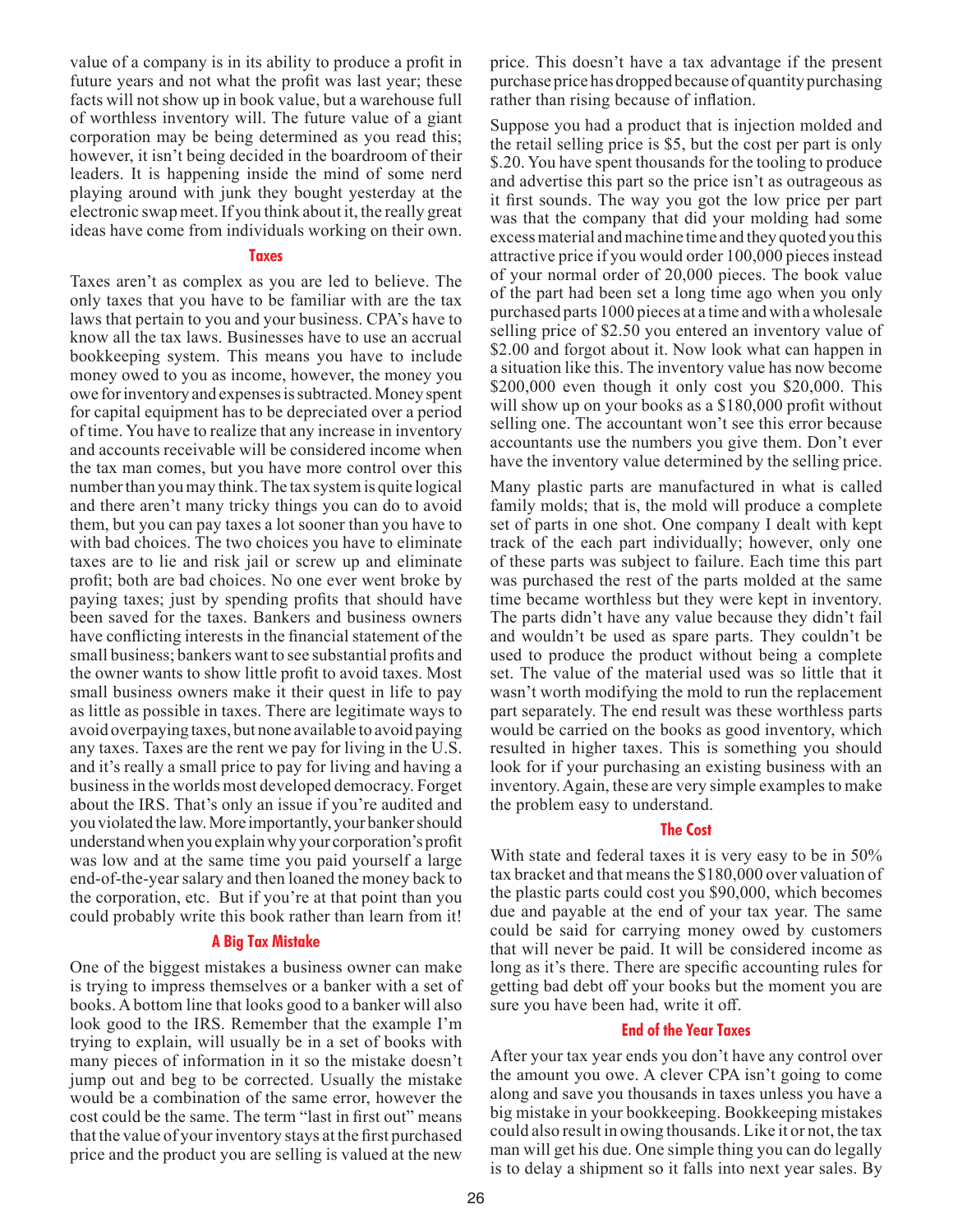doing this you can have these items listed as inventory, which has or should have a much lower value than the sales value would be. Consider \$50,000 worth of goods that have an inventory value of \$20,000. If you were in the 50% bracket (state and federal taxes), a one-week delay in shipping could turn into a savings of \$15,000 on taxes for that year. Accounting considerations like this don't cheat the government out of any taxes. They only change the time you have to pay them.

# **Why You Shouldn't Form a "C" Type Corporation**

Unless you're going to have a lot of investors, stay away from this type of a corporation. They are very easy to put money into and very difficult to get money out of. I don't want to get into all the technicalities, but following your accountant's advice can really screw you. If you feel you need a corporation, set up an "S" type. The major difference between a "C" and an "S" type corporation is that a C corporation is treated like an individual while an S corporation is treated like a partnership tax-wise. If your only reason is the legal protection you may think corporations offer, get additional insurance.

# **The Accrual Bookkeeping System, the Enemy of New Businesses**

One of the biggest problems a new successful company can have is being cash starved. Success results in more money being owed to you and higher inventories. This takes all the profit your company can make just to stay abreast of your finances. The accrual bookkeeping method is the downfall of growing companies. You can be "done in" by having to pay taxes on income that is owed to you; use any clever method you can to delay the payment of taxes. Read the letter I sent to my Senators and follow it up with a letter of your own if you believe as I do. A well-written letter to your representatives is like a thousand votes.

# **Letter About the Cash Method Instead of the Accrual Method of Bookkeeping**

May 20, 1999

#### Dear Senator \*\*\*\*\*,

I'm probably one of the government's best examples of an entrepreneur. I've enclosed a catalog of the products I manufacture to give you a general idea of what I do. You may also find it interesting to look at some of the marvelous projects my customers have built using our tools. You could also look at our website at **[www.sherline.com](http://sherline.com/)**. I manufacture and sell products that I have designed. I started in my garage and now have over 50,000 square feet of manufacturing space. I sell these products throughout the world and have around forty-five employees. I'm far too busy to start a crusade about taxes, and, at age sixty-four, any change in legislation will be of little help to me, but I'm sure there are many more entrepreneurs out there who could use this help. I'm not some nut who believes the government is wasting my money and wants to do away with the IRS; in fact, I don't find the tax rates objectionable. I understand the current tax laws that pertain to my business and the logic behind these laws. My problem with the current tax laws isn't the amount of taxes paid; it is when these taxes have to be paid. Please

take the time to consider the following problem.

My company is a corporation, and it is also a sole proprietorship. I have a fiscal year that ends June 30th to eliminate having to do personal and corporate taxes at the same time. This last year has been the best ever for my company, and I'm finally realizing my dream. Instead of rejoicing, I have the usual sinking feeling because I'll have to take all the working capital out of my company and pay it in taxes. I'm talking several hundred thousand dollars this year. Accountants pat me on the back and tell me I'm doing great, but no one seems to understand my plight. I hope you can.

The amount of profit in a company is based on several items, and the two that create a problem for my company are "accounts receivable" and "inventory." The IRS considers my account's receivable to be money I'll receive, but I look at it as money I'll never see. By the time I receive this money, another equal or larger amount is owed to me. The only way I can get it is to "close the doors." I should get an investment tax credit for it. The same could be said for my inventory.

Here is my problem. At the end of this fiscal year, my accounts receivable will be around \$500,000, which is an increase of \$150,000 over last year. To do this extra business it obviously takes more inventory, which increases my inventory value, and both these increases are exactly the same as income when tax time comes. I have had to increase my investment in my company by approximately \$300,000 to do this extra business, and I haven't yet figured in the new \$2,200,000 building I bought or the \$400,000 I spent for manufacturing additional equipment. By the way, the depreciation for the building is now at 39 years, which is probably longer than its useful life in a manufacturing environment, and modern computercontrolled machines can depreciate faster than allowable rates if there is a change in technology. It is not a deal I would have invested in without a sincere desire to have a home for my company that I can be proud of.

You don't have to be much of an accountant to realize I'm spending all my money to take care of the increased business. The government now comes along with the "straw that is about to break the camel's back." Taxes are now due on the money that is owed to me as well as the money I invested in increased inventory. Being in the 50% bracket with the state tax included means I have to come up with \$150,000 just to cover these increases, but I already had to spend all my money to cover the growth of my company. I'm enough of a businessman to know that if I start to borrow money to pay taxes I'll be heading in a very dangerous direction, so each year I take all my money, send it to IRS and start over.

This is the way it has been for twenty-five years, and I find myself asking, "when do I get mine?" I own a business worth several million dollars that I created. To sell it would be like selling my child. The tax system is designed to encourage me to "cash out." If I sold out, the money I would receive would be a long-term capital gain, and I could put several million in the bank. The government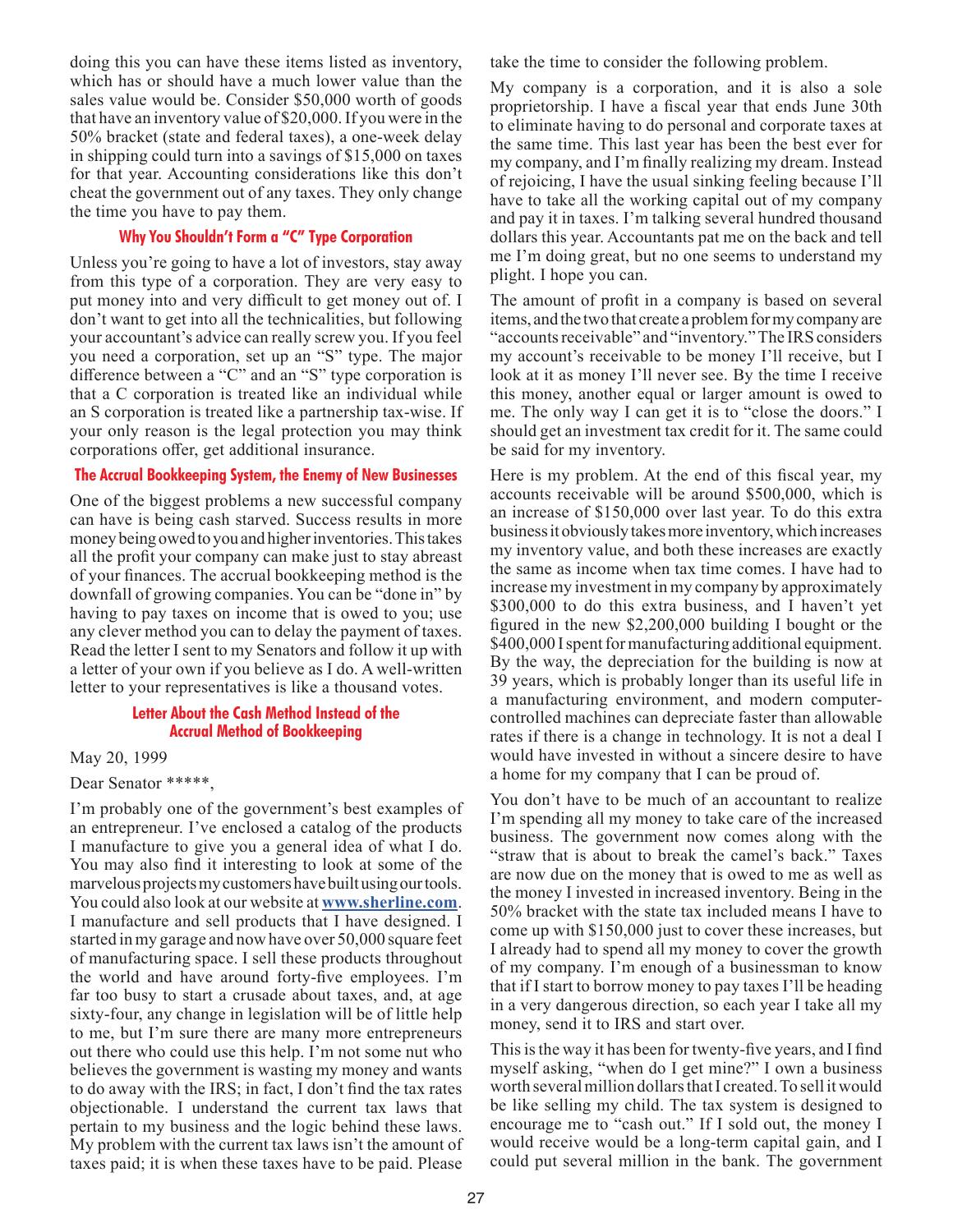<span id="page-27-0"></span>encourages its most productive members to retire rather than to go on being productive. An accountant might suggest that I solve the problem by getting investors to put money into the company, but I would not feel comfortable making business decisions with other people's money. If I make a mistake, it is only me that is hurt. I don't need the additional worry of justifying all my decisions to a group of investors.

A gambler using Wall Street is given incentives with the use of long-term capital gains deductions, but the only tax credit that has ever helped me was the "investment tax credit." This was taken away more than a decade ago, but to stay competitive I still have to buy machines that cost more than my house. Accountants and bankers don't really understand people like me, for they consider all business dealings as investments. People like me, and there are many of us, have the need to create new products just like an artist needs to paint. I often wonder about the number of products I could have brought to market if I weren't impeded by these simple facts. Go to a small industrial park on any weekend and you'll find entrepreneurs working on new ideas or just trying to pay the rent. Our hours aren't limited to 9-to-5, and most don't have the time to understand taxes or write this letter, but we are out there creating tomorrow's businesses. We are the very core of America's financial strength, and we deserve something better.

There is a very simple way to eliminate this injustice, and that is to allow entrepreneurs to run their businesses on a "cash book" system rather than an "accrual" system. This would eliminate paying taxes on money that hasn't yet been received or inventory that hasn't been sold. It wouldn't change the amount of taxes the government received, only when the taxes were received. This could prevent the "rug being pulled out" each year at tax time.

I'm an avid fan of C-span's Washington Journal and realize how hard our elected officials work. I do hope you can find the time to take a look at this problem. If you or your staff can't find the time, could you please pass it on to someone who may have the time? If you are ever passing through the North San Diego County area and would care for a quick tour of my facilities, I would be honored to show you around.

Sincerely Yours,

Joe Martin

# **Managing**

# **Not Enough Hours in a Week**

There comes a time when you can't solve your problems by working weekends. Even if you were capable of working nonstop you still couldn't get it all done. This is when you are going to find out if you have what it takes to run a business. You have to have the ability to get other people to do your work for you. To accomplish this, work has to be allotted to managers in such a way that it is challenging, but not impossible. Teach your new managers the logic it takes to decide the order of importance in getting work done. The hardest working person in the organization can't help if they are working on the wrong project. For larger companies, one of the best organization tools can be the weekly production meeting or staff meeting. Keep these meetings to the point, make sure everyone comes prepared, and follow up the next week. A good secretary could keep track of what is promised and promises kept and promises broken. I'll never practice what I'm preaching with this advice. I have a strong dislike for meetings.

# **Which is Harder, Management or Labor?**

I've been on both sides of the fence and have come to the conclusion that the side you are on is the most difficult. The fence is way too high to see the problems of the other side. Going home physically exhausted from an unrewarding job can be just as demanding as a making a decision to spend thousands of dollars on a new product that you are not quite sure will sell. There is such a difference in these tasks; one cannot see the problems of the other. The businessman living in a million-dollar house may feel just as broke as a shipping clerk that just blew the engine in his car. Wealth can't be defined as the amount of zeros in your savings. It is really how long you can keep your current standard of living. Twenty-dollars to a street person might be enough to last two days and which may seem like an eternity at their present status; while a multi-millionaire may feel broke because \$700,000 a month is going out and only \$500,000 is coming in.

# **What is Your Best Time to Solve Problems?**

If you have to work with your own ideas it is important to set time aside to do this, but it must be done at a time when your mind is capable of working on new ideas. You can't control your mind like a light-switch, so it is very important that you know the best time to set aside. There are very few original good ideas that have come out of my head after ten in the morning. Once I get to the business my mind switches to solving immediate problems, which is a different thought process. Therefore, I do all my design work, planning, and writing before I get to work and my mind gets cluttered with the problems of the day. I've had friends that could do work like this in the late evening. Whatever it takes.

#### **Status Quo**

Not much will ever change in your company without forcing your employees to use new ideas. Employees find doing things the same way easier than switching. They already know how to do it the way they are doing it and don't want to take the time to learn a new way. In many cases, the reason they don't have the time to change is because they haven't changed. You have to be a pain in the ass in order to accomplish goals that all will gain from.

#### **Computers**

If you don't know how to use a computer and email, learn! I was in the waiting room of my dentist and I picked up an old copy of Time Magazine with Bill Gates on the cover. His #1 advice to small companies was to learn email. How right he was. The computers of today are very easy to use and learning to use a computer will keep you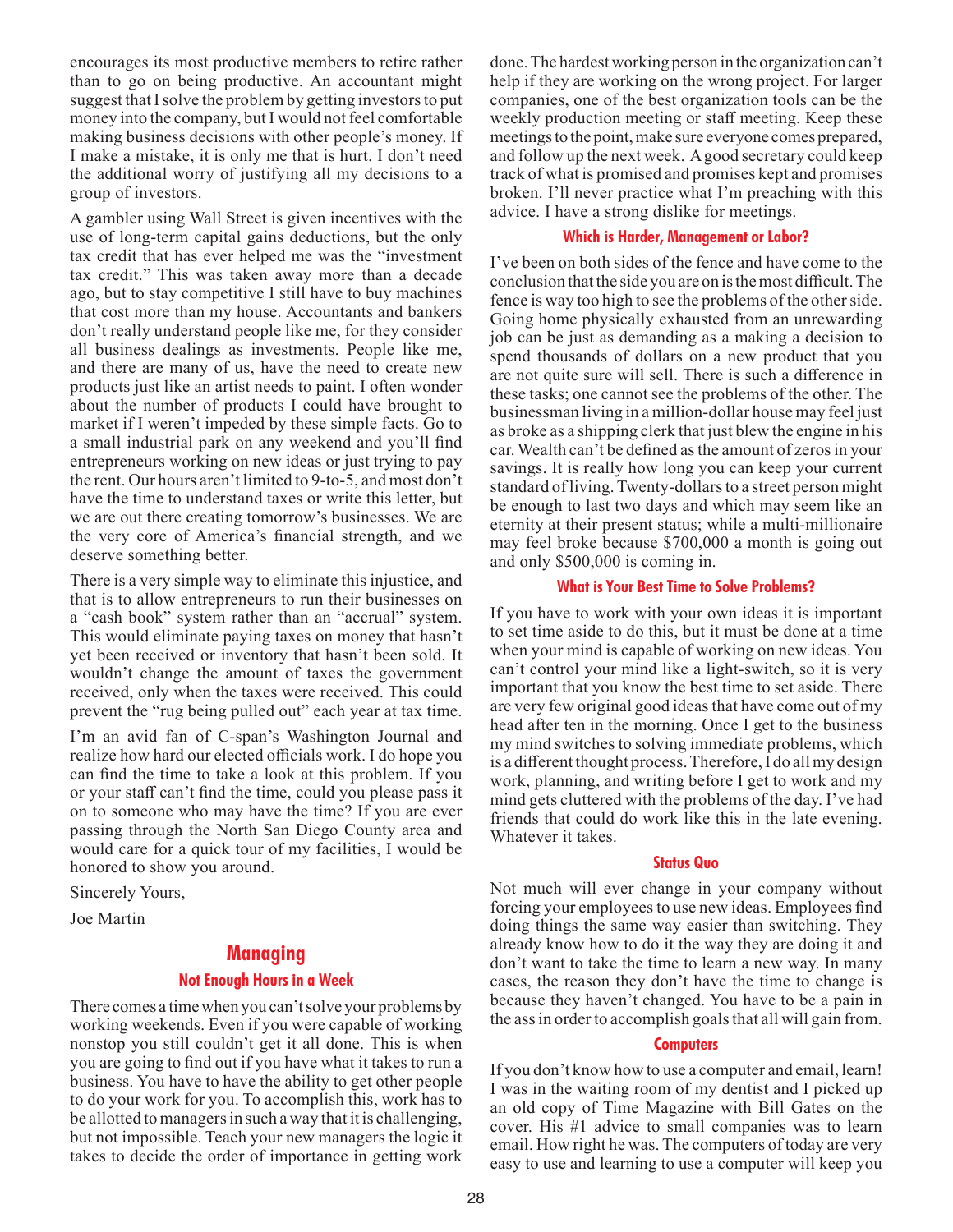from being at the mercy of your employees. The Internet, email, word-processors and spreadsheets are the new tools for today's managers. I couldn't get along without them. There are still a few managers out there who still haven't understood the difference between faxes and email. When a document is sent to you by email you can work with the information in your computer without re-entering it. When it comes by fax, you can only look at it. Consider a complex drawing of anything that comes to you by email. With the proper program, you can get this data entered directly into your design program.

I have also found the Microsoft Excel® program easy to use and worth every dollar. The only problem with these new and more powerful programs is they do so much the programs have become too complex. They should put out books to teach programs like this in two levels. The first book should be simple and give you the information to do simple spreadsheet programs. The next levels should be taught in specific groups that accomplish specific tasks. Attempting to teach students the entire program and then leaving the students to determine what is useful is the common error made in writing these books.

# **Dealing with Accountants and Attorneys**

Don't get in BS sessions with your professional friends when the time clock is running. They'll charge you for it and at the rate they charge today you'll wish you didn't ask how their new car is running. I always try to have a plan for them to implement at the start of a meeting. If they think it is wrong they will tell you and you can start your meeting in the proper direction in a shorter time. Asking professional people for advice can be very costly if they don't know the specific area you are concerned about. Attorneys and accountants would have to review your entire company before they could ethically discuss the overall subject; however, they can easily answer specific questions. Unless you have too much money and time to wait for committees to come up with answers, you are the one whose shoulders the decisions will fall upon. Read something on the subject beforehand and you'll find the time has been well spent. The Internet is a good spot to come up with basic information of this type. It is usually easier reading than you would expect. The professional tax books that are available are very well indexed and surprisingly easy to read. Remember that professional people have to know all the laws and rules, but you only have to know the ones that apply to you. One thing worth noting is that I haven't spent \$10,000 in attorney's fees since I started in business over thirty years ago. You don't have to spend thousands of dollars a year for their service if you deal with people you trust.

#### **Consultants**

If you want to waste a lot of time and money, call in the management consultants. First you'll have to spend a lot of time explaining what your company does and the problems you are having while they are charging you a great deal of money. They will smile, frown, nod their head at the appropriate time and ask more questions. It is sort of like going to a head shrink. They will agree with your

conclusions and make you feel so good that you won't mind paying them a great deal of money. For this you will get a report about the information that you gave them. If you are starting out in business you know so little about you believe you need a consultant, you'll find there are a lot better ways to throw your money away. I feel you're better off by getting some good friends together who are intelligent, and asking their advice. It's amazing how valuable those little beer sessions can be, or as some call it today "networking sessions." The risky part of doing it this way is not using your friend's advice and losing a good friend over it. Choose your questions carefully so this isn't the outcome.

# **Business Decisions and Planning**

When it comes time to make great business plans, I don't have much of a plan. It's good to have long-term goals, but your plans must remain flexible. I have watched the computer industry giants fail while they were pondering plans to eliminate start-up companies. These start-up companies, who these great business leaders had never even heard of, went ahead and made these business giants new computer designs obsolete before they were even introduced. I have long ago realized things never go as planned, and if you spend too much time planning the future of your new company; you may not be around long enough to carry out your plan. I'm not saying that you shouldn't have a plan. I'm saying you need to be flexible to survive. Many of the big businesses today started off doing something entirely different than where they eventually found success.

#### **Managers with Too Much Control**

I remember a friend who had about 200 employees and put a new manager in charge of an existing department. In the first week the new manager got permission from Jim to make personnel changes to "streamline the operation." Jim felt the department was in good hands and gave him the old "do what it takes." After a couple of months on the job, the new manager came into Jim's office and quit because he didn't have any employees working for him who knew what they were doing. It turned out that the new manager had fired them all in his streamlining process. This was a very specialized department and Jim was now the only one in the company who knew what and how it ran; however, he hadn't had to deal with it for years. With a lot of effort by Jim, he got his department going again and vowed an error like that would never happen again. I think this story makes my point.

# **Don't Tell Them, Show Them**

Managers or supervisors shouldn't tell employees how to do a job unless they can show them how to do it. This is one of the big advantages of having managers that worked their way up through the ranks, because they can show them. Employees that are forced to use a bad idea will become alienated to their job. There is nothing wrong with managers telling when and how many to do, but when you start telling people how to do something you can't do yourself, you'll really piss them off. Owners of many companies spend more time on the shop floor than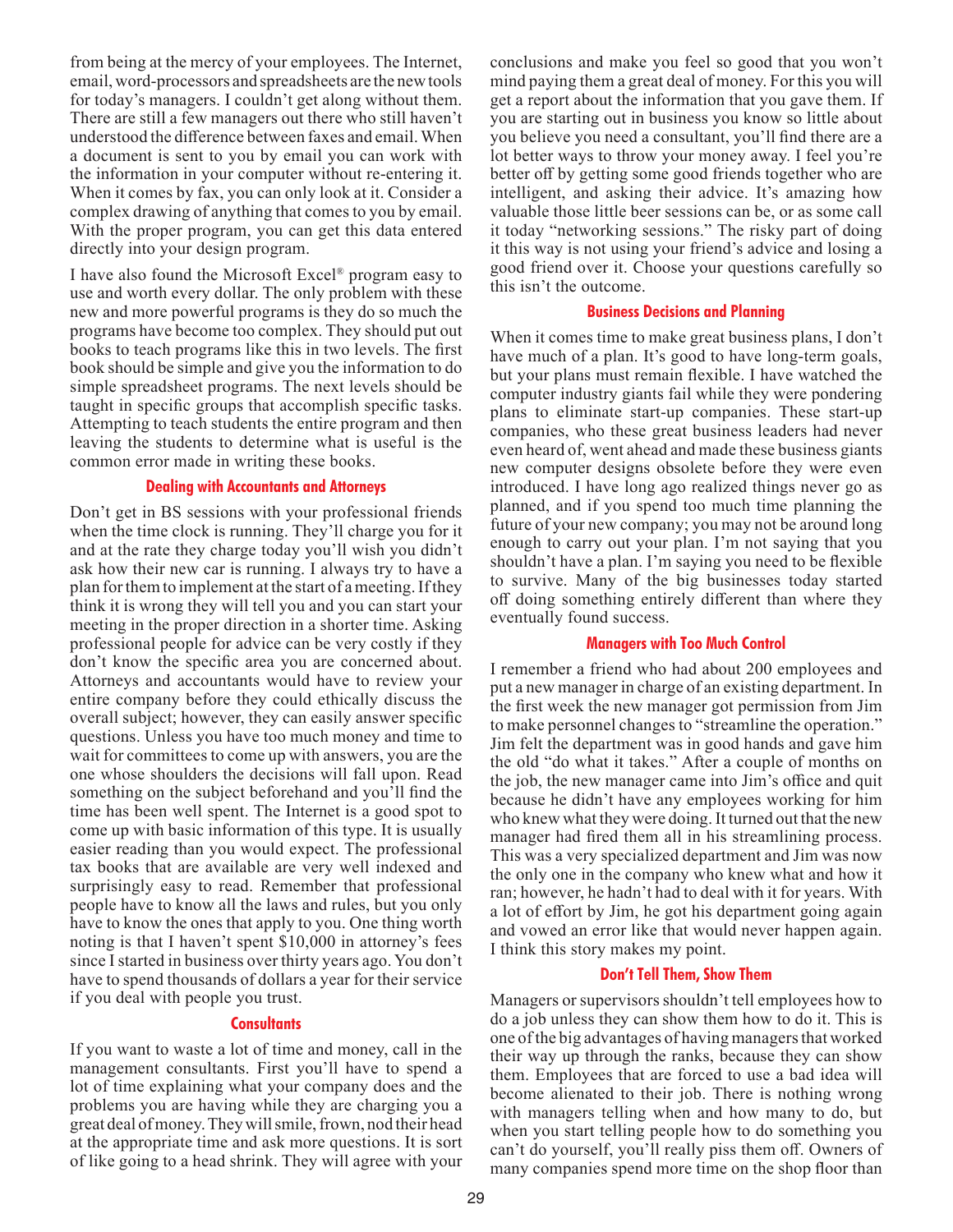most outsiders could imagine. They know that if the parts aren't produced efficiently, accurately and profitably, the rest of the company can fold up their tents and go home (sales clerks, secretaries, receptionists, accountants, etc).

# **Don't Ask for the Impossible**

A quick way to destroy a good employee is ask them for the impossible. The impossible comes about in stages and you should ask for it in stages. Can you imagine the frustration an electronic engineer in 1960 would have if you told them to design and build a chip with ten million transistors that only was the size of a small watch? Each stage of a project needs a feeling of completion and rewards for a job well done.

#### **Be a Benevolent Dictator**

Employees can be somewhat like children. They are always testing your limits. To avoid problems of this kind, employees have to know the limits that will be imposed; however, you have to have some consideration for their personal life when imposing these rules. I remember a movie I saw and believe the name was "The Lion and the Wind." It was about a desert king who caught a couple of nomads stealing and had the head of one thief cut off; however, he let the other thief go free. His reasoning was that by letting one thief go free and cutting the head off of the other, the one he let go would tell others what a fair King he was, but would also say how you had to obey his laws. A lot could be learned from this story, but I don't recommend cutting off any heads. One of the best methods of setting limits is creating a "Company Policy Manual." Set it all down in writing, making sure that both you and your employees can live with these rules. You won't have the time to write a manual when you are hiring your first employees, but it would be wise to start a file on things that the manual should contain. A good employee manual should be unique to your business.

# **Honest Employees with Ethical Bosses**

The best way to have honest employees is to have employees that have an ethical boss. You can't spend all your time screwing everyone and not expect to get screwed in return. This isn't the way to make money. To go through life not trusting anyone or having to remember what you said and who you said it to may result in some short term financial gain, but will also lower the quality of your life. Success is having good friends and a clear conscience. Success is unattainable unless you can be proud of the way it was attained. I'm sure everyone can point to seemingly successful businessmen who attained wealth by screwing everyone they dealt with. I hope the readers of this book can differentiate between wealth and success. A lack of money can make life miserable, but an excess amount of money doesn't guarantee happiness or satisfaction.

# **Sign Your Own Checks**

This is a ritual that has to be done every week. It keeps you in touch with the reality of the financing of your company. Look at every invoice and see if the price is in the ballpark. If you don't have the time, at least set up a system where the person who ordered the items OK's the invoice before it is paid. Turning this task to the girl in charge of the office can lead to disaster. A misplaced decimal place can amount to thousands of dollars. Office managers don't always know what the price should be and many will pay any invoice that comes through the mail. Many successful scams work by sending professional looking invoices for services never ordered or preformed. Unordered advertising scams have been around for years. When you don't have enough time to sign all your checks, at least sign the big ones and always have the bank mail canceled checks directly to your home so they can be reviewed.

#### **Excess Cash in the Checking Account**

One of the first things you'll notice of a slowdown in business is a buildup of cash in the checking account. What happens is the money that has been owed to you in accounts-receivable is coming in faster than you have to spend money to deliver new orders. It may look good but don't be too eager to spend it, for you may need it sooner than you think.

#### **A Simple Way to Keep Track of Money**

A problem that must be avoided is to find out you are broke after the fact. Usually these problems can be avoided with a little hard work before you are in trouble, but you have to put this effort before the fact. I decide how my company is doing by the balance in the checkbook. You can't pay employees and suppliers with accounts-receivable and inventory. Having the ability to pay your obligations on time is what it's all about. Once you lose this ability you are headed for disaster.

Every other week I have a simple report printed that tells me what I owe, what they owe me, and how much cash I have available. I take the amount of dollars we spent in the last two weeks and divide it by 80. This gives me the actual cost it keeps to keep the doors open per hour. You may find this simplistic but in a short time you have an average cost per hour. This use of averages could confuse you because earlier I stated averages aren't important. The difference is I'm not using this average to predict the future and I'm only using this average to keep abreast of my present situation. What this gives you is a quick way to appraise a potential expense. For example, if your current expenses are \$600 an hour, a \$300 piece of equipment that may improve efficiency may seem like a better deal. Somewhere down the road a good "line of credit" may change your views on my line of thinking, but my method will keep you out of bankruptcy court.

# **Overhead**

You should always know the approximate cost of overhead and it's a number that's easy to come up with. Divide the monthly expenses by the amount of hours your production workers work in a month. Remember that all employees that don't produce work that can't be directly charged to a sellable product or service should be considered overhead. Like it or not this includes you and your entire staff of key people, unless you and your staff are doing something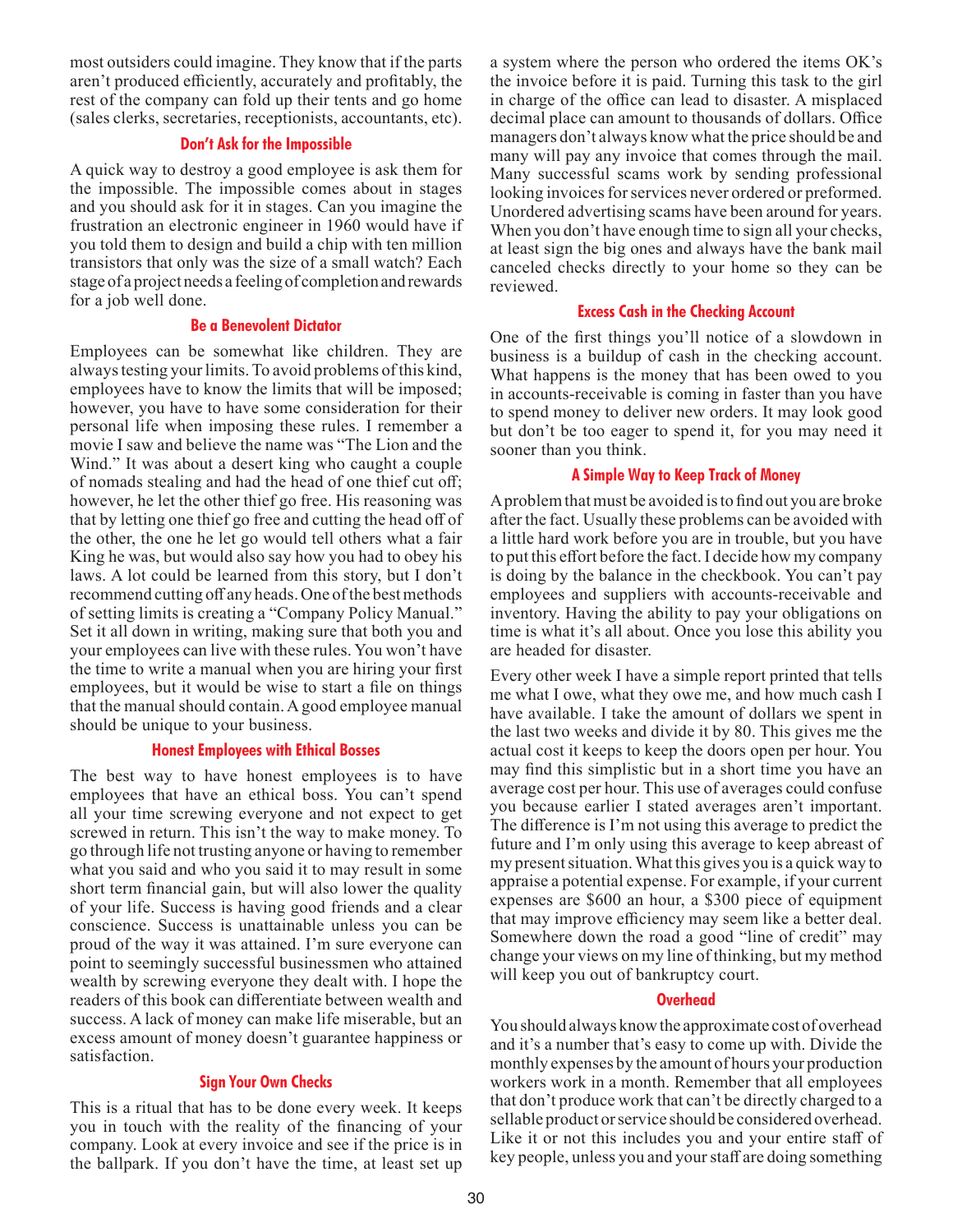that produces the product that is being sold. Customers don't pay commissions paid to sales staff; therefore they have to be considered overhead. What we're looking for is a number that we can charge for each true production worker in order to keep the doors open. Of course, the type and cost of the equipment each different employee is working with has to be figured in.

# **Example:**

Total wages paid, all expenses paid other than cost paid for inventory or capital equipment, depreciation and anything else that could be considered an expense comes up to \$28,850.00 in a month. You have three production employees that work 40 hrs a week for a total of 480 hrs a month. This put your overhead at a little over \$60/hr; however, you have to remember that this number doesn't include the cost of the goods that the employee is adding value too.

Now let's put this overhead number to work. Your employee is assembling \$75 worth of inventory to produce a product that will retail for \$225 and it takes that employee 1.5 hrs to complete the assembly; therefore it cost \$90 overhead (1.5 hrs times \$60) plus the \$75 (cost of goods) for each item produced which equals \$165.00. Dealers handle sales and they purchase the product at a 30% discount or \$157.50. This is less than it cost to produce it. Remember that this is just a simple example and usually the loss will be far greater in a startup company.

It's costing you about the same amount to produce the product as your selling it for. Raise the retail price and sales will suffer. Now what? Your choice is to lower overhead by increasing production or lowering the overall overhead cost. In each case the cost for each produced product will be lowered; however, to increase production the advertising and sales budget has to be increased to get the sales needed. This can be very risky if you're short on money. One strike and you're out. The safe bet is to become a producer yourself until sales are sufficient to lower the overhead figure. Get in there and get the job done with your employees. They'll respect you for it and work harder themselves. A couple of weekends may be all it will take. It is a lot easier to work hard than to worry. Knowing about the problem is what makes it solvable.

# **Accounting Can Create Stupid Decisions**

Overhead cost is created with averages and when you start believing that averages are individual facts you can get in trouble. I remember a friend with a machine shop that did aerospace work. A major customer of his purchased a new computer controlled lathe that cost around \$300,000. They planned to do most the work he was doing for them with this new piece of equipment. Obviously, he was worried but he was saved when the accounting department of this aerospace company put such a high overhead number on that machine that they decided that it was cheaper not to run it. This allowed my friend to continue doing their work and the aerospace company's machine sat there and became obsolete. Once you have made a capital investment, it has the same basic overhead rate whether it is used or not. In this case, the machine could have been run at a lower

rate than originally planned and still have been profitable.

# **Don't Make Employee Decisions When You Sre Upset**

Try to avoid the unavoidable and make the important decisions when you are in a good frame of mind, particularly when it comes to employee dealings. You have to keep your "cool" for you'll be judged on how you act in trying situations. If you act like a jerk word will spread to all your employees like wildfire. It is all right to let people know you are pissed, but don't ever lose control because you'll end up being the big loser. Firing a skilled employee over a dumb mistake can be the biggest error. The only employees who don't make mistakes are the employees who don't do anything. Skilled employees can easily go out and get a new job but an employer can't easily hire a new skilled employee. The chances are high that a replacement employee will make the same mistakes again as the employee you fired. I always blame myself for most mistakes. I was the one that allowed a system in my company to exist that allowed a big mistake to happen. You always need a double check system in place to keep costly mistakes from happening. Any business owner is only as good as the people that work for him, so keep that in mind. Compassion and an open ear is the best policy here. It will reap huge dividends in employee loyalty. Looking back on our lives we find our accomplishments are always bigger and our errors were fewer, but you and I know the awful truth. Give them a break.

# **A Balancing Act**

The skill in managing is to survive and surviving is to balance the inventory against the orders and cash. You need all three to stay in business. If you have a lot of cash, orders and inventory are less of a problem if you don't mind losing your cash supply. If you have so many orders that you can't deliver because of a lack of inventory, you may lose your business to a competitor. If you have more inventory than you need for the orders that are coming in, you can go broke paying for the inventory along with the associated expenses. I always think of the joke about "The way to make a small fortune in automobile racing is to start with a large one." The same could be said for starting a business. I realize this sounds so basic it isn't worth writing about but this fact is the toughest and most important decision you can make. When you have to decide how many items you should buy or build for a product that you are not sure will sell and you don't have a sleepless night doing so, you should.

# **Work on Problems You Can Solve**

It is foolish to spend much time thinking about problems you can't control. Deal with the problems at hand and many long-term problems will go away. Don't think of problems as a group because they can't be solved as a group. They have to be solved one at a time. Solve the immediate problem first, and the first choice should always be is to satisfy the customer. I've seen friends that own businesses get so depressed when the bills started to pile up that they stopped shipping orders to their customers when this was their only source of income. Many times a couple of weekends of hard work would have solved their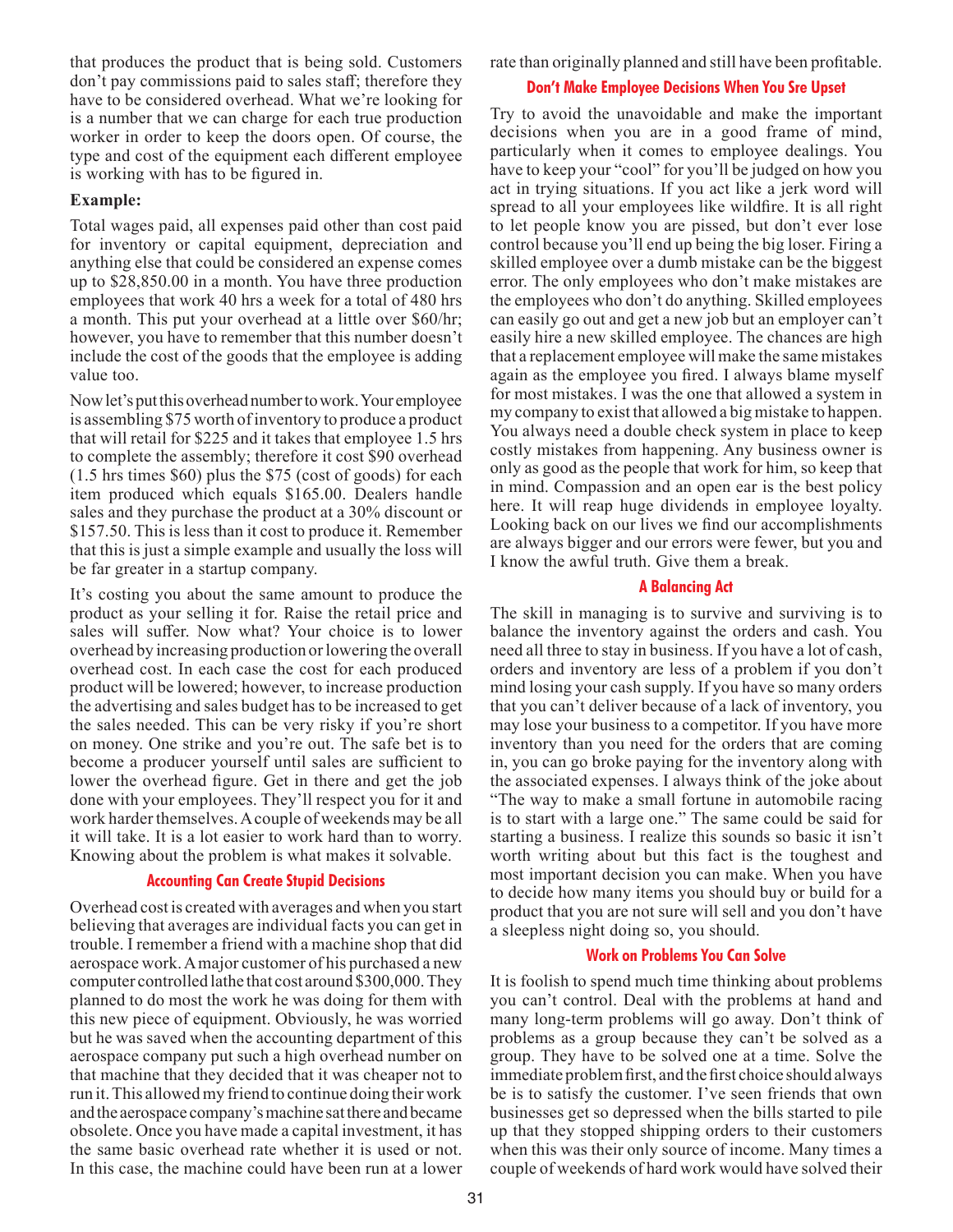problems. If you really want to have your own business, you can't always get to watch your kids play soccer on weekends.

#### **Today's Problems are More Important than Tomorrow's**

Always take care of today's business first. These are problems you can solve and customers will be happy. The market place is too complex for long term planning. You should spend as much time as it takes to keep your product quality high. Profit has to be secondary for long-term success. When you are starting out, the main thing you have to sell is, hopefully, a good product that is needed and your good word. If you deliver on what you promised you are going in the right direction. I have always kept a list of things other companies have done to me that could be considered irritating. I make sure we don't make the same mistakes. For example, you won't talk to an answering machine when you telephone Sherline Products. Sometimes people seem amazed when they call us and an actual person answers the phone. Long voice mail menus are almost universally hated, yet most big companies use them anyway. This is a perfect example of a company that thinks their own time is more important than that of their customers, and that is not the message I want to send to people trying to call my company.

#### **Don't Screen Calls**

For each annoying sales call you'll get one that will help with information to run your company better. Did you ever notice how most companies start new office employees out by answering incoming calls? There is nothing wrong with this as long as they are allowed only to direct calls, not to "screen" them. If given the opportunity to decide who is going to talk to their bosses, they will always decide "no one." They believed they failed if a call gets through, even though these calls may have made the boss aware of a problem that the rest of the company is trying to cover up or doesn't think important. Customers don't ask for the "person in charge" unless they have a good reason.

# **Don't Hold a Grudge**

I was riding in a car with a friend and I couldn't help but notice how upset she was with every other driver on the road. Everyone pissed her off. I thought this gal couldn't have much of importance going on in her head if she can take the time to consider what other drivers are doing and why they are doing it. I have so much going on I don't even think about another driver's motive unless they hit me. I also don't have the time to hold a grudge. If an employee screws up and I give them hell, it is forgotten at the end of the conversation. If they did something so bad you can't forget it; you should have fired them. You can't get much done holding stupid, petty-ass things in your mind. Record it in their employment file if you think it should be on record but not in your head.

# **A Rule Worth Remembering**

I came up with a great rule when I first had employees working for me that I didn't hire directly. "If you hired them, you have to fire them if they don't work out." Managers can't leave this nasty task for anyone but themselves. Managers who can do this too easily aren't any better than managers who can't make this decision at all. It is a responsibility that has to go with the territory.

# **Don't Give Your Business Away**

I've had several friends give a portion of their business to what they thought was a promising employee. In all cases it turned out somewhere between bad and horrible. In one case the employee sold his share within a week and in the other, the employee sued him as a minority stockholder claiming that the owner was no longer mentally capable of looking after his interest. There are too many farreaching implications in giving away something that may be of little value at the time, yet could be worth millions in the future. Partners and minority stockholders may have "rights" you don't know about. A large corporation, however, may use stock options as a method of keeping key employees. This book is intended for owners who haven't reached this level of sophistication yet.

# **A Simple Notebook**

Much can be gained from carrying around one of those small note pads that can easily fit in a shirt pocket. If you agree to do something with another party write it in the book while they are watching and mutually arrive at a completion date. Before the due date is up, stop by and see how it's going. Offer help if needed, but try and stick with the agreed date. This will bring about better organizational skills to your future managers. This is letting them know in a very polite manner that they shouldn't forget this agreement while at the same time giving you a method of keeping your thoughts organized.

# **Talk Softly**

If you want people to listen to you, speak softly. Ranting and raging results in employees blocking their mind to all you say. You have to be able to take a "hit" as an educated person. You also need to have employees that are stable and if you have one that throws something when they get mad, get rid of them before they get you in big trouble.

When I was working in the building trades doing heavy construction, I traveled into many different areas of the country to work. I was always amazed at the difference in the personalities of the workers in these different areas. I came to the conclusion that the way the group acts becomes the standard. In one case the workers in general would all be excellent craftsmen and nice people. Just a few hundred miles away and I could be working with a bunch of jerks that couldn't produce good work if their life depended on it. I think these traits were developed long before the present workers were working at the trade, and the present workers are just carrying on examples of their founders behavior. I believe that if you start an organization and allow your workers to behave in a manner that isn't conducive for a good working atmosphere, you have to correct the problem immediately. By not doing so you may end up with a company of jerks.

#### **Having Employees Get Along with One Another**

If you think about it, most employees spend as much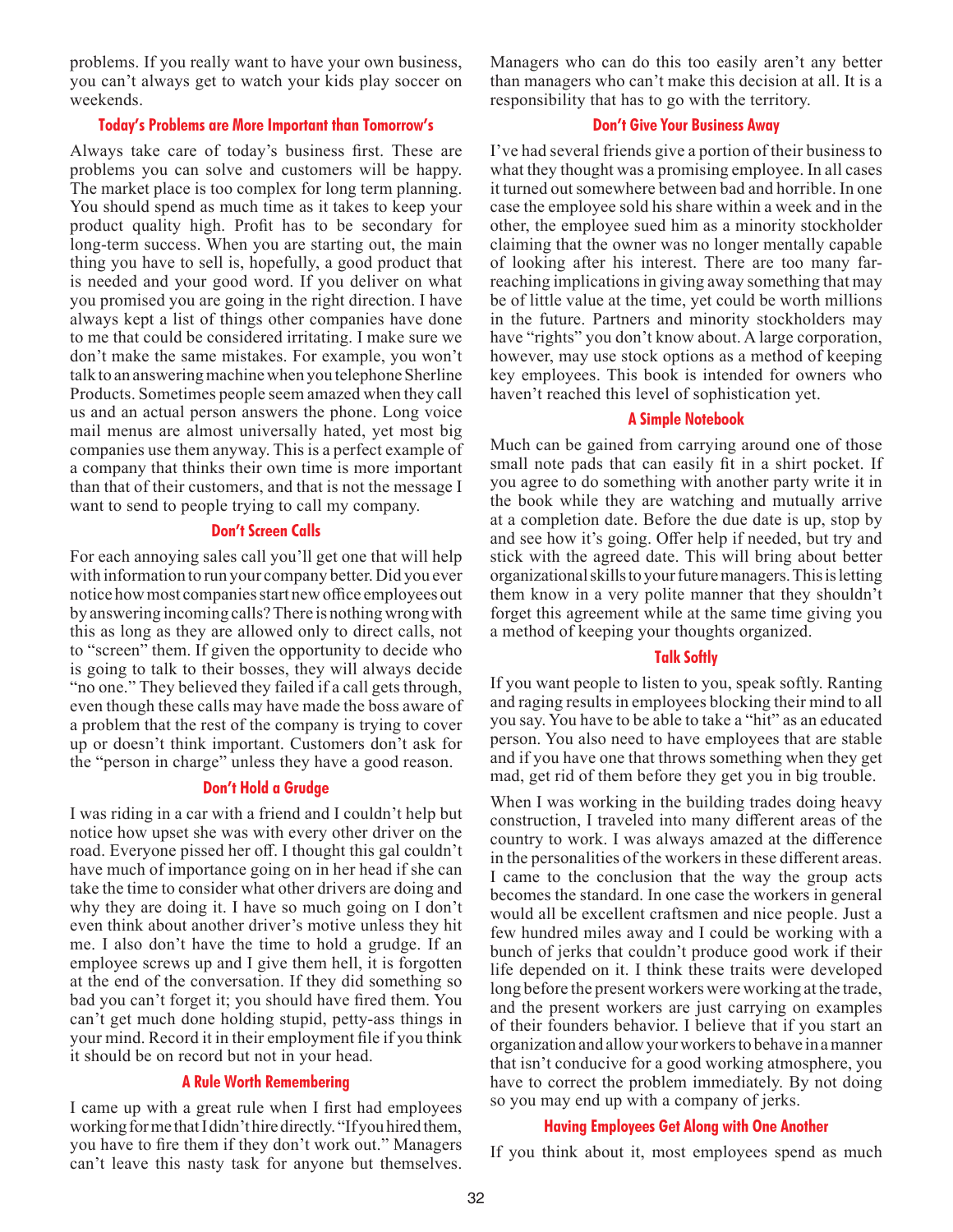time with their fellow workers as their families and it is important that this becomes "quality time." It is management's job, not the employees, to sort out the employees who don't fit in; however, it's in the best interest of all employees to inform management if another employee is stealing from the company. In the last twenty years a major change between employer and employees has been about the importance of wages. It is no longer possible to buy loyalty. Satisfaction can't always be found by the work that employees have to perform today, but employees that like to work with one another may find it. Recently I had a television tour of a company that made candy called See's®. Many of the employees had worked there for years packaging boxes of chocolates and making candy. The employees got along so well that I was truly envious. Having employees that work side by side for years and still enjoy working with the other employees in their group takes a management skill that few have. We should all strive to be as good.

# **Problems Can be Different than Planned**

Major problems sneak up on you and hit you from your blind side. Knowing about problems usually solves the problems. It is the problems that come along unexpectedly late in the project that are costly in time and money. This is why I believe the final design should be put off as long as possible. Work with prototypes as much as possible in a realistic setting before making any commitment. Don't start a production run of special parts until you are positive the design doesn't have flaws. These can be very costly mistakes. Been there, done that.

# **What is a Good Idea Worth?**

Good ideas aren't of much value until you use them. Millions of dollars worth of good ideas are forgotten hourly. Make a note of a good idea immediately. Reward employees who come up with good ideas for things other than what they are paid to do. The reward should be more than a token gesture. I've seen employees who are original thinkers but poor employees. In most cases they can hurt as much as they can help; jobs must be developed to make employees with this special gift totally useful to the company. They need freedom to perform and some sort of job that will cross between sales, engineering, and manufacturing is where they belong. Don't attempt to develop too many good ideas at the same time.

#### **You Need a Survival Plan**

It will take a lot longer than you may think to get a new product on the market. Once you are in the market the time shortens because you already have a method to distribute your product, but starting out is tough. One of the best methods of getting new products to market is working with good mail order companies. These companies can do a good job for you and perform a real service to consumers by giving them a way to order specialized goods from one source. The problem is their method of marketing is with catalogs that are printed once a year. This could result in an 18-month wait when the time it takes to produce and print a catalog is considered. It should also be noted that you have to quote a price that will be in effect well into

the future. You have to survive in the mean time. I did it with contract machining, designing and building tooling. When I had open time on my machines, I would run parts for my products. It really helps if you have a second skill to fall back on. This is the big advantage of being a craftsman. Do what it takes and you can survive. This is what positive thinking is really all about.

# **A New Direction**

Most new businesses don't have the resources to plan very far into the future. You have to be an opportunist and do what it takes to survive. This fact will sometimes turn the direction and the future of your company. I've seen companies that had to make a special component for their own product find a better market for that individual component than for their own product. They went on to become successful in an entirely different field than they planned. You have to be there to play the game. Starting a business allows you to be a player and success can't be measured only by the immediate "bottom line." By surviving you are still a player that still has a chance for a goal. You can't score a "goal" sitting in the grandstand.

#### **Don't Let People You Pay Tell You What to Do**

Don't allow an employee, accountant, attorney, or whomever to tell you what to do. Be up front that you are only asking for advice. You are at the helm and you set the course. When you allow another to take control of the helm for a short period, you have to be sure they understand that they steer only your course. If you don't want this responsibility, perhaps you would be better off working for someone other than yourself.

# **Instructions**

Some of the best time that can be spent is putting good instructions together. I wouldn't want to make a guess of how many billions it costs consumers to deal with poor instructions, but I'm sure it costs the companies that put products out with insufficient instructions an equal amount. The top people in an organization can only answer complex questions. This doesn't allow them the time to work on the projects they were hired to do. I can't understand why some instructions are so bad when they are so easy to check. All you have to do is hire one of your potential customers for a day and see if they can understand your new instructions. An employee who isn't associated with the project could check your instructions out too. If customers can't understand your instructions, rewrite the instructions; don't get mad at them. I'm a self-taught person and have found some of the real expensive things I've bought came with the worst instructions. I've purchased \$75,000 CNC machines that had 3 model changes since the instructions were printed; yet had never updated their instructions. They get away with it because these are not items that can returned to a store in a few hours. Items such as these are purchased because they are needed for specialized operations and don't always have a great deal of competition. Long lead times eliminate the chances for a quick replacement and you are forced to work with the technical support to see the project to its end. The only satisfaction you can gain from a situation such as this is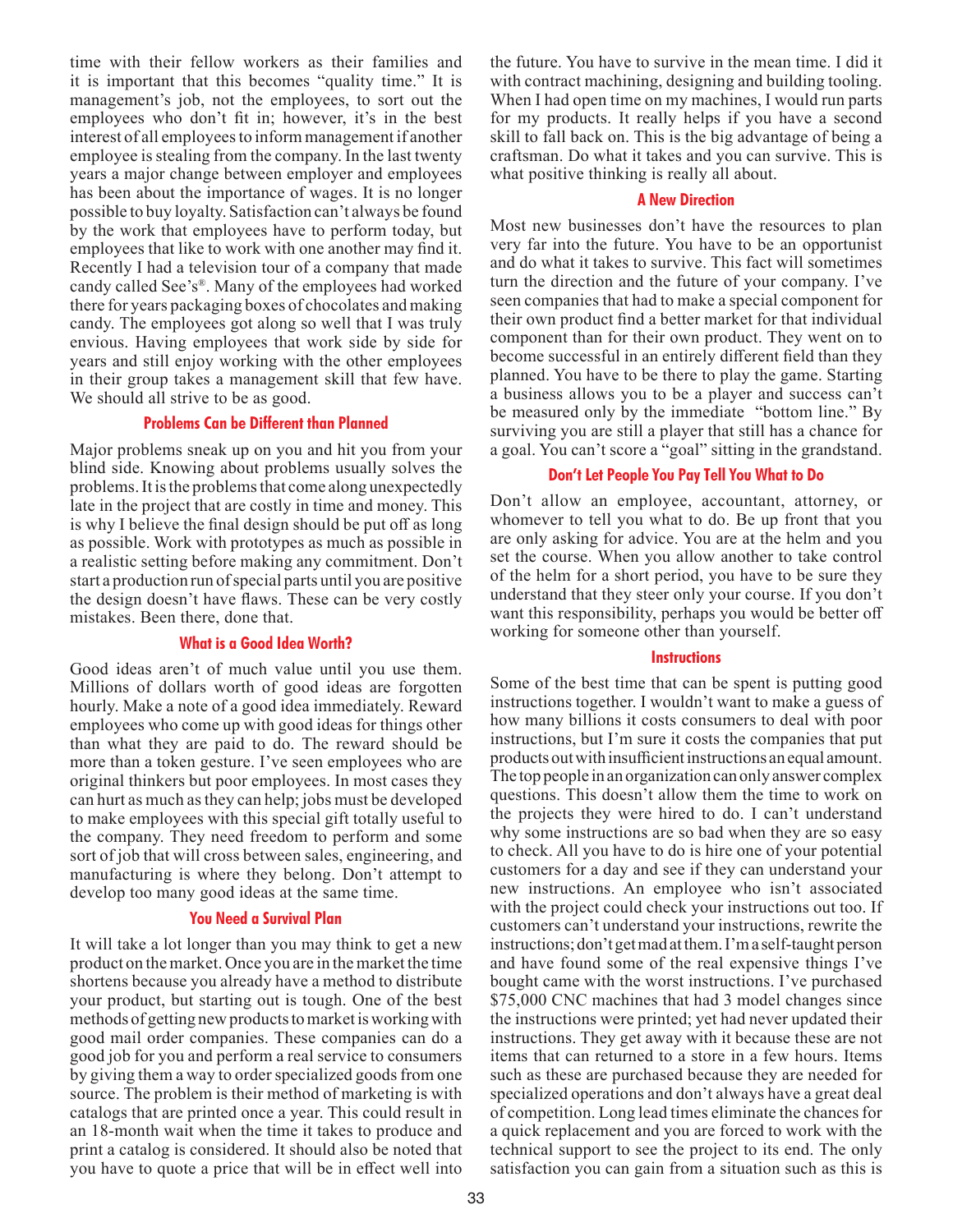<span id="page-33-0"></span>in making sure it costs them as much as it does you to resolve the problem.

# **In General**

# **A Home for Your Company**

One of the best investments a business owner can make is a building for your company. I've seen companies that have been in business for 20 years sell out and find out the building they bought was worth twice than the business, however, this is a simplistic view. The real advantage of a building you can be proud of is it gives your company a stability that can't be attained in any other way. Everyone associated with you will gain confidence in the operation when they know you are there for the long haul.

#### Building Space

Working in small cramped quarters will cost you a lot more than you save in rent. Employees not having their own "space" become irritable and unproductive. The strange part of employees is the fact that they have the ability to turn a new building into a filthy dump and then quit because they don't want to work in such an untidy atmosphere. You have to be a general pain in the ass to keep this from happening. You don't need a country club atmosphere, but you need clean restrooms, plenty of light and reasonable temperatures. Just one year ago I moved into my new 34,000 square foot building and I have already made plans to move again. It was poor planning on my part, but I didn't foresee the increase in sales that came about after I was already committed to that building. Rather than working out of cramped quarters for years and waiting to be forced into larger quarters I decided it was better to take control of my error and fix it. Never look back.

#### **Open Offices**

I don't believe in having lots of small holes for employees to hide in called offices. This is the best way to start empire-building and eliminate working together. Office workers shouldn't be given the opportunity to talk about one another secretly. When the need to speak to another member of the staff arises, they shouldn't have to make an appointment. Putting workers together in one big room doesn't hurt and I believe it helps. Busy workers are happier and when they realize everyone is working hard and then the insignificant problems they were arguing about will disappear.

# **Phone Answering Systems**

I believe people who got great enjoyment out of pissing off an entire nation with one bad idea have invented automated answering systems. They are universally hated but still used in almost every business today. Why? My answer would be answering systems have been put into use by managers who believe their time is more important than their customer's time. Not true.

#### **They Never Learn**

IBM had the opportunity buy Microsoft and Bill Gates for very little money before he became what he is today. Bill Gates offered IBM his operating system called DOS many years ago at the very beginning of its inception. IBM turned him down. They also turned down the opportunity they had to help the government create the Internet. The government had to design the foundation of the Internet with government employees and government contractors. As the ideas of these new individuals were being developed, they had to do so without the help of large corporations. I find it somewhat ironic that Microsoft didn't hop on the Internet bandwagon until the Internet was well on its way. Microsoft is now so large that they have become the same as the rest of the larger corporations who believe they have the only methods capable of coming up with good ideas, yet will use every trick in the book to legally "steal" new ideas. They never learn.

#### **German Designs**

For the hell of it, I thought I'd put in my viewpoint on German designs. We have been brainwashed by clever ads proclaiming the high quality of European designs over the years. What I find is that they often take a bad idea and keep tightening the tolerances until it works. They stick with the same design so long that time improves the quality. Americans, on the other hand, will take a good design and change it for the sake of change. Americans may also ruin a good design with the use of cheap components.

# **Modern Day Prospecting**

I've always enjoyed "poking around" industrial salvage yards. You never know what you might find. I'm always amazed what large companies are capable of "scrapping out." To find something of value that you can purchase for a few cents on the dollar makes me feel like I'm beating the system. I probably could find better ways for me to spend my time, but as I said, I enjoy it and like to see how other mechanical problems have been solved. Looking at scrapped tooling has become a source for new ideas.

#### **Current Observations in 1999**

I can't understand the amount of money that's being invested in the Internet. If you think about the reasons why the large mail order companies of the past (Sears, Montgomery Wards, JC Penny) got out of the business, you'll wonder why investors have lost their marbles. The mail order companies couldn't make any money and their customers preferred to go to stores where they could closely examine the goods before they purchased them. Selling books online is one thing, but selling clothes that may be returned, and complex products that may need technical support is another. As soon as the novelty wears off people will be buying at their favorite stores again. When customers have to deal with automated phone systems and incompetent employees to solve problems that used to be handled on the spot in good stores, the bottom will fall out. The second plan for these companies was to make money on advertising. These people are dreaming to think that we are going to look at their ad because they put an annoying little box in the middle of your monitor. How many TV commercials would you watch if you had a choice? I believe the larger Internet companies are cooking the books by trading advertising dollars with one